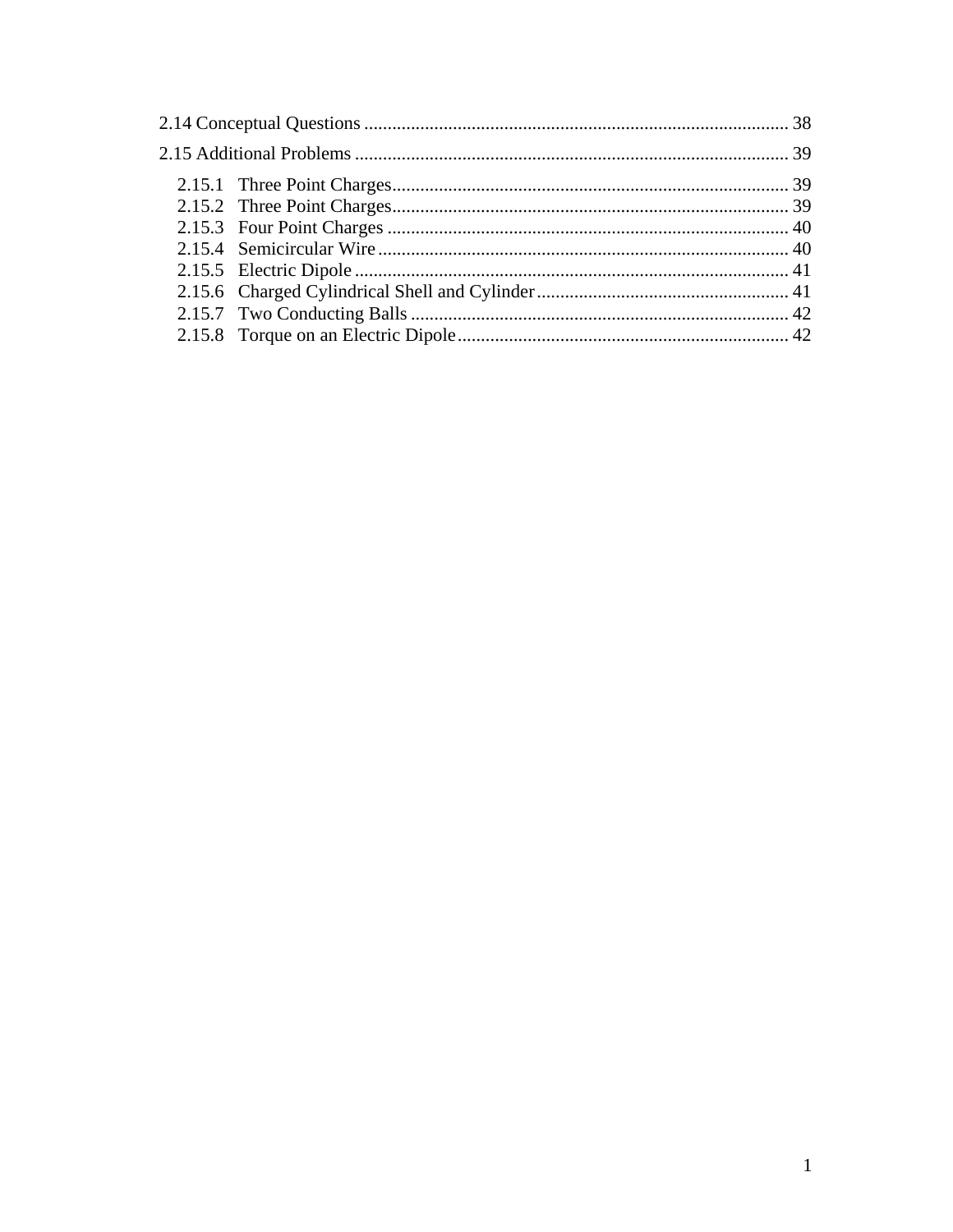# **Coulomb's Law**

# <span id="page-2-0"></span>**2.1 Electric Charge**

There are two types of observed electric charge, which we designate as positive and negative. The convention was derived from Benjamin Franklin's experiments. He rubbed a glass rod with silk and called the charges on the glass rod positive. He rubbed sealing wax with fur and called the charge on the sealing wax negative. Like charges repel and opposite charges attract each other. The unit of charge is called the Coulomb (C).

The smallest unit of "free" charge known in nature is the charge of an electron or proton, which has a magnitude of

$$
e = 1.602 \times 10^{-19} \text{ C}
$$
 (2.1.1)

Charge of any ordinary matter is quantized in integral multiples of *e*. An electron carries one unit of negative charge, −*e* , while a proton carries one unit of positive charge, +*e* . In a closed system, the total amount of charge is conserved since charge can neither be created nor destroyed. A charge can, however, be transferred from one body to another.

#### **2.2 Coulomb's Law**

Consider a system of two point charges,  $q_1$  and  $q_2$ , separated by a distance r in vacuum. The force exerted by  $q_1$  on  $q_2$  is given by Coulomb's law:

$$
\vec{\mathbf{F}}_{12} = k_e \frac{q_1 q_2}{r^2} \hat{\mathbf{r}} \tag{2.2.1}
$$

where  $k_e$  is the Coulomb constant, and  $\hat{\mathbf{r}} = \vec{\mathbf{r}} / r$  is a unit vector directed from  $q_1$  to  $q_2$ , as illustrated in Figure 2.2.1(a).



**Figure 2.2.1** Coulomb interaction between two charges

Note that electric force is a vector which has both magnitude and direction. In SI units, the Coulomb constant  $k_e$  is given by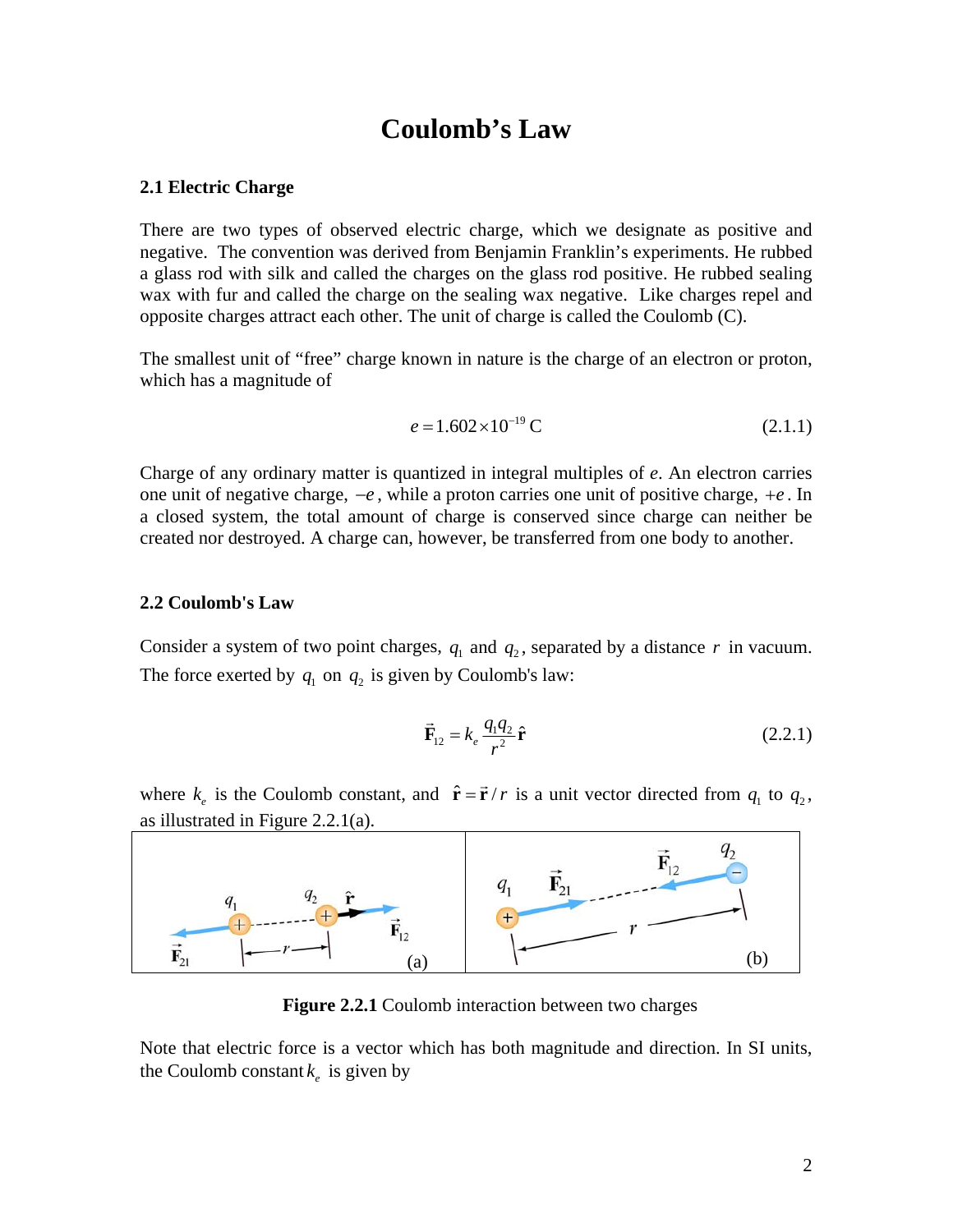$$
k_e = \frac{1}{4\pi\varepsilon_0} = 8.9875 \times 10^9 \,\text{N} \cdot \text{m}^2 / \text{C}^2 \tag{2.2.2}
$$

<span id="page-3-0"></span>where

$$
\varepsilon_0 = \frac{1}{4\pi (8.99 \times 10^9 \text{ N} \cdot \text{m}^2/\text{C}^2)} = 8.85 \times 10^{-12} \text{ C}^2/\text{N} \cdot \text{m}^2 \tag{2.2.3}
$$

is known as the "permittivity of free space." Similarly, the force on  $q_1$  due to  $q_2$  is given by  $\mathbf{F}_{21} = -\mathbf{F}_{12}$ , as illustrated in Figure 2.2.1(b). This is consistent with Newton's third law.  $\rightarrow$ 

As an example, consider a hydrogen atom in which the proton (nucleus) and the electron are separated by a distance  $r = 5.3 \times 10^{-11}$  m. The electrostatic force between the two particles is approximately  $F_e = k_e e^2 / r^2 = 8.2 \times 10^{-8}$  N. On the other hand, one may show that the gravitational force is only  $F<sub>g</sub> \approx 3.6 \times 10^{-47}$  N. Thus, gravitational effect can be neglected when dealing with electrostatic forces!

# **Animation 2.1: Van de Graaff Generator**

Consider Figure 2.2.2(a) below. The figure illustrates the repulsive force transmitted between two objects by their electric fields. The system consists of a charged metal sphere of a van de Graaff generator. This sphere is fixed in space and is not free to move. The other object is a small charged sphere that is free to move (we neglect the force of gravity on this sphere). According to Coulomb's law, these two like charges repel each another. That is, the small sphere experiences a repulsive force away from the van de Graaff sphere.



**Figure 2.2.2** (a) Two charges of the same sign that repel one another because of the "stresses" transmitted by electric fields. We use both the "grass seeds" representation and the "field lines" representation of the electric field of the two charges. (b) Two charges of opposite sign that attract one another because of the stresses transmitted by electric fields.

The animation depicts the motion of the small sphere and the electric fields in this situation. Note that to repeat the motion of the small sphere in the animation, we have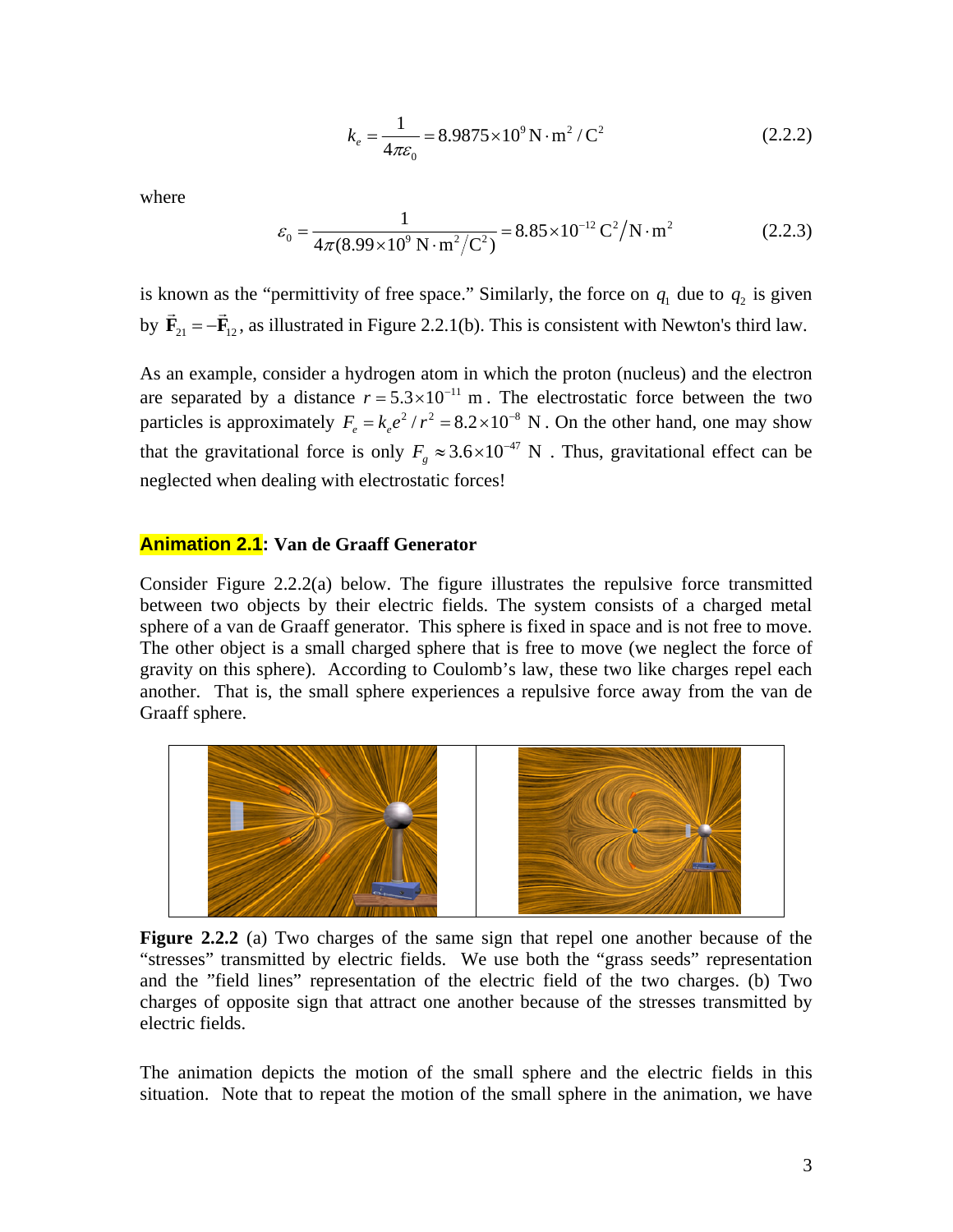<span id="page-4-0"></span>the small sphere "bounce off" of a small square fixed in space some distance from the van de Graaff generator.

Before we discuss this animation, consider Figure 2.2.2(b), which shows one frame of a movie of the interaction of two charges with opposite signs. Here the charge on the small sphere is opposite to that on the van de Graaff sphere. By Coulomb's law, the two objects now attract one another, and the small sphere feels a force attracting it toward the van de Graaff. To repeat the motion of the small sphere in the animation, we have that charge "bounce off" of a square fixed in space near the van de Graaff.

The point of these two animations is to underscore the fact that the Coulomb force between the two charges is *not* "action at a distance." Rather, the stress is transmitted by direct "contact" from the van de Graaff to the immediately surrounding space, via the electric field of the charge on the van de Graaff. That stress is then transmitted from one element of space to a neighboring element, in a continuous manner, until it is transmitted to the region of space contiguous to the small sphere, and thus ultimately to the small sphere itself. Although the two spheres are not in direct contact with one another, they are in direct contact with a medium or mechanism that exists between them. The force between the small sphere and the van de Graaff is transmitted (at a finite speed) by stresses induced in the intervening space by their presence.

Michael Faraday invented field theory; drawing "lines of force" or "field lines" was his way of representing the fields. He also used his drawings of the lines of force to gain insight into the stresses that the fields transmit. He was the first to suggest that these fields, which exist continuously in the space between charged objects, transmit the stresses that result in forces between the objects.

# **2.3 Principle of Superposition**

Coulomb's law applies to any pair of point charges. When more than two charges are present, the net force on any one charge is simply the vector sum of the forces exerted on it by the other charges. For example, if three charges are present, the resultant force experienced by  $q_3$  due to  $q_1$  and  $q_2$  will be

$$
\vec{\mathbf{F}}_3 = \vec{\mathbf{F}}_{13} + \vec{\mathbf{F}}_{23} \tag{2.3.1}
$$

The superposition principle is illustrated in the example below.

#### **Example 2.1: Three Charges**

Three charges are arranged as shown in Figure 2.3.1. Find the force on the charge  $q_3$ assuming that  $q_1 = 6.0 \times 10^{-6}$ C,  $q_2 = -q_1 = -6.0 \times 10^{-6}$ C,  $q_3 = +3.0 \times 10^{-6}$ C and  $a = 2.0 \times 10^{-2}$  m.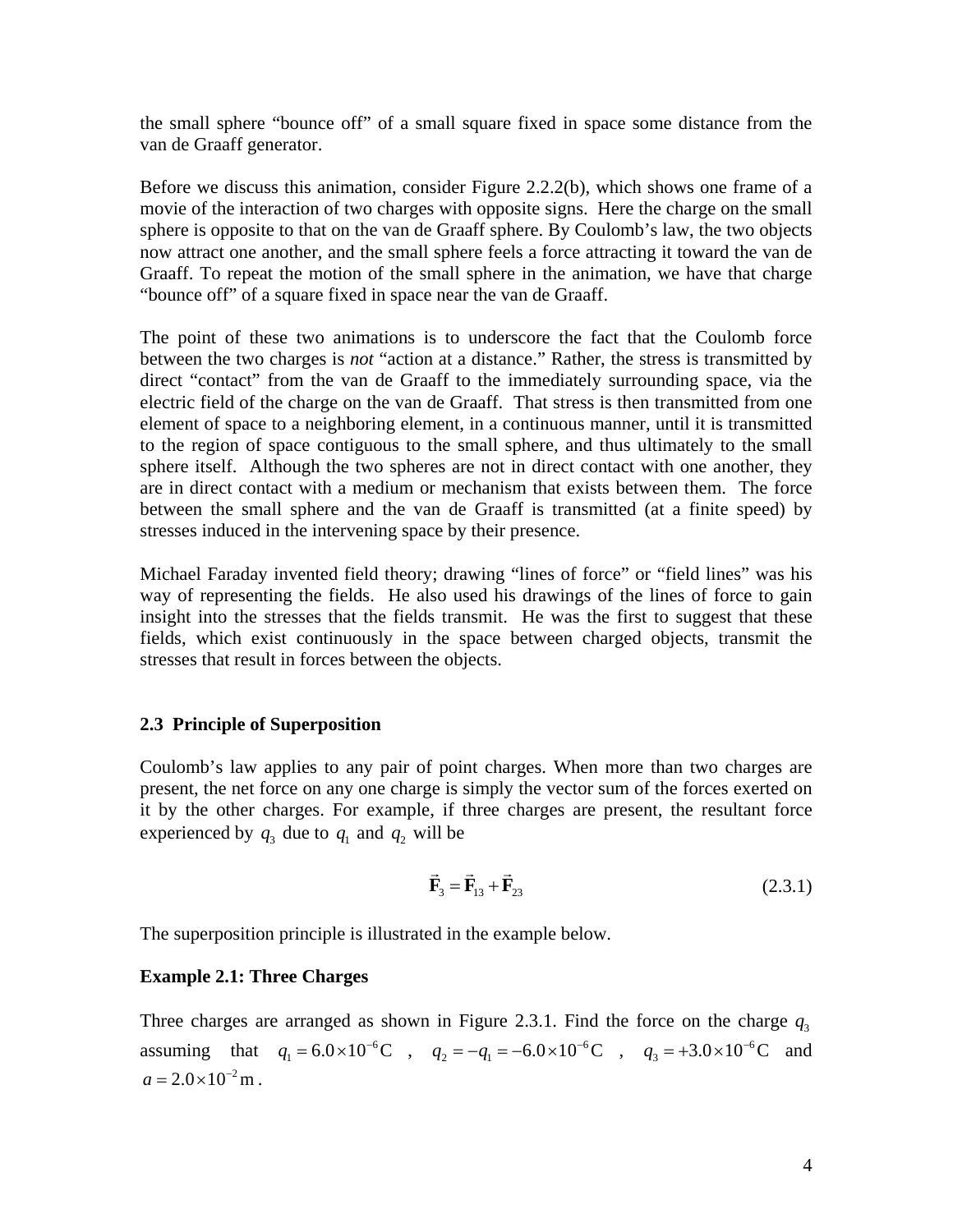

**Figure 2.3.1** A system of three charges

# **Solution:**

Using the superposition principle, the force on  $q_3$  is

$$
\vec{\mathbf{F}}_3 = \vec{\mathbf{F}}_{13} + \vec{\mathbf{F}}_{23} = \frac{1}{4\pi\varepsilon_0} \left( \frac{q_1 q_3}{r_{13}^2} \hat{\mathbf{r}}_{13} + \frac{q_2 q_3}{r_{23}^2} \hat{\mathbf{r}}_{23} \right)
$$

In this case the second term will have a negative coefficient, since  $q_2$  is negative. The unit vectors  $\hat{\mathbf{r}}_{13}$  and  $\hat{\mathbf{r}}_{23}$  do not point in the same directions. In order to compute this sum, we can express each unit vector in terms of its Cartesian components and add the forces according to the principle of vector addition.

From the figure, we see that the unit vector  $\hat{\mathbf{r}}_{13}$  which points from  $q_1$  to  $q_3$  can be written as

$$
\hat{\mathbf{r}}_{13} = \cos\theta \,\hat{\mathbf{i}} + \sin\theta \,\hat{\mathbf{j}} = \frac{\sqrt{2}}{2}(\hat{\mathbf{i}} + \hat{\mathbf{j}})
$$

Similarly, the unit vector  $\hat{\mathbf{r}}_{23} = \hat{\mathbf{i}}$  points from  $q_2$  to  $q_3$ . Therefore, the total force is

$$
\vec{\mathbf{F}}_3 = \frac{1}{4\pi\epsilon_0} \left( \frac{q_1 q_3}{r_{13}^2} \hat{\mathbf{r}}_{13} + \frac{q_2 q_3}{r_{23}^2} \hat{\mathbf{r}}_{23} \right) = \frac{1}{4\pi\epsilon_0} \left( \frac{q_1 q_3}{(\sqrt{2}a)^2} \frac{\sqrt{2}}{2} (\hat{\mathbf{i}} + \hat{\mathbf{j}}) + \frac{(-q_1)q_3}{a^2} \hat{\mathbf{i}} \right)
$$
\n
$$
= \frac{1}{4\pi\epsilon_0} \frac{q_1 q_3}{a^2} \left[ \left( \frac{\sqrt{2}}{4} - 1 \right) \hat{\mathbf{i}} + \frac{\sqrt{2}}{4} \hat{\mathbf{j}} \right]
$$

upon adding the components. The magnitude of the total force is given by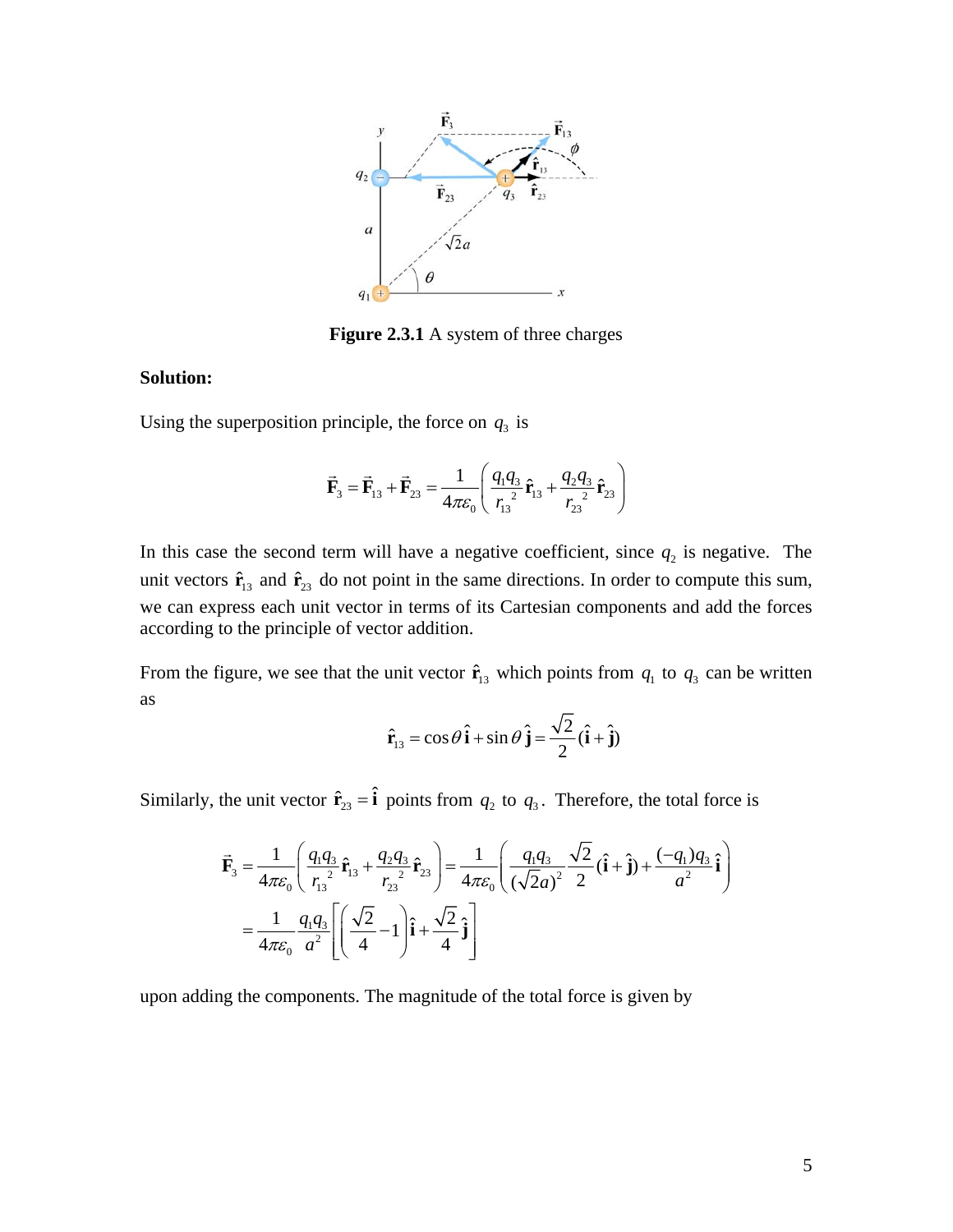<span id="page-6-0"></span>
$$
F_3 = \frac{1}{4\pi\varepsilon_0} \frac{q_1 q_3}{a^2} \left[ \left( \frac{\sqrt{2}}{4} - 1 \right)^2 + \left( \frac{\sqrt{2}}{4} \right)^2 \right]^{1/2}
$$
  
=  $(9.0 \times 10^9 \,\text{N} \cdot \text{m}^2/\text{C}^2) \frac{(6.0 \times 10^{-6} \,\text{C})(3.0 \times 10^{-6} \,\text{C})}{(2.0 \times 10^{-2} \,\text{m})^2} (0.74) = 3.0 \,\text{N}$ 

The angle that the force makes with the positive *x* -axis is

$$
\phi = \tan^{-1}\left(\frac{F_{3,y}}{F_{3,x}}\right) = \tan^{-1}\left[\frac{\sqrt{2}/4}{-1+\sqrt{2}/4}\right] = 151.3^{\circ}
$$

Note there are two solutions to this equation. The second solution  $\phi = -28.7^{\circ}$  is incorrect because it would indicate that the force has positive  $\hat{\mathbf{i}}$  and negative  $\hat{\mathbf{j}}$  components.

For a system of *N* charges, the net force experienced by the *j*th particle would be

$$
\vec{\mathbf{F}}_j = \sum_{\substack{i=1 \ i \neq j}}^N \vec{\mathbf{F}}_{ij} \tag{2.3.2}
$$

where  $\vec{F}_{ij}$  denotes the force between particles *i* and *j*. The superposition principle implies that the net force between any two charges is independent of the presence of other charges. This is true if the charges are in fixed positions.

#### **2.4 Electric Field**

The electrostatic force, like the gravitational force, is a force that acts at a distance, even when the objects are not in contact with one another. To justify such the notion we rationalize action at a distance by saying that one charge creates a field which in turn acts on the other charge.

An electric charge *q* produces an electric field everywhere. To quantify the strength of the field created by that charge, we can measure the force a positive "test charge"  $q_0$ experiences at some point. The electric field **E** is defined as:

$$
\vec{\mathbf{E}} = \lim_{q_0 \to 0} \frac{\vec{\mathbf{F}}_e}{q_0} \tag{2.4.1}
$$

We take  $q_0$  to be infinitesimally small so that the field  $q_0$  generates does not disturb the "source charges." The analogy between the electric field and the gravitational field source enarges. The analogy between  $\vec{g} = \lim_{m_0 \to 0} \vec{F}_m / m_0$  is depicted in Figure 2.4.1.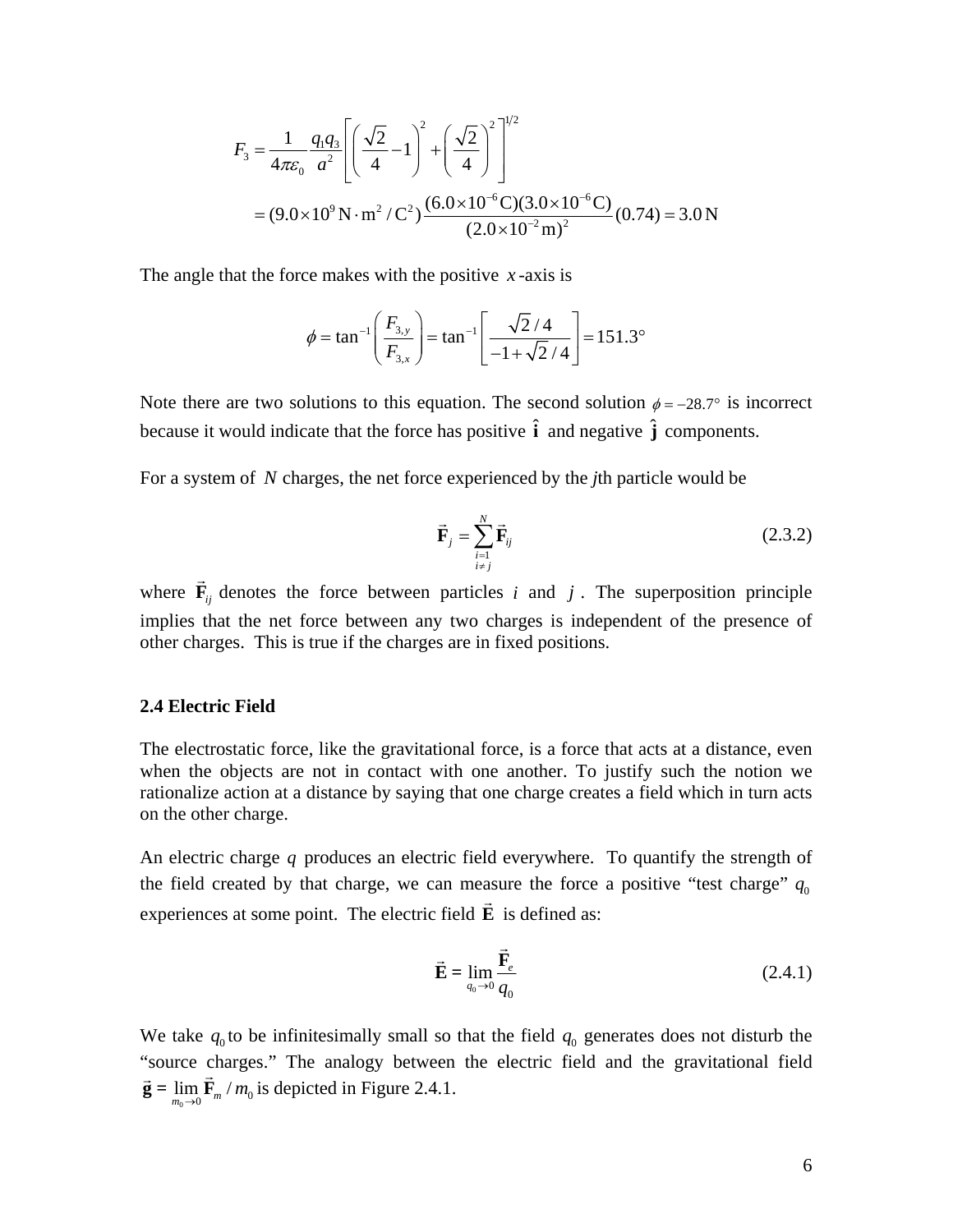<span id="page-7-0"></span>

**Figure 2.4.1** Analogy between the gravitational field **g** and the electric field **E**.

From the field theory point of view, we say that the charge *q* creates an electric field **E** which exerts a force  $\vec{F}_e = q_0 \vec{E}$  on a test charge  $q_0$ .

Using the definition of electric field given in Eq. (2.4.1) and the Coulomb's law, the electric field at a distance *r* from a point charge *q* is given by

$$
\vec{\mathbf{E}} = \frac{1}{4\pi\varepsilon_0} \frac{q}{r^2} \hat{\mathbf{r}} \tag{2.4.2}
$$

Using the superposition principle, the total electric field due to a group of charges is equal to the vector sum of the electric fields of individual charges:

$$
\vec{\mathbf{E}} = \sum_{i} \vec{\mathbf{E}}_{i} = \sum_{i} \frac{1}{4\pi \varepsilon_{0}} \frac{q_{i}}{r_{i}^{2}} \hat{\mathbf{r}}
$$
(2.4.3)

# **Animation 2.2: Electric Field of Point Charges**

Figure 2.4.2 shows one frame of animations of the electric field of a moving positive and negative point charge, assuming the speed of the charge is small compared to the speed of light.



**Figure 2.4.2** The electric fields of (a) a moving positive charge, (b) a moving negative charge, when the speed of the charge is small compared to the speed of light.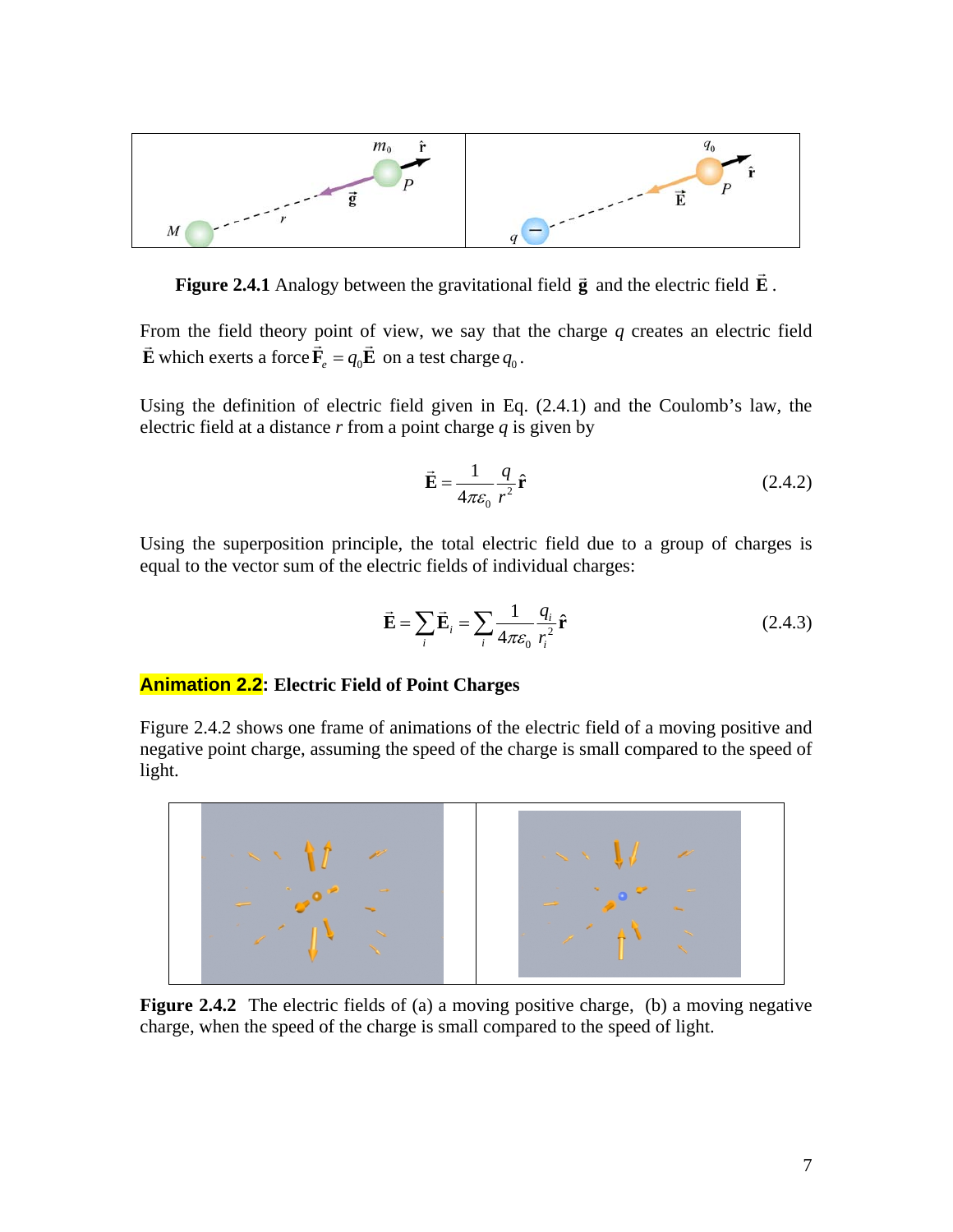# <span id="page-8-0"></span>**2.5 Electric Field Lines**

Electric field lines provide a convenient graphical representation of the electric field in space. The field lines for a positive and a negative charges are shown in Figure 2.5.1.



**Figure 2.5.1** Field lines for (a) positive and (b) negative charges.

Notice that the direction of field lines is radially outward for a positive charge and radially inward for a negative charge. For a pair of charges of equal magnitude but opposite sign (an electric dipole), the field lines are shown in Figure 2.5.2.



**Figure 2.5.2** Field lines for an electric dipole.

The pattern of electric field lines can be obtained by considering the following:

(1) Symmetry: For every point above the line joining the two charges there is an equivalent point below it. Therefore, the pattern must be symmetrical about the line joining the two charges

(2) Near field: Very close to a charge, the field due to that charge predominates. Therefore, the lines are radial and spherically symmetric.

(3) Far field: Far from the system of charges, the pattern should look like that of a single point charge of value  $Q = \sum_i Q_i$ . Thus, the lines should be radially outward, unless  $Q = 0$ .

(4) Null point: This is a point at which  $\vec{E} = \vec{0}$ , and no field lines should pass through it.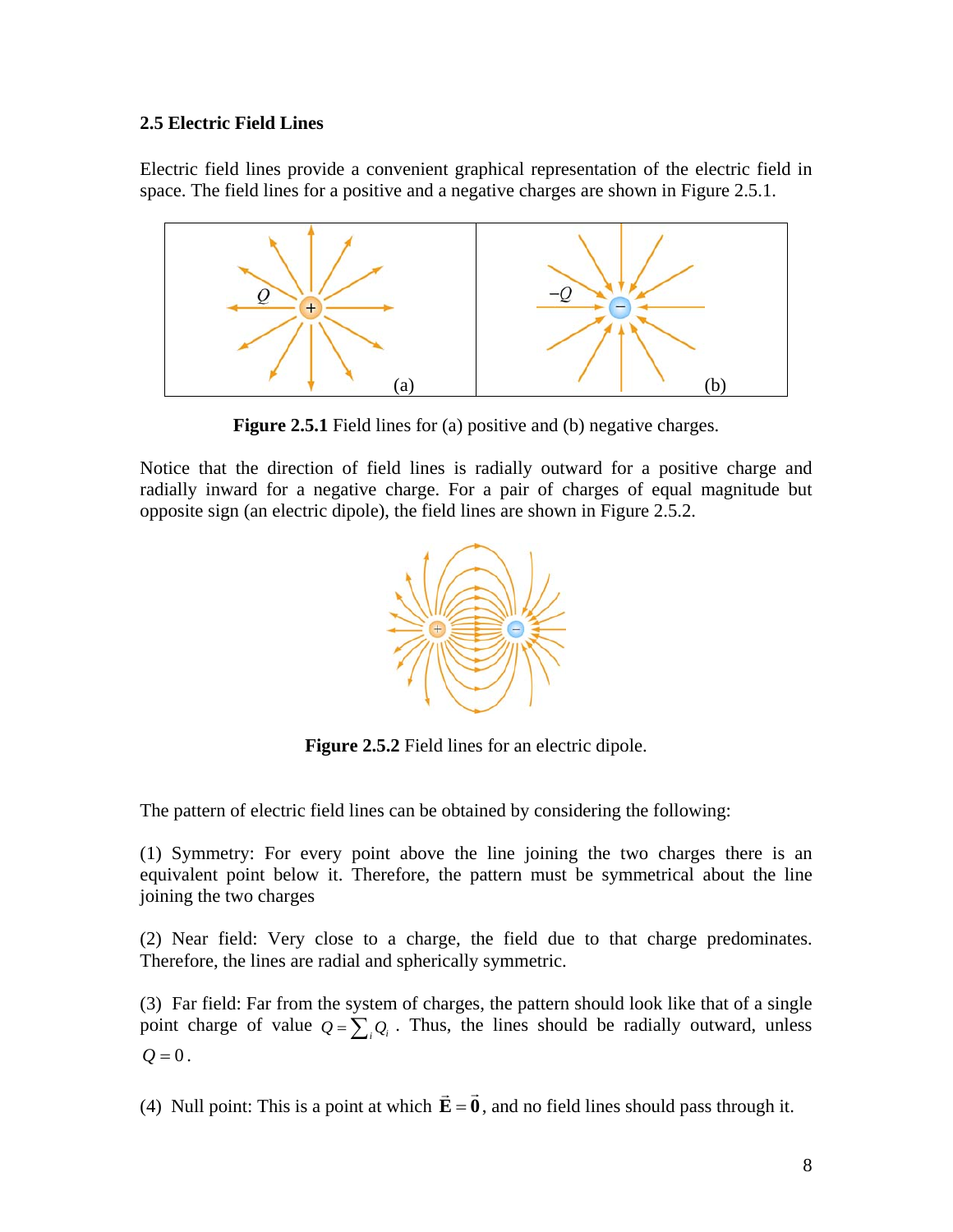<span id="page-9-0"></span>The properties of electric field lines may be summarized as follows:

- The direction of the electric field vector **E**  $\rightarrow$ at a point is tangent to the field lines.
- The number of lines per unit area through a surface perpendicular to the line is devised to be proportional to the magnitude of the electric field in a given region.
- The field lines must begin on positive charges (or at infinity) and then terminate on negative charges (or at infinity).
- The number of lines that originate from a positive charge or terminating on a negative charge must be proportional to the magnitude of the charge.
- No two field lines can cross each other; otherwise the field would be pointing in two different directions at the same point.

# **2.6 Force on a Charged Particle in an Electric Field**

Consider a charge  $+q$  moving between two parallel plates of opposite charges, as shown in Figure 2.6.1.



**Figure 2.6.1** Charge moving in a constant electric field

Let the electric field between the plates be  $\vec{E} = -E_y \hat{j}$ , with  $E_y > 0$ . (In Chapter 4, we shall show that the electric field in the region between two infinitely large plates of opposite charges is uniform.) The charge will experience a downward Coulomb force

$$
\vec{\mathbf{F}}_e = q\vec{\mathbf{E}} \tag{2.6.1}
$$

Note the distinction between the charge  $q$  that is experiencing a force and the charges on the plates that are the *sources* of the electric field. Even though the charge  $q$  is also a source of an electric field, by Newton's third law, the charge cannot exert a force on itself. Therefore, **E** is the field that arises from the "source" charges only.

According to Newton's second law, a net force will cause the charge to accelerate with an acceleration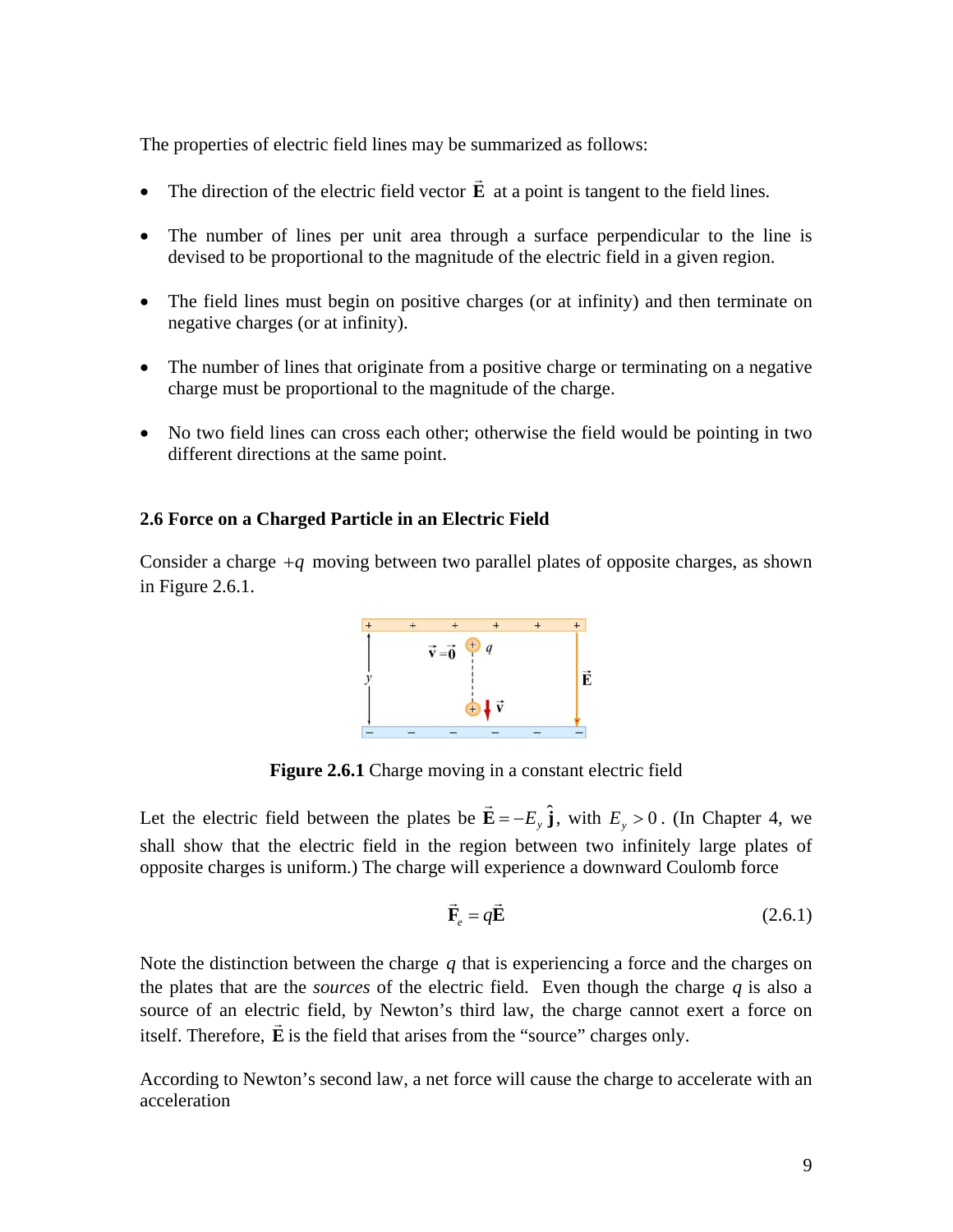$$
\vec{\mathbf{a}} = \frac{\vec{\mathbf{F}}_e}{m} = \frac{q\vec{\mathbf{E}}}{m} = -\frac{qE_y}{m}\hat{\mathbf{j}}
$$
 (2.6.2)

<span id="page-10-0"></span>Suppose the particle is at rest ( $v_0 = 0$ ) when it is first released from the positive plate. The final speed  $\nu$  of the particle as it strikes the negative plate is

$$
v_y = \sqrt{2|a_y|y} = \sqrt{\frac{2yqE_y}{m}}
$$
 (2.6.3)

where *y* is the distance between the two plates. The kinetic energy of the particle when it strikes the plate is

$$
K = \frac{1}{2}mv_y^2 = qE_y y
$$
 (2.6.4)

#### **2.7 Electric Dipole**

An electric dipole consists of two equal but opposite charges,  $+q$  and  $-q$ , separated by a distance  $2a$ , as shown in Figure 2.7.1.



**Figure 2.7.1** Electric dipole

The dipole moment vector  $\vec{p}$  which points from  $-q$  to  $+q$  (in the  $+y$ - direction) is given by

$$
\vec{\mathbf{p}} = 2qa\,\hat{\mathbf{j}}\tag{2.7.1}
$$

The magnitude of the electric dipole is  $p = 2qa$ , where  $q > 0$ . For an overall chargeneutral system having *N* charges, the electric dipole vector  $\vec{p}$  is defined as

$$
\vec{\mathbf{p}} = \sum_{i=1}^{i=N} q_i \vec{\mathbf{r}}_i \tag{2.7.2}
$$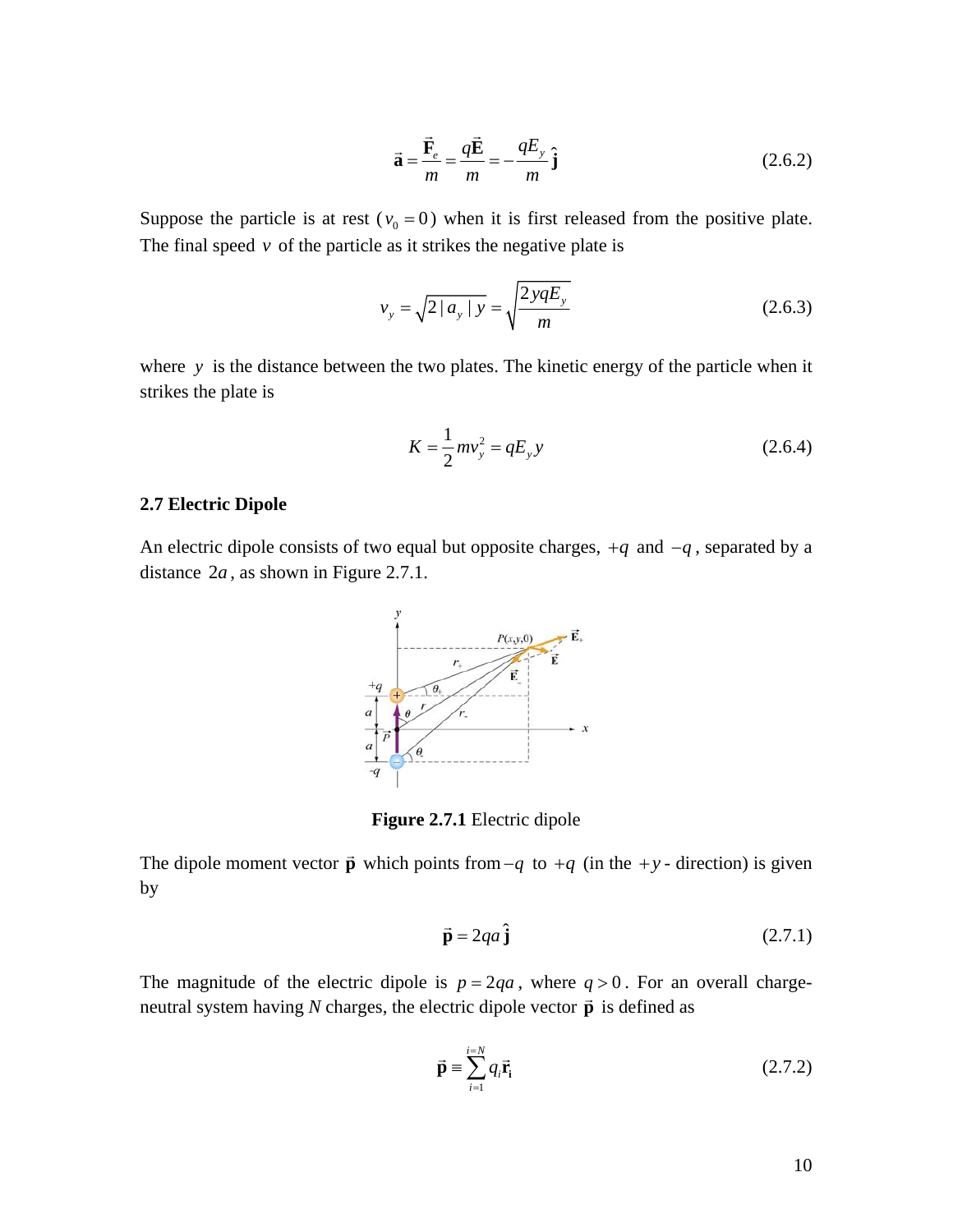<span id="page-11-0"></span>where  $\vec{r}_i$  is the position vector of the charge  $q_i$ . Examples of dipoles include HCL, CO, H 2O and other *polar* molecules. In principle, any molecule in which the centers of the positive and negative charges do not coincide may be approximated as a dipole. In Chapter 5 we shall also show that by applying an external field, an electric dipole moment may also be induced in an unpolarized molecule.

#### **2.7.1 The Electric Field of a Dipole**

What is the electric field due to the electric dipole? Referring to Figure 2.7.1, we see that the *x*-component of the electric field strength at the point  $P$  is

$$
E_x = \frac{q}{4\pi\varepsilon_0} \left( \frac{\cos\theta_+}{r_+^2} - \frac{\cos\theta_-}{r_-^2} \right) = \frac{q}{4\pi\varepsilon_0} \left( \frac{x}{\left[ x^2 + (y - a)^2 \right]^{3/2}} - \frac{x}{\left[ x^2 + (y + a)^2 \right]^{3/2}} \right) (2.7.3)
$$

where

$$
r_{\pm}^{2} = r^{2} + a^{2} \mp 2ra\cos\theta = x^{2} + (y \mp a)^{2}
$$
 (2.7.4)

Similarly, the *y* -component is

$$
E_y = \frac{q}{4\pi\varepsilon_0} \left( \frac{\sin \theta_+}{r_+^2} - \frac{\sin \theta_-}{r_-^2} \right) = \frac{q}{4\pi\varepsilon_0} \left( \frac{y - a}{\left[ x^2 + (y - a)^2 \right]^{3/2}} - \frac{y + a}{\left[ x^2 + (y + a)^2 \right]^{3/2}} \right) (2.7.5)
$$

In the "point-dipole" limit where  $r \gg a$ , one may verify that (see Solved Problem 2.13.4) the above expressions reduce to

$$
E_x = \frac{3p}{4\pi\varepsilon_0 r^3} \sin\theta \cos\theta \tag{2.7.6}
$$

and

$$
E_y = \frac{p}{4\pi\varepsilon_0 r^3} \left(3\cos^2\theta - 1\right) \tag{2.7.7}
$$

where  $\sin \theta = x/r$  and  $\cos \theta = y/r$ . With  $3pr \cos \theta = 3\vec{p} \cdot \vec{r}$  and some algebra, the electric field may be written as

$$
\vec{E}(\vec{r}) = \frac{1}{4\pi\varepsilon_0} \left( -\frac{\vec{p}}{r^3} + \frac{3(\vec{p} \cdot \vec{r})\vec{r}}{r^5} \right)
$$
(2.7.8)

Note that Eq. (2.7.8) is valid also in three dimensions where  $\vec{r} = x\hat{i} + y\hat{j} + z\hat{k}$ . The equation indicates that the electric field  $\vec{E}$  due to a dipole decreases with *r* as  $1/r^3$ ,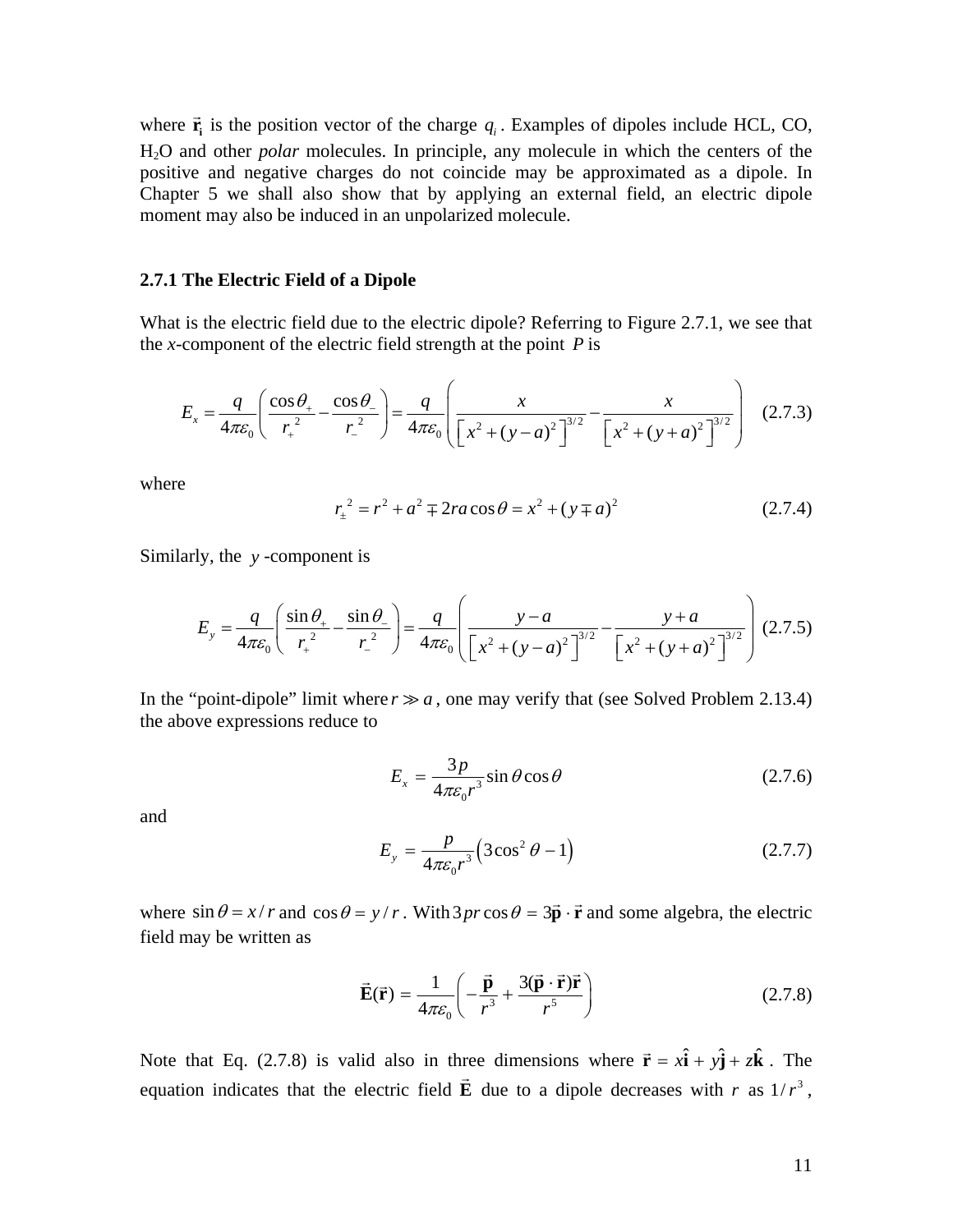<span id="page-12-0"></span>unlike the  $1/r^2$  behavior for a point charge. This is to be expected since the net charge of a dipole is zero and therefore must fall off more rapidly than  $1/r^2$  at large distance. The electric field lines due to a finite electric dipole and a point dipole are shown in Figure 2.7.2.



**Figure 2.7.2** Electric field lines for (a) a finite dipole and (b) a point dipole.

# **Animation 2.3: Electric Dipole**

Figure 2.7.3 shows an interactive ShockWave simulation of how the dipole pattern arises. At the observation point, we show the electric field due to each charge, which sum vectorially to give the total field. To get a feel for the total electric field, we also show a "grass seeds" representation of the electric field in this case. The observation point can be moved around in space to see how the resultant field at various points arises from the individual contributions of the electric field of each charge.



**Figure 2.7.3** An interactive ShockWave simulation of the electric field of an two equal and opposite charges.

# **2.8 Dipole in Electric Field**

What happens when we place an electric dipole in a uniform field  $\vec{E} = E\hat{i}$ , with the dipole moment vector  $\vec{p}$  making an angle with the *x*-axis? From Figure 2.8.1, we see that the unit vector which points in the direction of  $\vec{p}$  is  $\cos\theta \hat{i} + \sin\theta \hat{j}$ . Thus, we have

$$
\vec{\mathbf{p}} = 2qa(\cos\theta \,\hat{\mathbf{i}} + \sin\theta \,\hat{\mathbf{j}}) \tag{2.8.1}
$$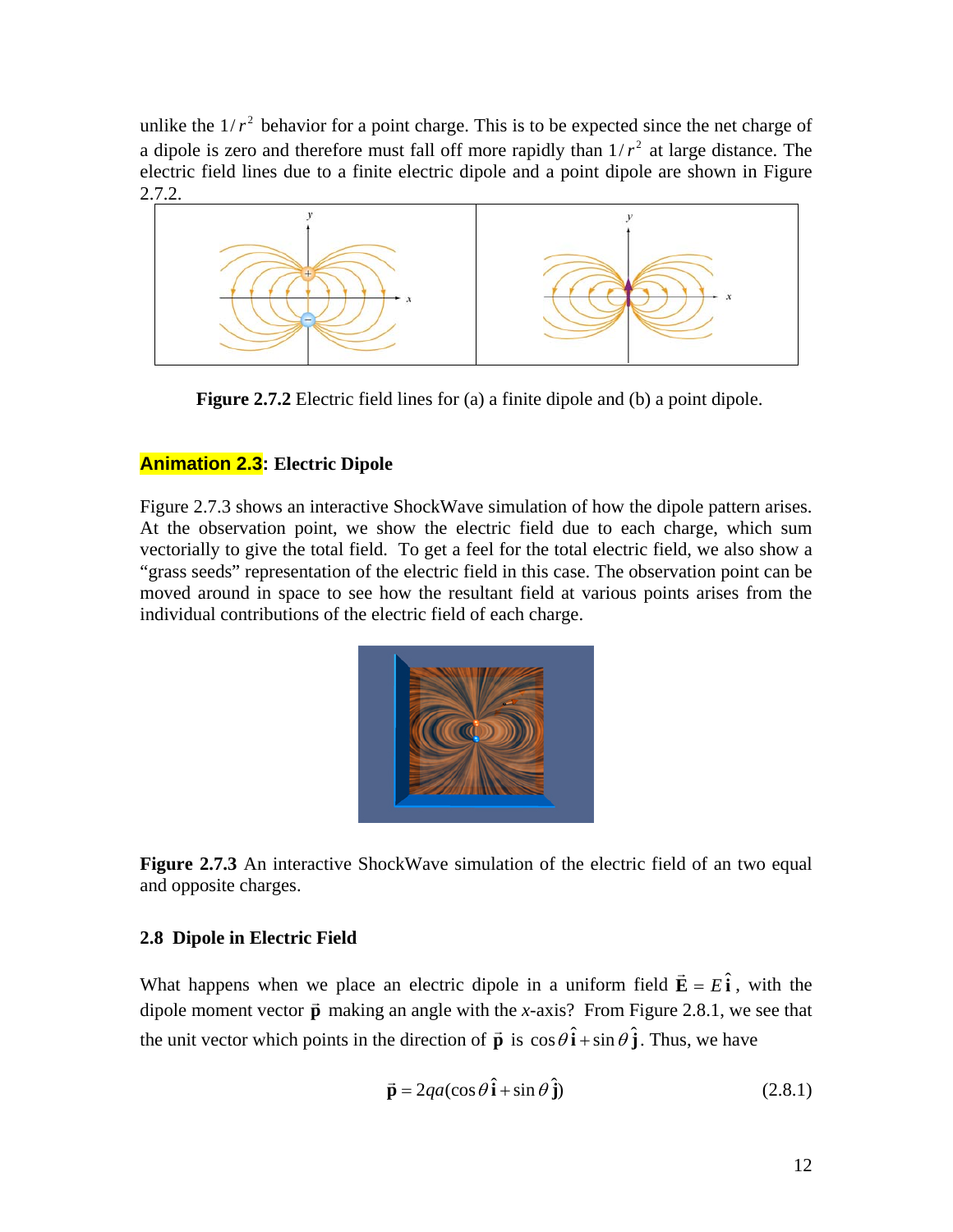

**Figure 2.8.1** Electric dipole placed in a uniform field.

<span id="page-13-0"></span>As seen from Figure 2.8.1 above, since each charge experiences an equal but opposite force due to the field, the net force on the dipole is  $\vec{F}_{net} = \vec{F}_{+} + \vec{F}_{-} = 0$ . Even though the net force vanishes, the field exerts a torque a toque on the dipole. The torque about the midpoint *O* of the dipole is

$$
\vec{\tau} = \vec{r}_+ \times \vec{F}_+ + \vec{r}_- \times \vec{F}_- = (a \cos \theta \hat{i} + a \sin \theta \hat{j}) \times (F_+ \hat{i}) + (-a \cos \theta \hat{i} - a \sin \theta \hat{j}) \times (-F_- \hat{i})
$$
  
=  $a \sin \theta F_+ (-\hat{k}) + a \sin \theta F_- (-\hat{k})$  (2.8.2)  
=  $2aF \sin \theta (-\hat{k})$ 

where we have used  $F_+ = F_- = F$ . The direction of the torque is  $-\hat{\mathbf{k}}$ , or into the page. The effect of the torque  $\vec{\tau}$  is to rotate the dipole *clockwise* so that the dipole moment phenomes aligned with the electric field  $\vec{E}$ . With  $F = qE$ , the magnitude of the torque  $\vec{p}$  becomes aligned with the electric field  $\vec{E}$ . With  $F = qE$ , the magnitude of the torque can be rewritten as

$$
\tau = 2a(qE)\sin\theta = (2aq)E\sin\theta = pE\sin\theta
$$

and the general expression for toque becomes

$$
\vec{\tau} = \vec{p} \times \vec{E}
$$
 (2.8.3)

Thus, we see that the cross product of the dipole moment with the electric field is equal to the torque.

# **2.8.1 Potential Energy of an Electric Dipole**

The work done by the electric field to rotate the dipole by an angle  $d\theta$  is

$$
dW = -\tau d\theta = -pE\sin\theta \,d\theta \tag{2.8.4}
$$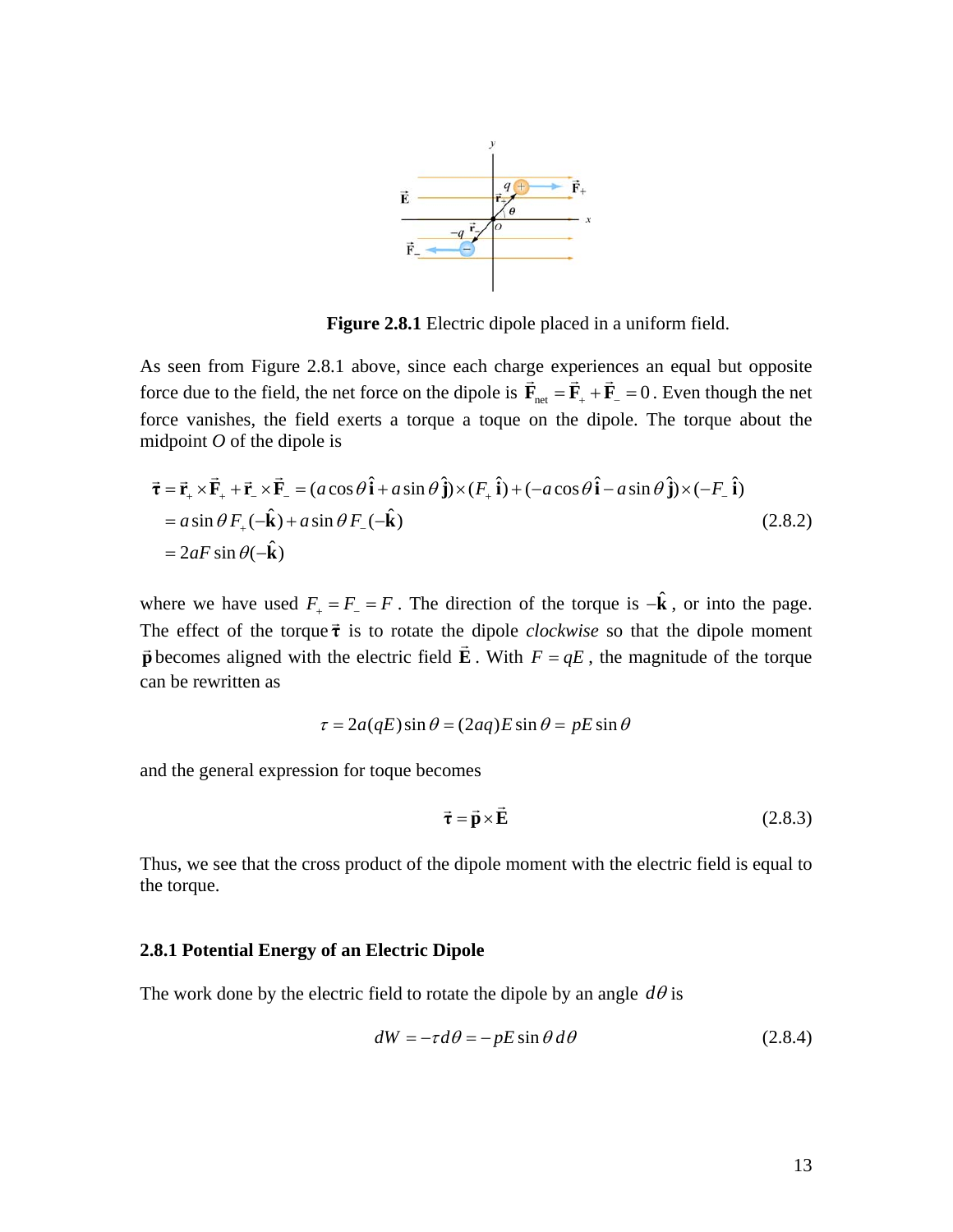The negative sign indicates that the torque *opposes* any increase in  $\theta$ . Therefore, the total amount of work done by the electric field to rotate the dipole from an angle  $\theta_0$  to  $\theta$  is

$$
W = \int_{\theta_0}^{\theta} (-pE\sin\theta)d\theta = pE\left(\cos\theta - \cos\theta_0\right)
$$
 (2.8.5)

The result shows that a *positive* work is done by the field when  $\cos \theta > \cos \theta_0$ . The change in potential energy  $\Delta U$  of the dipole is the negative of the work done by the field:

$$
\Delta U = U - U_0 = -W = -pE(\cos\theta - \cos\theta_0) \tag{2.8.6}
$$

where  $U_0 = -PE \cos \theta_0$  is the potential energy at a reference point. We shall choose our reference point to be  $\theta_0 = \pi/2$  so that the potential energy is zero there,  $U_0 = 0$ . Thus, in the presence of an external field the electric dipole has a potential energy

$$
U = -pE\cos\theta = -\vec{\mathbf{p}}\cdot\vec{\mathbf{E}} \qquad (2.8.7)
$$

A system is at a stable equilibrium when its potential energy is a minimum. This takes place when the dipole  $\vec{p}$  is aligned parallel to  $\vec{E}$ , making *U* a minimum with *U*<sub>min</sub> = − *pE*. On the other hand, when **p** and **E** are anti-parallel,  $U_{\text{max}} = + pE$  is a maximum and the system is unstable.

If the dipole is placed in a non-uniform field, there would be a net force on the dipole in addition to the torque, and the resulting motion would be a combination of linear acceleration and rotation. In Figure 2.8.2, suppose the electric field  $\vec{E}_+$  at  $+q$  differs from the electric field  $\vec{E}_{-}$  at  $-q$ .



**Figure 2.8.2** Force on a dipole

Assuming the dipole to be very small, we expand the fields about *x* :

$$
E_{+}(x+a) \approx E(x) + a\left(\frac{dE}{dx}\right), \quad E_{-}(x-a) \approx E(x) - a\left(\frac{dE}{dx}\right) \tag{2.8.8}
$$

The force on the dipole then becomes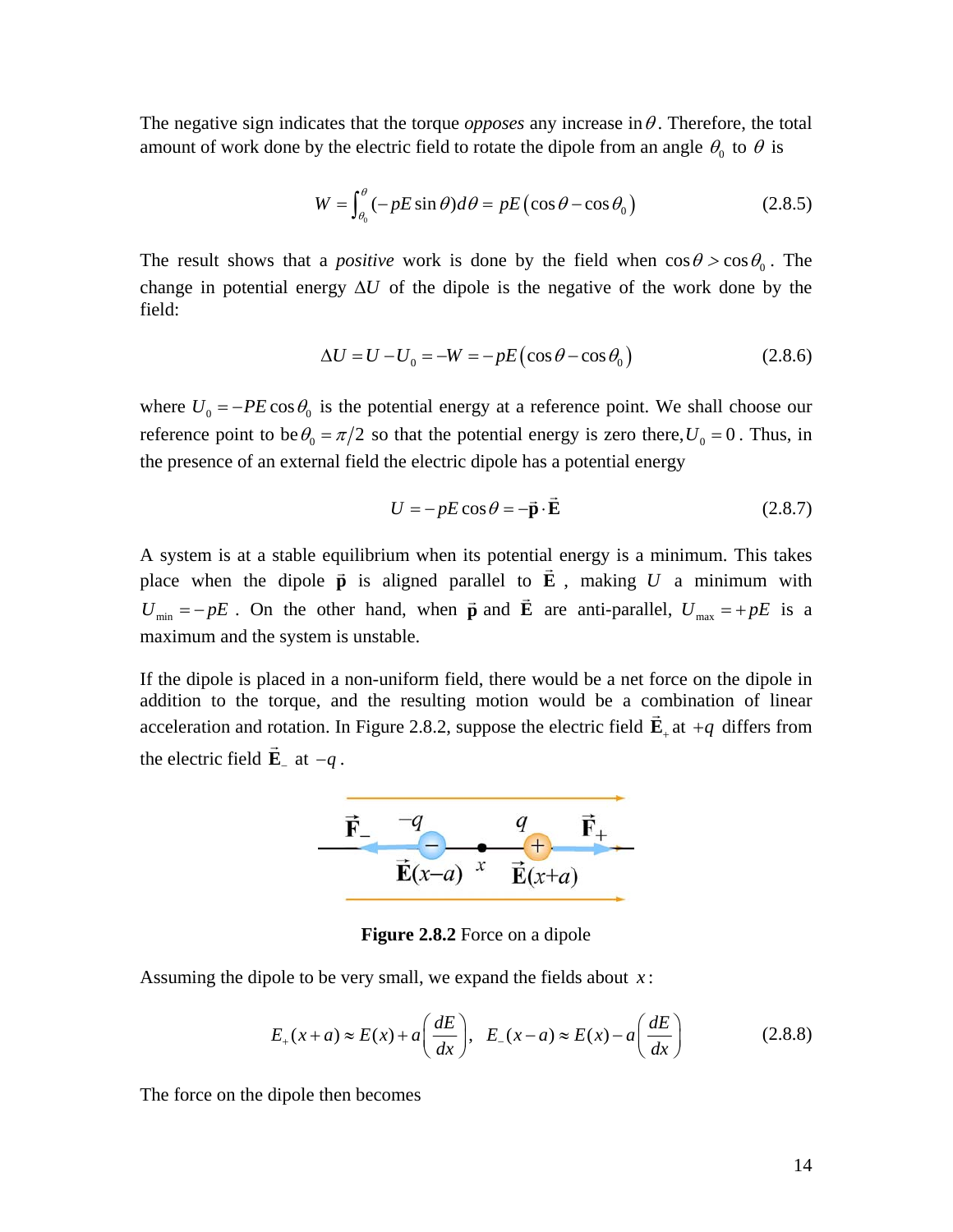$$
\vec{\mathbf{F}}_e = q(\vec{\mathbf{E}}_+ - \vec{\mathbf{E}}_-) = 2qa \left(\frac{dE}{dx}\right)\hat{\mathbf{i}} = p\left(\frac{dE}{dx}\right)\hat{\mathbf{i}} \tag{2.8.9}
$$

<span id="page-15-0"></span>An example of a net force acting on a dipole is the attraction between small pieces of paper and a comb, which has been charged by rubbing against hair. The paper has *induced dipole moments* (to be discussed in depth in Chapter 5) while the field on the comb is non-uniform due to its irregular shape (Figure 2.8.3).



**Figure 2.8.3** Electrostatic attraction between a piece of paper and a comb

#### **2.9 Charge Density**

The electric field due to a small number of charged particles can readily be computed using the superposition principle. But what happens if we have a very large number of charges distributed in some region in space? Let's consider the system shown in Figure  $2.9.1:$ 



**Figure 2.9.1** Electric field due to a small charge element  $\Delta q_i$ .

#### **2.9.1 Volume Charge Density**

Suppose we wish to find the electric field at some point  $P$ . Let's consider a small volume element  $\Delta V_i$ , which contains an amount of charge  $\Delta q_i$ . The distances between charges within the volume element  $\Delta V_i$  are much smaller than compared to *r*, the distance between  $\Delta V_i$  and P. In the limit where  $\Delta V_i$  becomes infinitesimally small, we may define a volume charge density  $\rho(\vec{r})$  as

$$
\rho(\vec{\mathbf{r}}) = \lim_{\Delta V_i \to 0} \frac{\Delta q_i}{\Delta V_i} = \frac{dq}{dV}
$$
\n(2.9.1)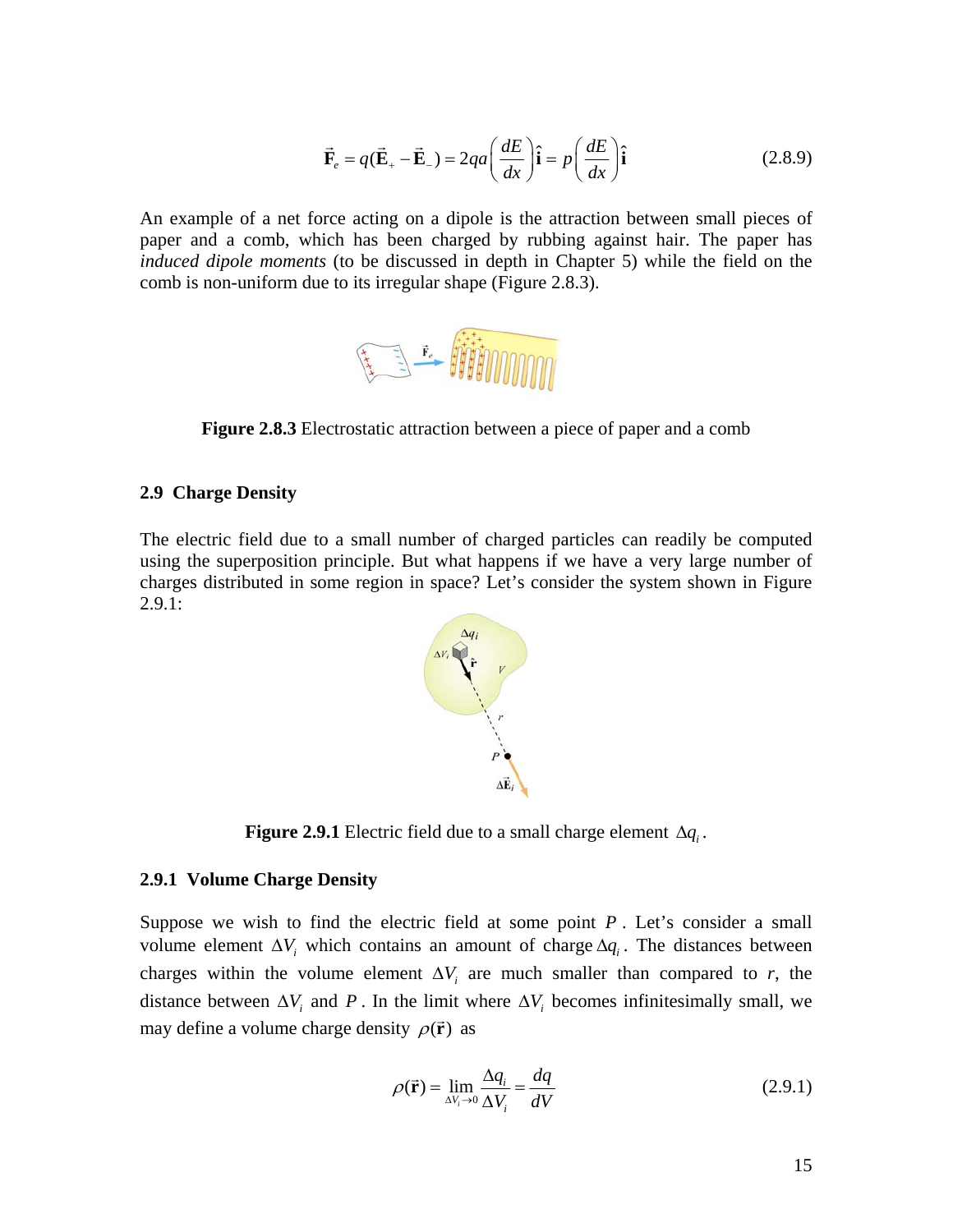<span id="page-16-0"></span>The dimension of  $\rho(\vec{r})$  is charge/unit volume (C/m<sup>3</sup>) in SI units. The total amount of charge within the entire volume *V* is

$$
Q = \sum_{i} \Delta q_i = \int_{V} \rho(\vec{r}) dV
$$
 (2.9.2)

The concept of charge density here is analogous to mass density  $\rho_m(\vec{r})$ . When a large number of atoms are tightly packed within a volume, we can also take the continuum limit and the mass of an object is given by

$$
M = \int_{V} \rho_m(\vec{\mathbf{r}}) dV
$$
 (2.9.3)

# **2.9.2 Surface Charge Density**

In a similar manner, the charge can be distributed over a surface *S* of area *A* with a *surface charge density* <sup>σ</sup> (lowercase Greek letter *sigma*):

$$
\sigma(\vec{\mathbf{r}}) = \frac{dq}{dA} \tag{2.9.4}
$$

The dimension of  $\sigma$  is charge/unit area (C/m<sup>2</sup>) in SI units. The total charge on the entire surface is:

$$
Q = \iint_{S} \sigma(\vec{r}) dA
$$
 (2.9.5)

# **2.9.3 Line Charge Density**

If the charge is distributed over a line of length  $\ell$ , then the *linear charge density*  $\lambda$ (lowercase Greek letter *lambda*) is

$$
\lambda(\vec{\mathbf{r}}) = \frac{dq}{d\ell} \tag{2.9.6}
$$

where the dimension of  $\lambda$  is charge/unit length (C/m). The total charge is now an integral over the entire length:

$$
Q = \int_{\text{line}} \lambda(\vec{r}) d\ell
$$
 (2.9.7)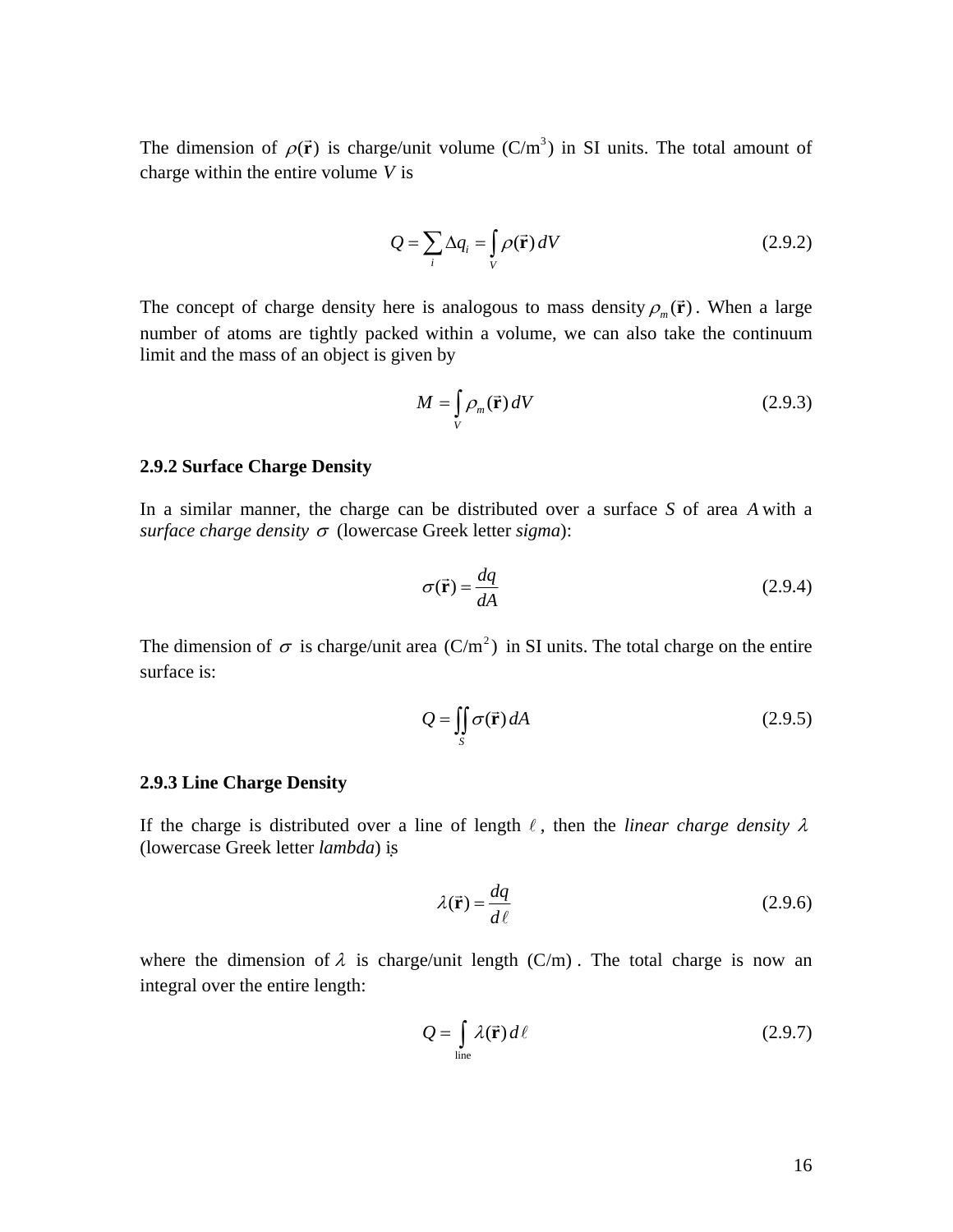<span id="page-17-0"></span>If charges are uniformly distributed throughout the region, the densities ( $\rho$ , $\sigma$  or  $\lambda$ ) then become uniform.

# **2.10 Electric Fields due to Continuous Charge Distributions**

The electric field at a point *P* due to each charge element *dq* is given by Coulomb's law:

$$
d\vec{\mathbf{E}} = \frac{1}{4\pi\varepsilon_0} \frac{dq}{r^2} \hat{\mathbf{r}}
$$
 (2.10.1)

where *r* is the distance from  $dq$  to *P* and  $\hat{\mathbf{r}}$  is the corresponding unit vector. (See Figure 2.9.1). Using the superposition principle, the total electric field  $\vec{E}$  is the vector sum (integral) of all these infinitesimal contributions:

$$
\vec{\mathbf{E}} = \frac{1}{4\pi\varepsilon_0} \int_{V} \frac{dq}{r^2} \hat{\mathbf{r}}
$$
 (2.10.2)

This is an example of a *vector* integral which consists of three separate integrations, one for each component of the electric field.

#### **Example 2.2: Electric Field on the Axis of a Rod**

A non-conducting rod of length  $\ell$  with a uniform positive charge density  $\lambda$  and a total charge  $Q$  is lying along the *x*-axis, as illustrated in Figure 2.10.1.



**Figure 2.10.1** Electric field of a wire along the axis of the wire

Calculate the electric field at a point *P* located along the axis of the rod and a distance  $x_0$ from one end.

# **Solution:**

The linear charge density is uniform and is given by  $\lambda = Q/\ell$ . The amount of charge contained in a small segment of length  $dx'$  is  $dq = \lambda dx'$ .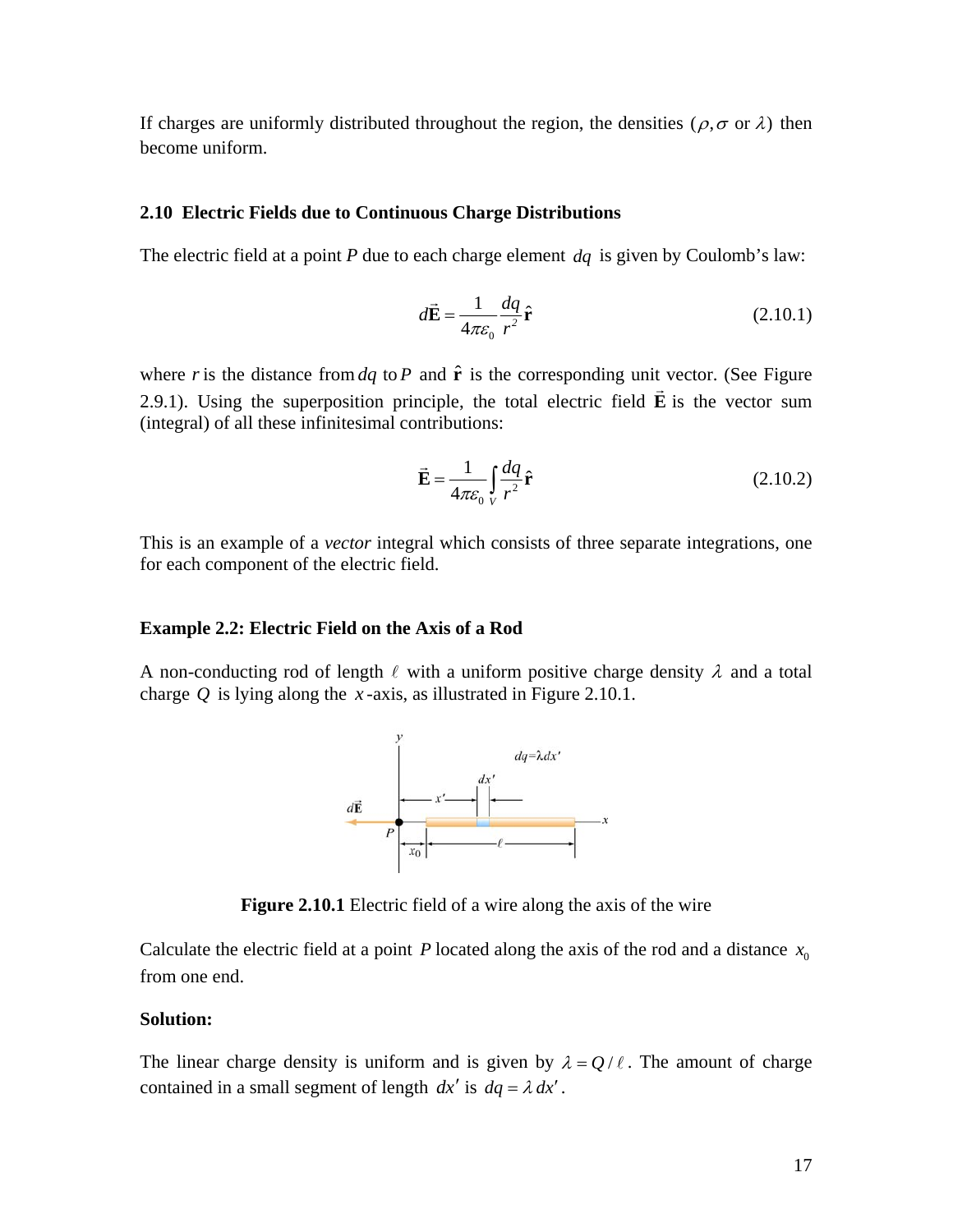<span id="page-18-0"></span>Since the source carries a positive charge  $Q$ , the field at  $P$  points in the negative  $x$ direction, and the unit vector that points from the source to *P* is  $\hat{\mathbf{r}} = -\hat{\mathbf{i}}$ . The contribution to the electric field due to *dq* is

$$
d\vec{\mathbf{E}} = \frac{1}{4\pi\varepsilon_0} \frac{dq}{r^2} \hat{\mathbf{r}} = \frac{1}{4\pi\varepsilon_0} \frac{\lambda dx'}{x'^2} (-\hat{\mathbf{i}}) = -\frac{1}{4\pi\varepsilon_0} \frac{Qdx'}{\ell x'^2} \hat{\mathbf{i}}
$$

Integrating over the entire length leads to

$$
\vec{\mathbf{E}} = \int d\vec{\mathbf{E}} = -\frac{1}{4\pi\varepsilon_0} \frac{Q}{\ell} \int_{x_0}^{x_0 + \ell} \frac{dx'}{x'^2} \hat{\mathbf{i}} = -\frac{1}{4\pi\varepsilon_0} \frac{Q}{\ell} \left( \frac{1}{x_0} - \frac{1}{x_0 + \ell} \right) \hat{\mathbf{i}} = -\frac{1}{4\pi\varepsilon_0} \frac{Q}{x_0(\ell + x_0)} \hat{\mathbf{i}} \quad (2.10.3)
$$

Notice that when *P* is very far away from the rod,  $x_0 \gg \ell$ , and the above expression becomes

$$
\vec{\mathbf{E}} \approx -\frac{1}{4\pi\varepsilon_0} \frac{Q}{x_0^2} \hat{\mathbf{i}} \tag{2.10.4}
$$

The result is to be expected since at sufficiently far distance away, the distinction between a continuous charge distribution and a point charge diminishes.

# **Example 2.3: Electric Field on the Perpendicular Bisector**

A non-conducting rod of length  $\ell$  with a uniform charge density  $\lambda$  and a total charge Q is lying along the *x* -axis, as illustrated in Figure 2.10.2. Compute the electric field at a point *P*, located at a distance *y* from the center of the rod along its perpendicular bisector.



# **Solution:**

We follow a similar procedure as that outlined in Example 2.2. The contribution to the electric field from a small length element  $dx'$  carrying charge  $dq = \lambda dx'$  is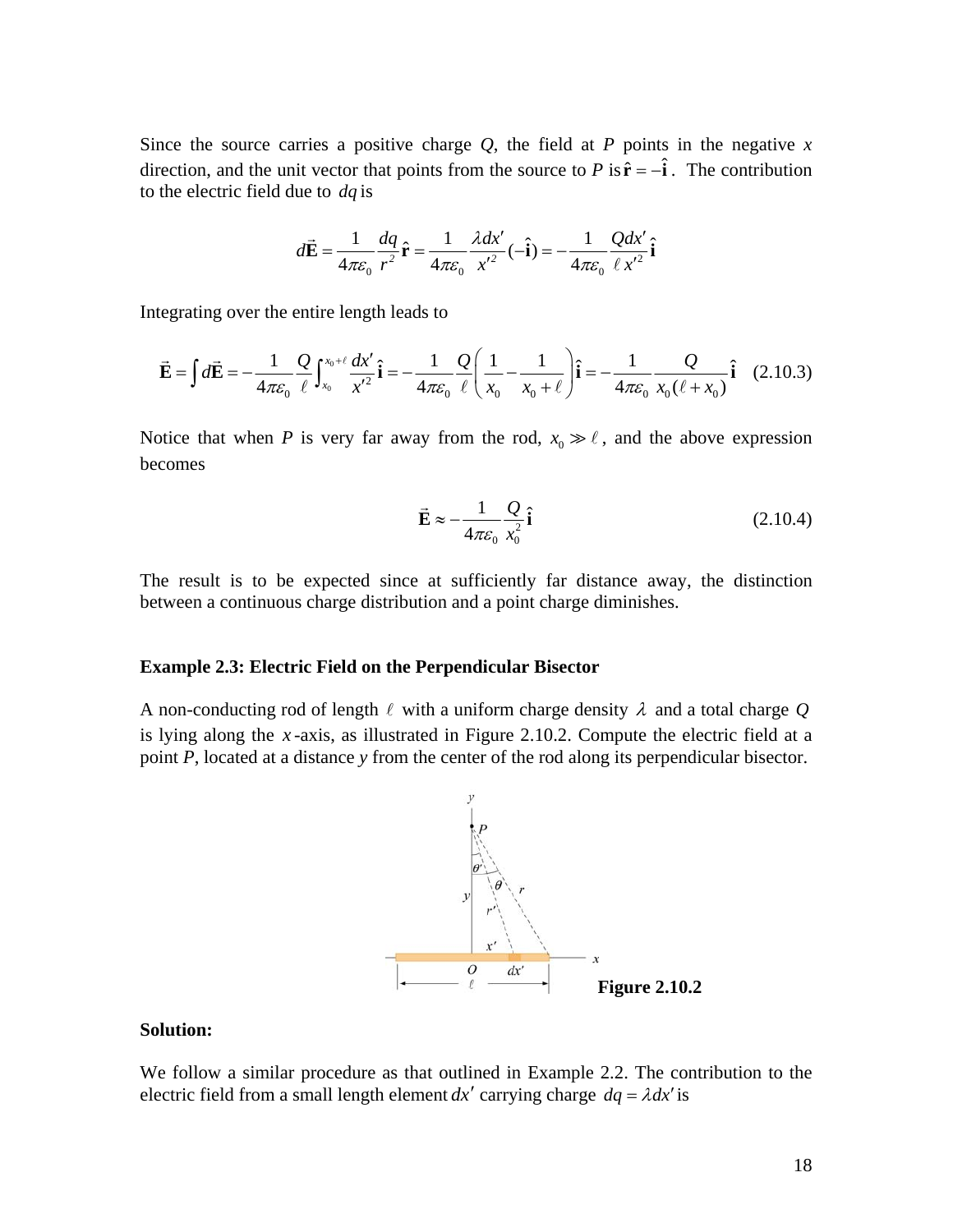$$
dE = \frac{1}{4\pi\varepsilon_0} \frac{dq}{r'^2} = \frac{1}{4\pi\varepsilon_0} \frac{\lambda \, dx'}{x'^2 + y^2}
$$
(2.10.5)

Using symmetry argument illustrated in Figure 2.10.3, one may show that the *x* component of the electric field vanishes.



**Figure 2.10.3** Symmetry argument showing that  $E_x = 0$ .

The *y*-component of *dE* is

$$
dE_y = dE \cos \theta = \frac{1}{4\pi \varepsilon_0} \frac{\lambda \, dx'}{x'^2 + y^2} \frac{y}{\sqrt{x'^2 + y^2}} = \frac{1}{4\pi \varepsilon_0} \frac{\lambda y \, dx'}{(x'^2 + y^2)^{3/2}} \tag{2.10.6}
$$

By integrating over the entire length, the total electric field due to the rod is

$$
E_y = \int dE_y = \frac{1}{4\pi\epsilon_0} \int_{-\ell/2}^{\ell/2} \frac{\lambda y dx'}{(x'^2 + y^2)^{3/2}} = \frac{\lambda y}{4\pi\epsilon_0} \int_{-\ell/2}^{\ell/2} \frac{dx'}{(x'^2 + y^2)^{3/2}} \tag{2.10.7}
$$

By making the change of variable:  $x' = y \tan \theta'$ , which gives  $dx' = y \sec^2 \theta' d\theta'$ , the above integral becomes

$$
\int_{-\ell/2}^{\ell/2} \frac{dx'}{(x'^2 + y^2)^{3/2}} = \int_{-\theta}^{\theta} \frac{y \sec^2 \theta' d\theta'}{y^3 (\sec^2 \theta' + 1)^{3/2}} = \frac{1}{y^2} \int_{-\theta}^{\theta} \frac{\sec^2 \theta' d\theta'}{(\tan^2 \theta' + 1)^{3/2}} = \frac{1}{y^2} \int_{-\theta}^{\theta} \frac{\sec^2 \theta' d\theta'}{\sec \theta'^3}
$$

$$
= \frac{1}{y^2} \int_{-\theta}^{\theta} \frac{d\theta'}{\sec \theta'} = \frac{1}{y^2} \int_{-\theta}^{\theta} \cos \theta' d\theta' = \frac{2 \sin \theta}{y^2}
$$
(2.10.8)

which gives

$$
E_y = \frac{1}{4\pi\varepsilon_0} \frac{2\lambda \sin \theta}{y} = \frac{1}{4\pi\varepsilon_0} \frac{2\lambda}{y} \frac{\ell/2}{\sqrt{y^2 + (\ell/2)^2}}
$$
(2.10.9)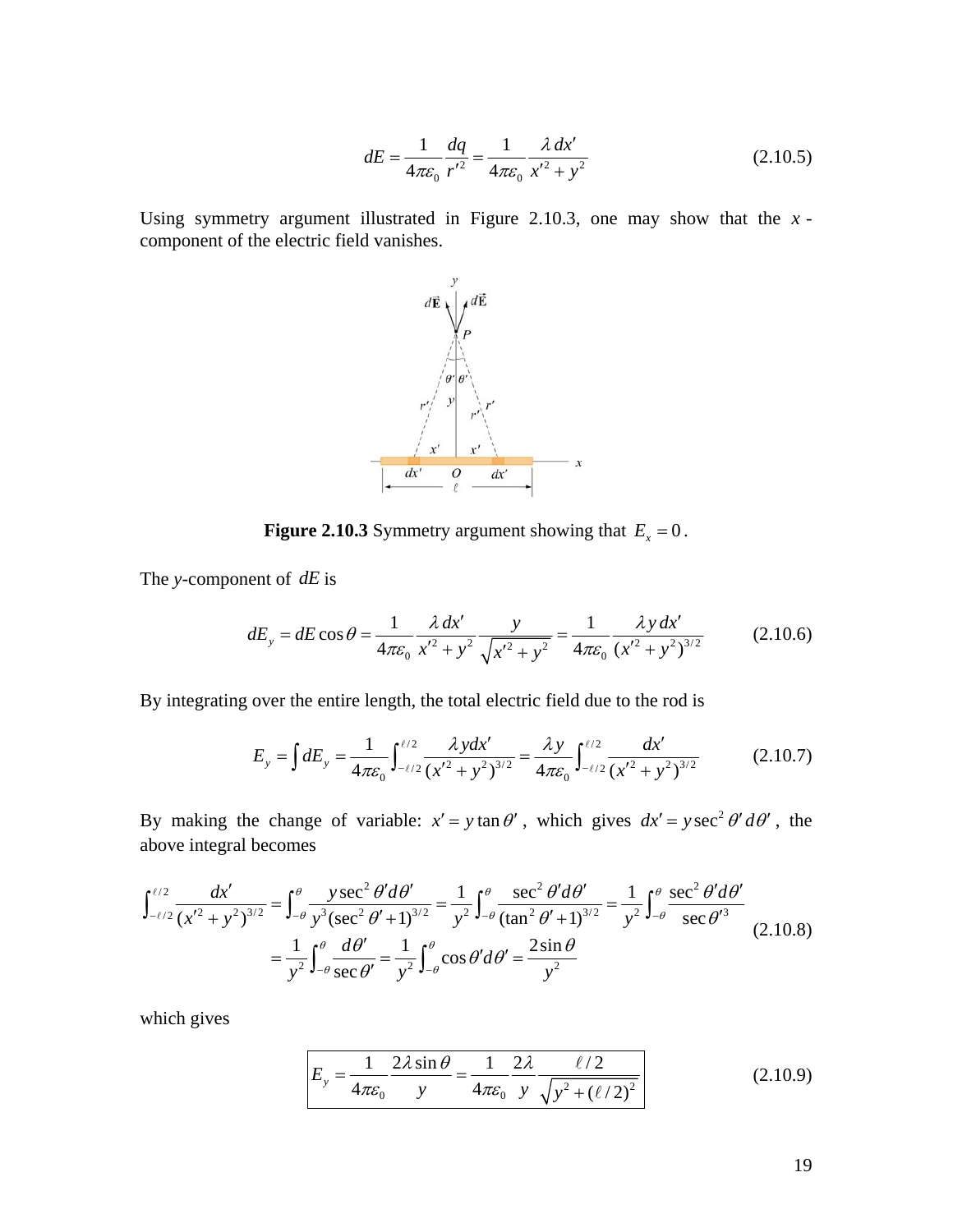<span id="page-20-0"></span>In the limit where  $y \gg \ell$ , the above expression reduces to the "point-charge" limit:

$$
E_y \approx \frac{1}{4\pi\varepsilon_0} \frac{2\lambda}{y} \frac{\ell/2}{y} = \frac{1}{4\pi\varepsilon_0} \frac{\lambda\ell}{y^2} = \frac{1}{4\pi\varepsilon_0} \frac{Q}{y^2}
$$
(2.10.10)

On the other hand, when  $\ell \gg y$ , we have

$$
E_y \approx \frac{1}{4\pi\varepsilon_0} \frac{2\lambda}{y}
$$
 (2.10.11)

In this infinite length limit, the system has cylindrical symmetry. In this case, an alternative approach based on Gauss's law can be used to obtain Eq. (2.10.11), as we shall show in Chapter 4. The characteristic behavior of  $E_y / E_0$  (with  $E_0 = Q / 4\pi \varepsilon_0 \ell^2$ ) as a function of  $y/\ell$  is shown in Figure 2.10.4.



**Figure 2.10.4** Electric field of a non-conducting rod as a function of  $y/\ell$ .

# **Example 2.4: Electric Field on the Axis of a Ring**

A non-conducting ring of radius *R* with a uniform charge density λ and a total charge *Q* is lying in the *xy* - plane, as shown in Figure 2.10.5. Compute the electric field at a point *P*, located at a distance *z* from the center of the ring along its axis of symmetry.



**Figure 2.10.5** Electric field at *P* due to the charge element *dq* .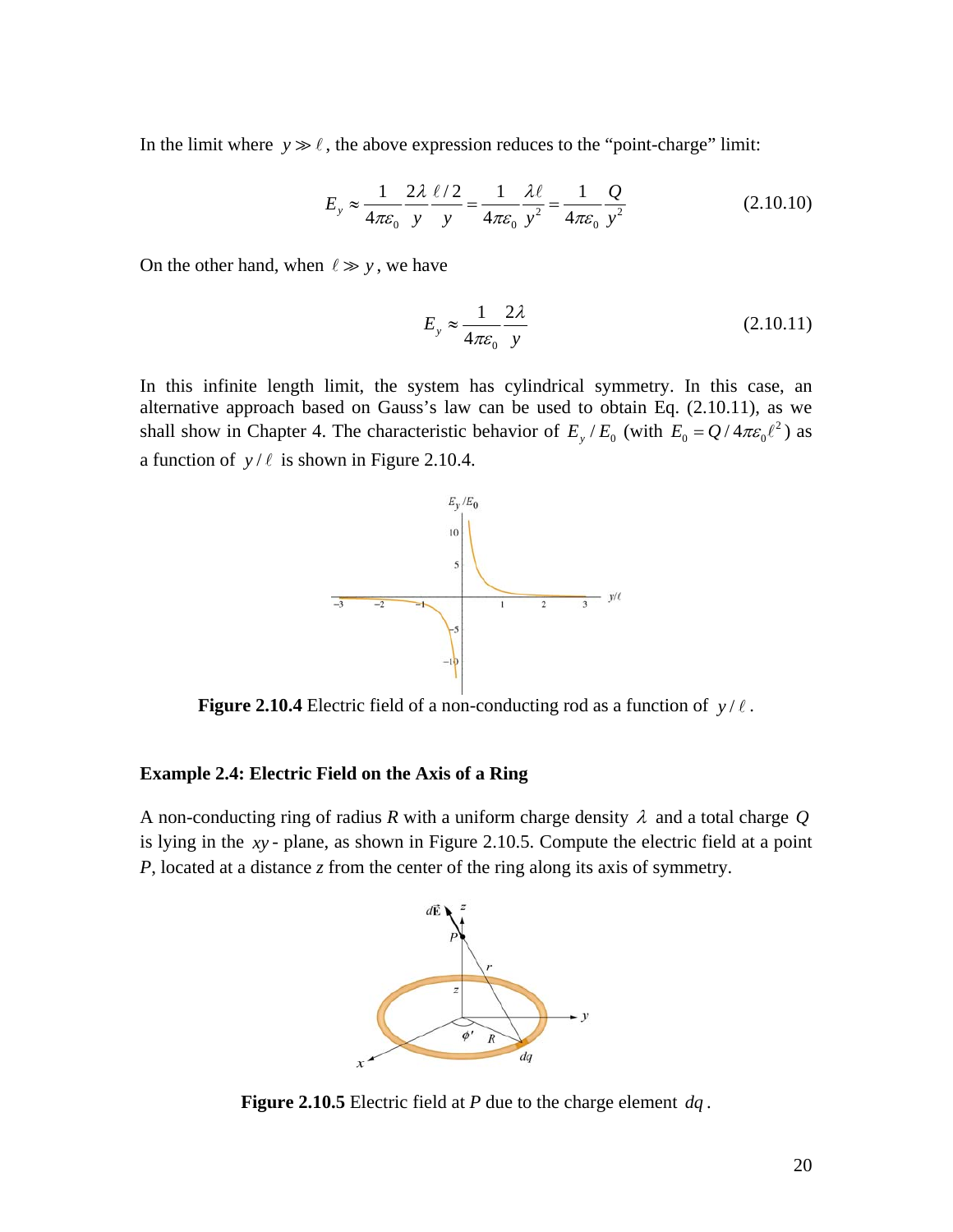#### **Solution:**

Consider a small length element  $d\ell'$  on the ring. The amount of charge contained within this element is  $dq = \lambda d\ell' = \lambda R d\phi'$ . Its contribution to the electric field at *P* is



Using the symmetry argument illustrated in Figure 2.10.6, we see that the electric field at *P* must point in the +*z* direction.

$$
dE_z = dE \cos \theta = \frac{1}{4\pi \varepsilon_0} \frac{\lambda R \, d\phi'}{R^2 + z^2} \frac{z}{\sqrt{R^2 + z^2}} = \frac{\lambda}{4\pi \varepsilon_0} \frac{Rz \, d\phi'}{(R^2 + z^2)^{3/2}} \tag{2.10.13}
$$

Upon integrating over the entire ring, we obtain

$$
E_z = \frac{\lambda}{4\pi\epsilon_0} \frac{Rz}{(R^2 + z^2)^{3/2}} \oint d\phi' = \frac{\lambda}{4\pi\epsilon_0} \frac{2\pi Rz}{(R^2 + z^2)^{3/2}} = \frac{1}{4\pi\epsilon_0} \frac{Qz}{(R^2 + z^2)^{3/2}} \tag{2.10.14}
$$

where the total charge is  $Q = \lambda(2\pi R)$ . A plot of the electric field as a function of *z* is given in Figure 2.10.7.



**Figure 2.10.7** Electric field along the axis of symmetry of a non-conducting ring of radius *R*, with  $E_0 = Q / 4\pi \varepsilon_0 R^2$ .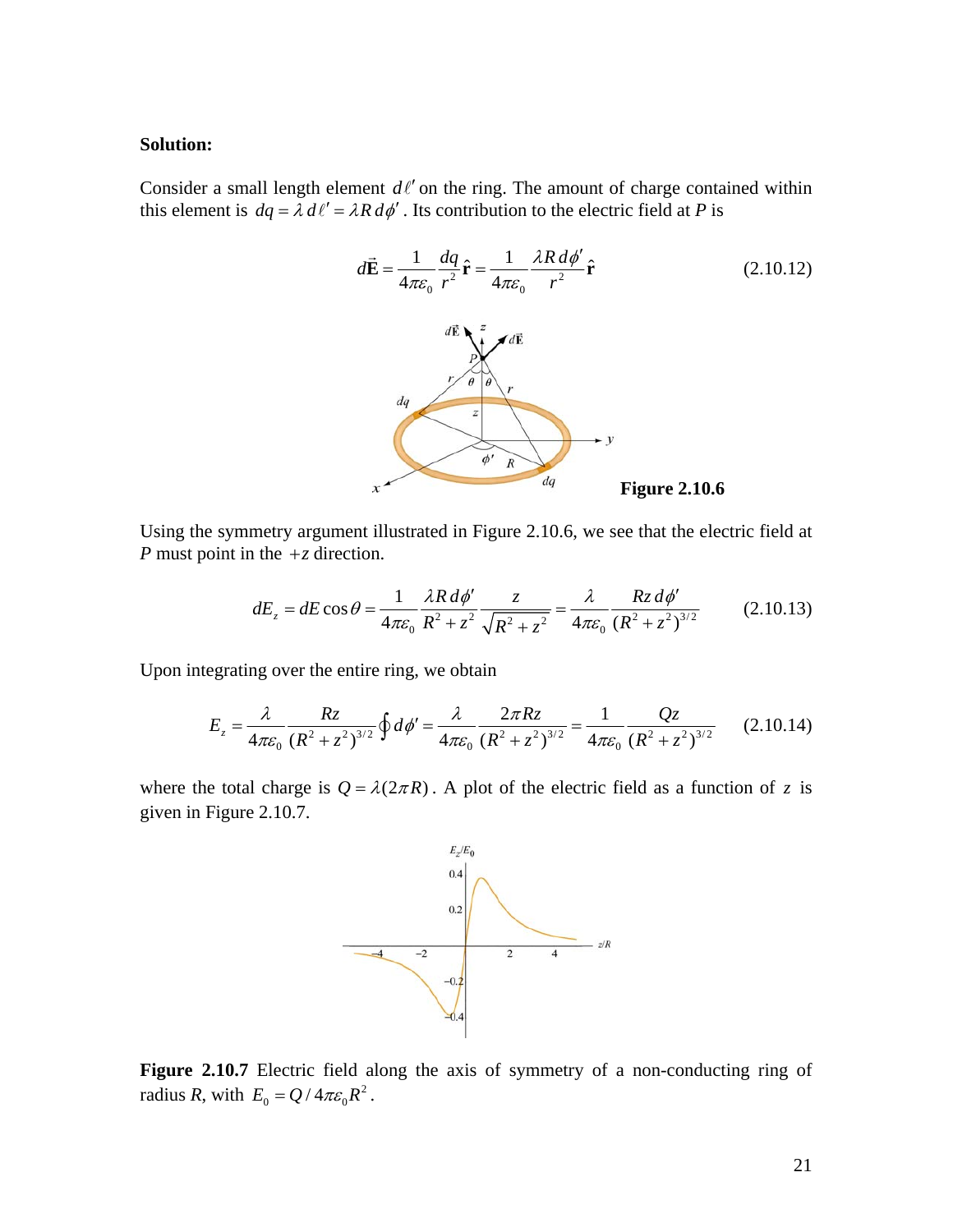<span id="page-22-0"></span>Notice that the electric field at the center of the ring vanishes. This is to be expected from symmetry arguments.

### **Example 2.5: Electric Field Due to a Uniformly Charged Disk**

A uniformly charged disk of radius  $R$  with a total charge  $Q$  lies in the *xy*-plane. Find the electric field at a point  $P$ , along the *z*-axis that passes through the center of the disk perpendicular to its plane. Discuss the limit where  $R \gg z$ .

# **Solution:**

By treating the disk as a set of concentric uniformly charged rings, the problem could be solved by using the result obtained in Example 2.4. Consider a ring of radius *r*′ and thickness *dr*′ , as shown in Figure 2.10.8.



**Figure 2.10.8** A uniformly charged disk of radius *R*.

By symmetry arguments, the electric field at  $P$  points in the  $+z$  -direction. Since the ring has a charge  $dq = \sigma(2\pi r' dr')$ , from Eq. (2.10.14), we see that the ring gives a contribution

$$
dE_z = \frac{1}{4\pi\varepsilon_0} \frac{z \, dq}{\left(r'^2 + z^2\right)^{3/2}} = \frac{1}{4\pi\varepsilon_0} \frac{z(2\pi\sigma r' dr')}{\left(r'^2 + z^2\right)^{3/2}}\tag{2.10.15}
$$

Integrating from  $r' = 0$  to  $r' = R$ , the total electric field at *P* becomes

$$
E_z = \int dE_z = \frac{\sigma z}{2\varepsilon_0} \int_0^R \frac{r' dr'}{(r'^2 + z^2)^{3/2}} = \frac{\sigma z}{4\varepsilon_0} \int_{z^2}^{R^2 + z^2} \frac{du}{u^{3/2}} = \frac{\sigma z}{4\varepsilon_0} \frac{u^{-1/2}}{(-1/2)} \Big|_z^{R^2 + z^2}
$$
  
=  $-\frac{\sigma z}{2\varepsilon_0} \Bigg[ \frac{1}{\sqrt{R^2 + z^2}} - \frac{1}{\sqrt{z^2}} \Bigg] = \frac{\sigma}{2\varepsilon_0} \Bigg[ \frac{z}{|z|} - \frac{z}{\sqrt{R^2 + z^2}} \Bigg]$  (2.10.16)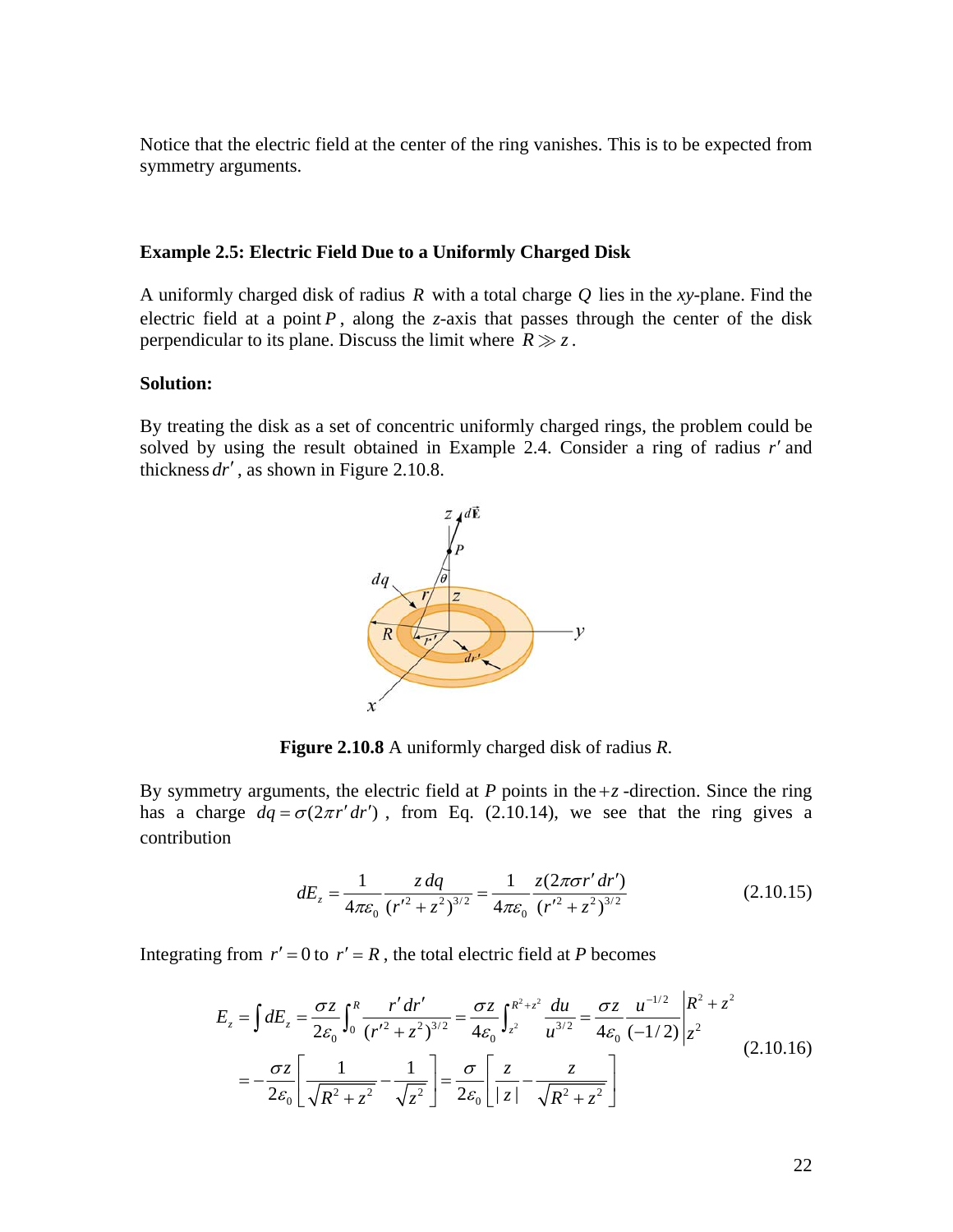The above equation may be rewritten as

$$
E_z = \begin{cases} \frac{\sigma}{2\varepsilon_0} \left[ 1 - \frac{z}{\sqrt{z^2 + R^2}} \right], & z > 0\\ \frac{\sigma}{2\varepsilon_0} \left[ -1 - \frac{z}{\sqrt{z^2 + R^2}} \right], & z < 0 \end{cases} \tag{2.10.17}
$$

The electric field  $E_z / E_0$  ( $E_0 = \sigma / 2 \varepsilon_0$ ) as a function of  $z / R$  is shown in Figure 2.10.9.



**Figure 2.10.9** Electric field of a non-conducting plane of uniform charge density.

To show that the "point-charge" limit is recovered for  $z \gg R$ , we make use of the Taylor-series expansion:

$$
1 - \frac{z}{\sqrt{z^2 + R^2}} = 1 - \left(1 + \frac{R^2}{z^2}\right)^{-1/2} = 1 - \left(1 - \frac{1}{2}\frac{R^2}{z^2} + \cdots\right) \approx \frac{1}{2}\frac{R^2}{z^2}
$$
(2.10.18)

This gives

$$
E_z = \frac{\sigma}{2\varepsilon_0} \frac{R^2}{2z^2} = \frac{1}{4\pi\varepsilon_0} \frac{\sigma \pi R^2}{z^2} = \frac{1}{4\pi\varepsilon_0} \frac{Q}{z^2}
$$
(2.10.19)

which is indeed the expected "point-charge" result. On the other hand, we may also consider the limit where  $R \gg z$ . Physically this means that the plane is very large, or the field point *P* is extremely close to the surface of the plane. The electric field in this limit becomes, in unit-vector notation,

$$
\vec{\mathbf{E}} = \begin{cases}\n\frac{\sigma}{2\varepsilon_0} \hat{\mathbf{k}}, & z > 0 \\
-\frac{\sigma}{2\varepsilon_0} \hat{\mathbf{k}}, & z < 0\n\end{cases}
$$
\n(2.10.20)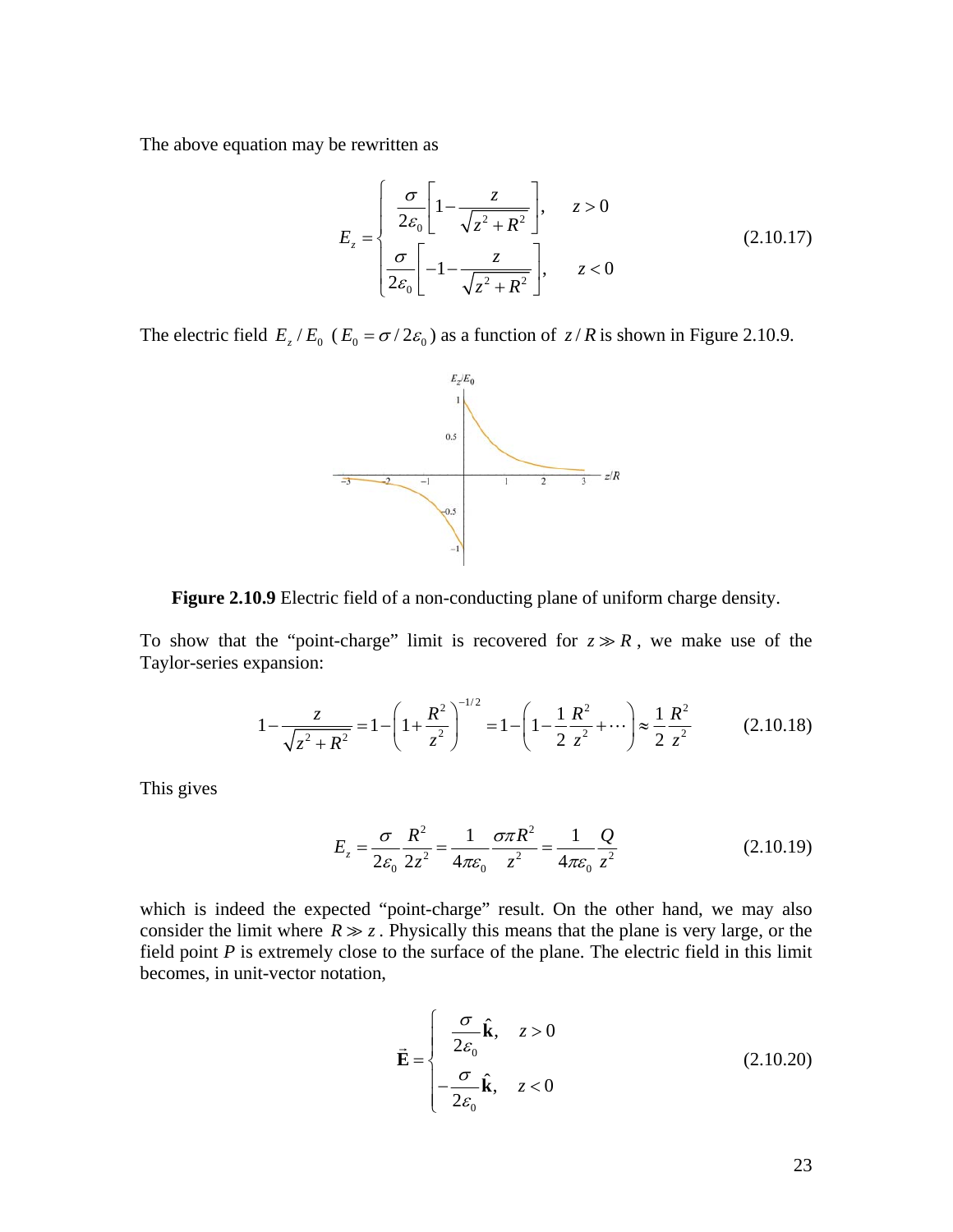<span id="page-24-0"></span>The plot of the electric field in this limit is shown in Figure 2.10.10.



**Figure 2.10.10** Electric field of an infinitely large non-conducting plane.

Notice the discontinuity in electric field as we cross the plane. The discontinuity is given by

$$
\Delta E_z = E_{z+} - E_{z-} = \frac{\sigma}{2\varepsilon_0} - \left(-\frac{\sigma}{2\varepsilon_0}\right) = \frac{\sigma}{\varepsilon_0}
$$
 (2.10.21)

As we shall see in Chapter 4, if a given surface has a charge density  $\sigma$ , then the normal component of the electric field across that surface always exhibits a discontinuity with  $\Delta E_n = \sigma / \varepsilon_0$ .

# **2.11 Summary**

• The electric force exerted by a charge  $q_1$  on a second charge  $q_2$  is given by **Coulomb's law**:

$$
\vec{\mathbf{F}}_{12} = k_e \frac{q_1 q_2}{r^2} \hat{\mathbf{r}} = \frac{1}{4\pi \varepsilon_0} \frac{q_1 q_2}{r^2} \hat{\mathbf{r}}
$$

where

$$
k_e = \frac{1}{4\pi\varepsilon_0} = 8.99 \times 10^9 \text{ N} \cdot \text{m}^2 / \text{C}^2
$$

is the Coulomb constant.

• The **electric field** at a point in space is defined as the electric force acting on a test charge  $q_0$  divided by  $q_0$ :

$$
\vec{\mathbf{E}} = \lim_{q_0 \to 0} \frac{\vec{\mathbf{F}}_e}{q_0}
$$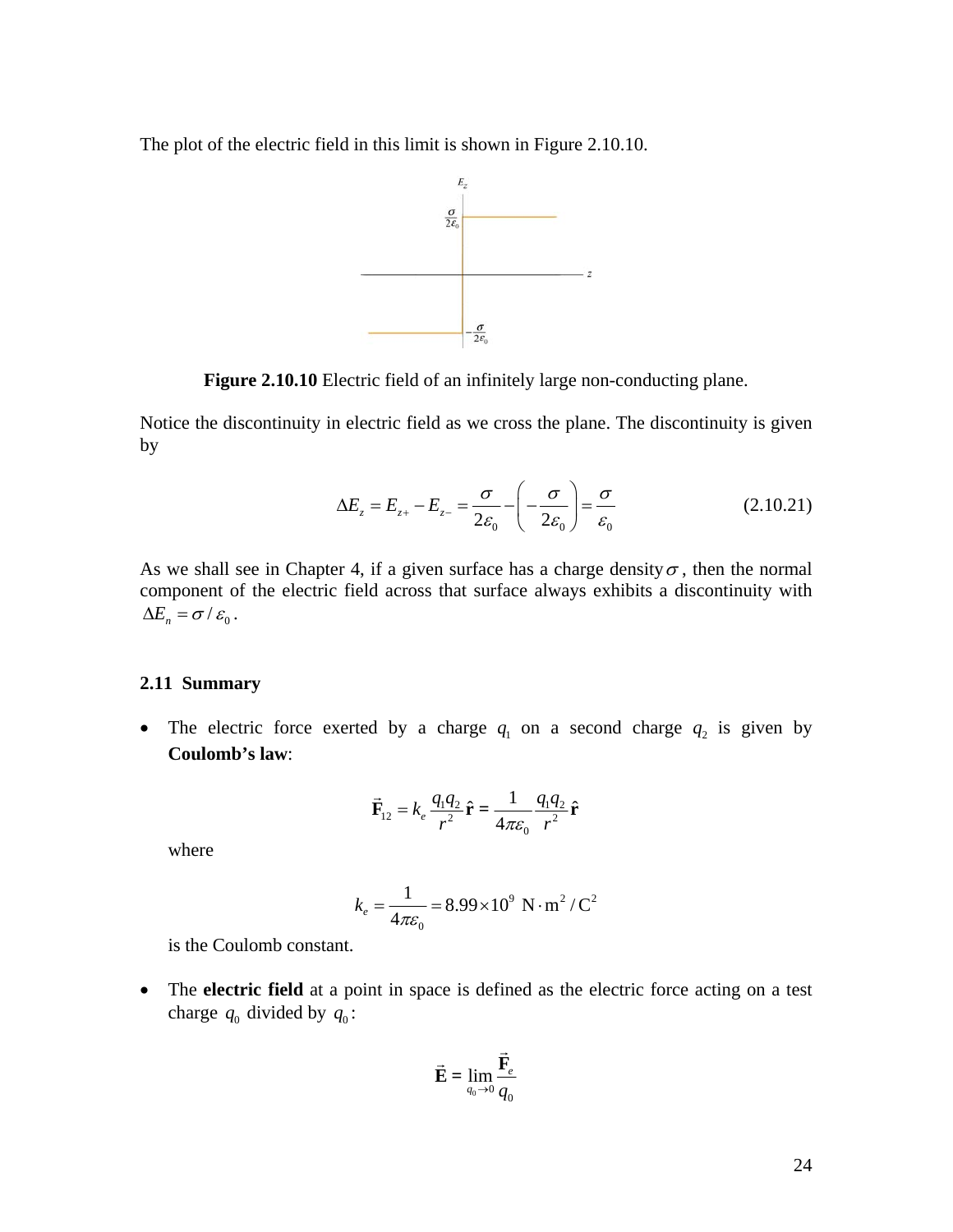• The electric field at a distance  $r$  from a charge  $q$  is

$$
\vec{\mathbf{E}} = \frac{1}{4\pi\varepsilon_0} \frac{q}{r^2} \hat{\mathbf{r}}
$$

• Using the **superposition principle**, the electric field due to a collection of point charges, each having charge  $q_i$  and located at a distance  $r_i$  away is

$$
\vec{\mathbf{E}} = \frac{1}{4\pi\epsilon_0} \sum_i \frac{q_i}{r_i^2} \hat{\mathbf{r}}_i
$$

• A particle of mass *m* and charge *q* moving in an electric field **E**  $\rightarrow$ has an acceleration

$$
\vec{\mathbf{a}} = \frac{q\vec{\mathbf{E}}}{m}
$$

• An **electric dipole** consists of two equal but opposite charges. The electric dipole  $\overline{m}$  **electric upone** consists of two equal out opposite charges. The electric upone moment vector  $\vec{p}$  points from the negative charge to the positive charge, and has a magnitude

$$
p=2aq
$$

• The **torque** acting on an electric dipole places in a uniform electric field **E** is  $\rightarrow$ 

$$
\vec{\tau} = \vec{p} \times \vec{E}
$$

• The **potential energy** of an electric dipole in a uniform external electric field **E** is  $\rightarrow$ 

$$
U = -\vec{\mathbf{p}} \cdot \vec{\mathbf{E}}
$$

• The electric field at a point in space due to a continuous charge element *dq* is

$$
d\vec{\mathbf{E}} = \frac{1}{4\pi\varepsilon_0} \frac{dq}{r^2} \hat{\mathbf{r}}
$$

• At sufficiently far away from a continuous charge distribution of finite extent, the electric field approaches the "point-charge" limit.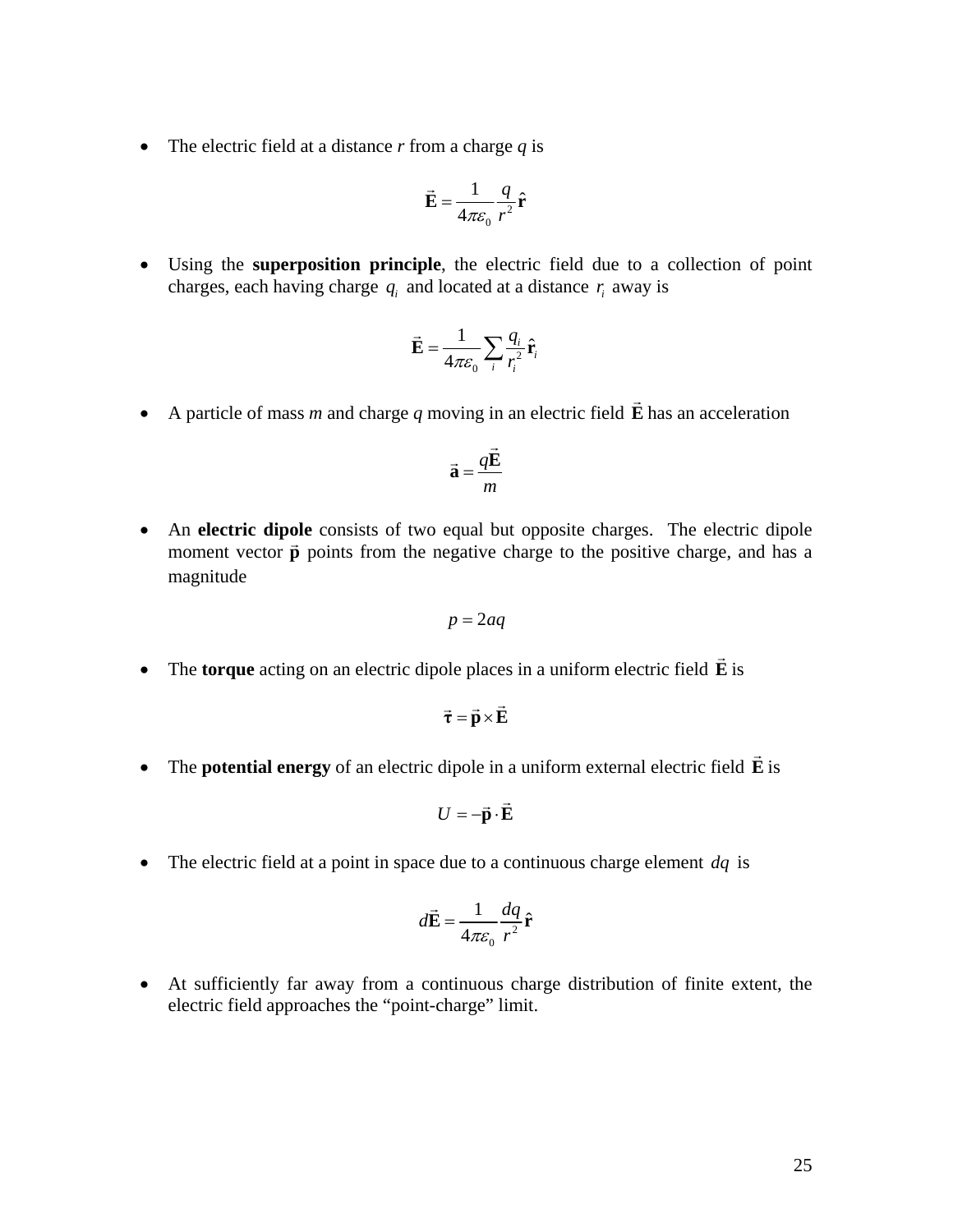# <span id="page-26-0"></span>**2.12 Problem-Solving Strategies**

In this chapter, we have discussed how electric field can be calculated for both the discrete and continuous charge distributions. For the former, we apply the superposition principle:

$$
\vec{\mathbf{E}} = \frac{1}{4\pi\epsilon_0} \sum_i \frac{q_i}{r_i^2} \hat{\mathbf{r}}_i
$$

For the latter, we must evaluate the vector integral

$$
\vec{\mathbf{E}} = \frac{1}{4\pi\varepsilon_0} \int \frac{dq}{r^2} \hat{\mathbf{r}}
$$

where *r* is the distance from  $dq$  to the field point *P* and  $\hat{\bf{r}}$  is the corresponding unit vector. To complete the integration, we shall follow the procedures outlined below:

(1) Start with  $d\mathbf{E} = \frac{1}{4\pi\epsilon_0} \frac{uq}{r^2}$  $d\vec{\mathbf{E}} = \frac{1}{4\pi\varepsilon_0} \frac{dq}{r^2} \hat{\mathbf{r}}$  $\pi \varepsilon_0$  *r*  $E = \frac{1}{r} - \frac{dq}{r} \hat{r}$  $\rightarrow$ 

(2) Rewrite the charge element *dq* as

$$
dq = \begin{cases} \lambda \, d\ell & (\text{length}) \\ \sigma \, dA & (\text{area}) \\ \rho \, dV & (\text{volume}) \end{cases}
$$

depending on whether the charge is distributed over a length, an area, or a volume.

(3) Substitute *dq* into the expression for *d***E**  $\rightarrow$ .

(4) Specify an appropriate coordinate system (Cartesian, cylindrical or spherical) and express the differential element ( $d\ell$ ,  $dA$  or  $dV$ ) and  $r$  in terms of the coordinates (see Table 2.1 below for summary.)

|    | Cartesian $(x, y, z)$ | Cylindrical $(\rho, \phi, z)$                                                   | Spherical $(r, \theta, \phi)$                                               |
|----|-----------------------|---------------------------------------------------------------------------------|-----------------------------------------------------------------------------|
| dl | dx, dy, dz            | $d\rho$ , $\rho d\phi$ , $dz$                                                   | $dr, r d\theta, r \sin \theta d\phi$                                        |
| dA |                       | $dx dy$ , $dy dz$ , $dz dx$   $d\rho dz$ , $\rho d\phi dz$ , $\rho d\phi d\rho$ | $r dr d\theta$ , $r \sin \theta dr d\phi$ , $r^2 \sin \theta d\theta d\phi$ |
| dV | dx dy dz              | $\rho d\rho d\phi dz$                                                           | $r^2$ sin $\theta$ dr d $\theta$ d $\phi$                                   |

**Table 2.1** Differential elements of length, area and volume in different coordinates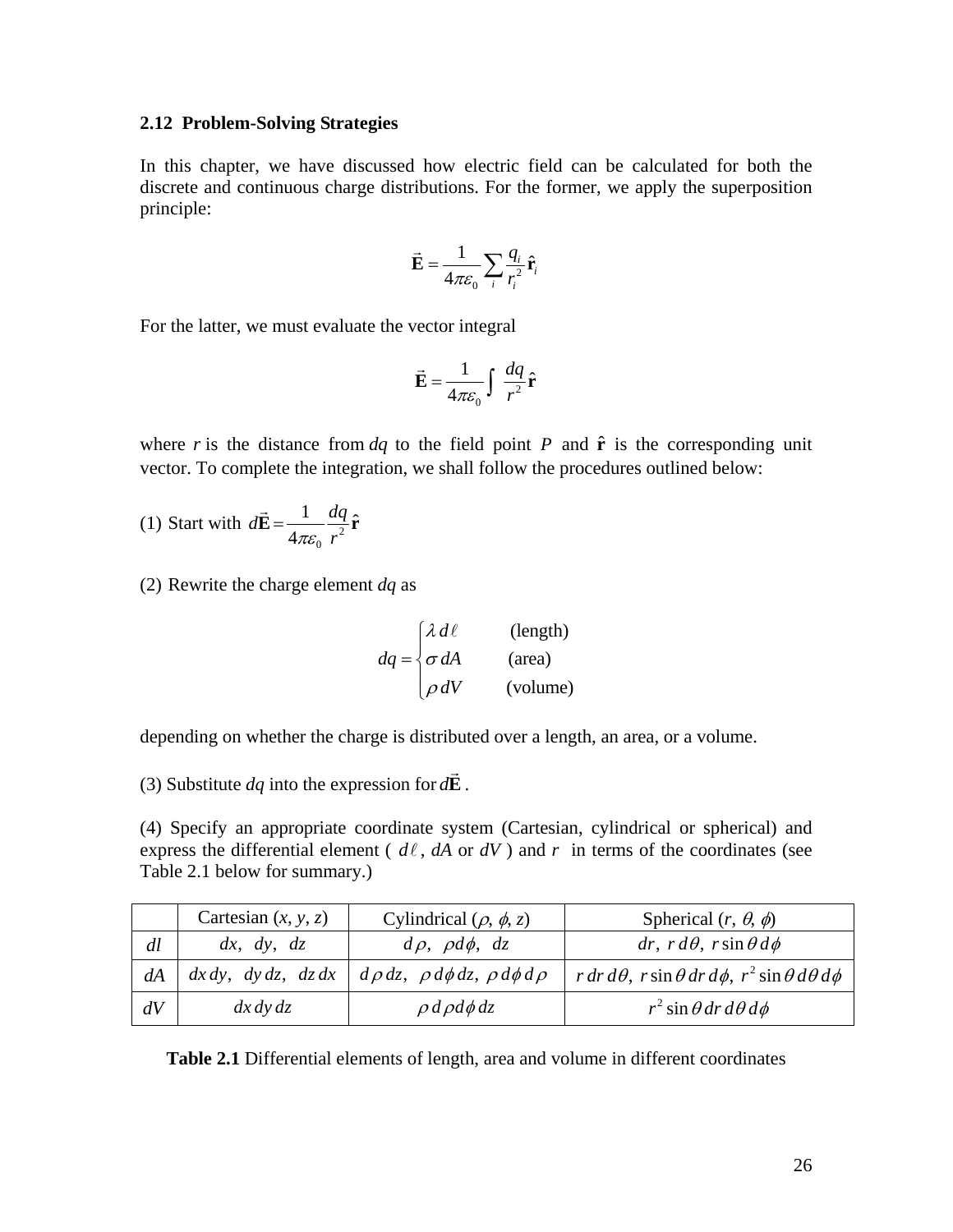(5) Rewrite  $d\vec{E}$  in terms of the integration variable(s), and apply symmetry argument to identify non-vanishing component(s) of the electric field.  $\rightarrow$ 

(6) Complete the integration to obtain **E**  $\rightarrow$ .

In the Table below we illustrate how the above methodologies can be utilized to compute the electric field for an infinite line charge, a ring of charge and a uniformly charged disk.

|                                                                                                        | Line charge                                                                                                                                 | <b>Ring of charge</b>                                                                                                                                       | <b>Uniformly charged disk</b>                                                                                                              |
|--------------------------------------------------------------------------------------------------------|---------------------------------------------------------------------------------------------------------------------------------------------|-------------------------------------------------------------------------------------------------------------------------------------------------------------|--------------------------------------------------------------------------------------------------------------------------------------------|
| Figure                                                                                                 | dx'                                                                                                                                         | dq<br>dq                                                                                                                                                    | dq<br>$\overline{R}$                                                                                                                       |
| (2) Express $dq$ in<br>of<br>charge<br>terms<br>density                                                | $dq = \lambda dx'$                                                                                                                          | $dq = \lambda d\ell$                                                                                                                                        | $dq = \sigma dA$                                                                                                                           |
| (3) Write down $dE$                                                                                    | $dE = k_e \frac{\lambda dx'}{r^2}$                                                                                                          | $dE = k_e \frac{\lambda \, dl}{r^2}$                                                                                                                        | $dE = k_e \frac{\sigma dA}{r^2}$                                                                                                           |
| $(4)$ Rewrite r and the<br>differential element<br>of<br>the<br>in terms<br>appropriate<br>coordinates | dx'<br>$\cos \theta = \frac{y}{r'}$<br>$r' = \sqrt{x'^2 + y^2}$                                                                             | $d\ell = R d\phi'$<br>$\cos \theta = \frac{z}{x}$<br>$r = \sqrt{R^2 + z^2}$                                                                                 | $dA = 2\pi r' dr'$<br>$\cos \theta = \frac{z}{r}$<br>$r = \sqrt{r'^2 + z^2}$                                                               |
| (5) Apply symmetry<br>argument to identify<br>non-vanishing<br>component(s) of $dE$                    | $dE_y = dE \cos \theta$<br>$= k_e \frac{\lambda y dx'}{(x'^2 + y^2)^{3/2}}$                                                                 | $dE_z = dE \cos \theta$<br>$= k_e \frac{\lambda R_z d\phi'}{(R^2 + z^2)^{3/2}}$                                                                             | $dE_z = dE \cos \theta$<br>$= k_e \frac{2\pi \sigma z r' dr'}{(r'^2 + z^2)^{3/2}}$                                                         |
| (6) Integrate to get $E$                                                                               | $E_y = k_e \lambda y \int_{-\ell/2}^{+\ell/2} \frac{dx}{(x^2 + y^2)^{3/2}}$<br>$=\frac{2k_e\lambda}{y}\frac{\ell/2}{\sqrt{(\ell/2)^2+y^2}}$ | $E_z = k_e \frac{R\lambda z}{(R^2 + z^2)^{3/2}} \oint d\phi'$<br>$= k_e \frac{(2\pi R\lambda)z}{(R^2 + z^2)^{3/2}}$<br>$= k_e \frac{Qz}{(R^2 + z^2)^{3/2}}$ | $E_z = 2\pi \sigma k_e z \int_0^R \frac{r dr}{(r'^2 + r^2)^{3/2}}$<br>$=2\pi\sigma k_e\left(\frac{z}{ z }-\frac{z}{\sqrt{z^2+R^2}}\right)$ |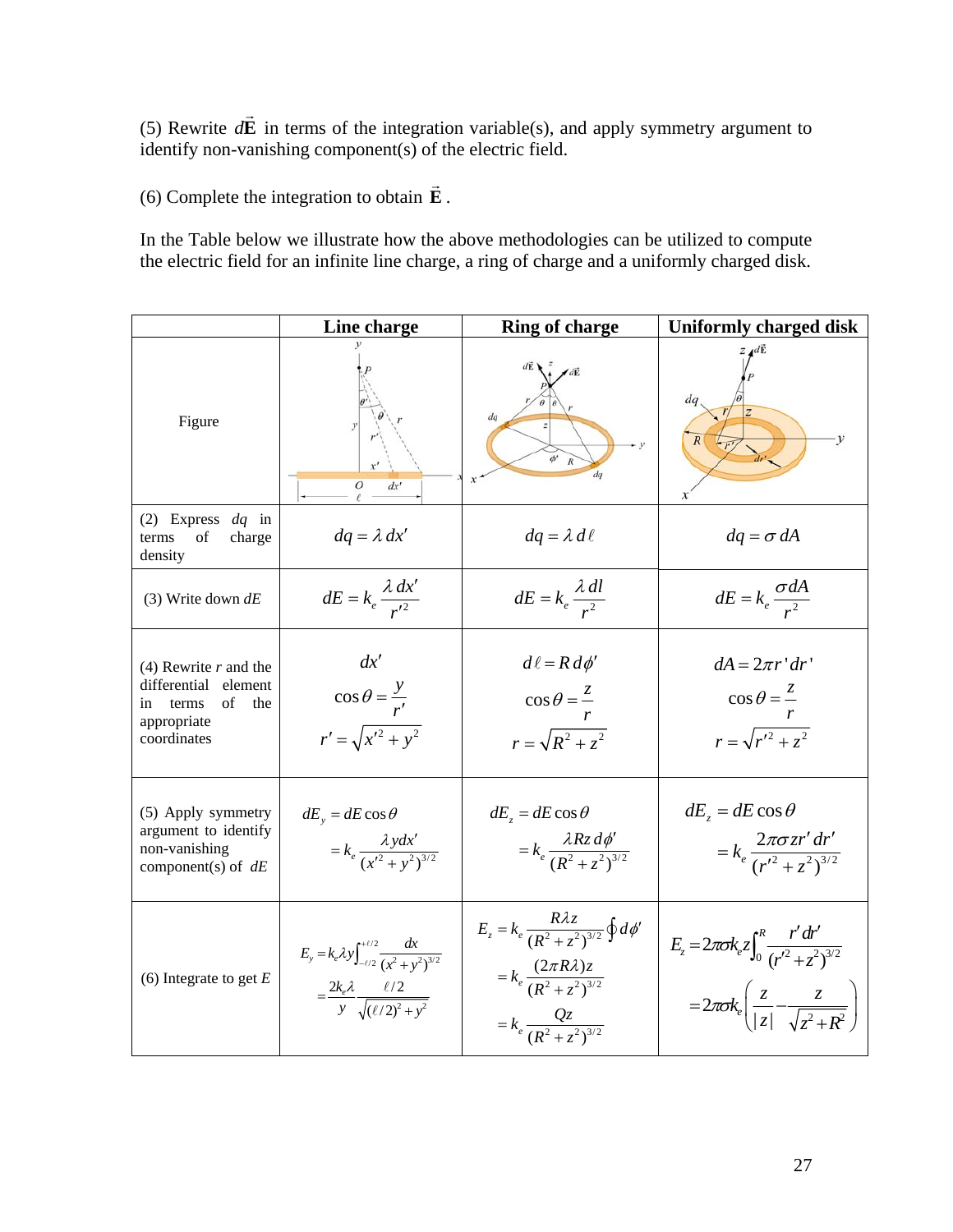# <span id="page-28-0"></span>**2.13 Solved Problems**

# **2.13.1 Hyd rogen Atom**

In the classical model of the hydrogen atom, the electron revolves around the proton with a radius of  $r = 0.53 \times 10^{-10}$  m. The magnitude of the charge of the electron and proton is  $e = 1.6 \times 10^{-19} \text{ C}.$ 

) What is the magnitude of the electric force between the proton and the electron? (a

(b) What is the magnitude of the electric field due to the proton at *r*?

) What is ratio of the magnitudes of the electrical and gravitational force between (c electron and proton? Does the result depend on the distance between the proton and the electron?

(d) In light of your calculation in (b), explain why electrical forces do not influence the motion of planets.

# Solutions:

) The magnitude of the force is given by (a

$$
F_e = \frac{1}{4\pi\varepsilon_0} \frac{e^2}{r^2}
$$

Now we can substitute our numerical values and find that the magnitude of the force between the proton and the electron in the hydrogen atom is

$$
F_e = \frac{(9.0 \times 10^9 \,\mathrm{N \cdot m^2/C^2})(1.6 \times 10^{-19} \,\mathrm{C})^2}{(5.3 \times 10^{-11} \,\mathrm{m})^2} = 8.2 \times 10^{-8} \,\mathrm{N}
$$

(b) The magnitude of the electric field due to the proton is given by

$$
E = \frac{1}{4\pi\varepsilon_0} \frac{q}{r^2} = \frac{(9.0 \times 10^9 \,\mathrm{N \cdot m^2/C^2})(1.6 \times 10^{-19} \,\mathrm{C})}{(0.5 \times 10^{-10} \,\mathrm{m})^2} = 5.76 \times 10^{11} \,\mathrm{N/C}
$$

(c) The mass of the electron is  $m_e = 9.1 \times 10^{-31}$  kg and the mass of the proton is  $m_p = 1.7 \times 10^{-27}$  kg. Thus, the ratio of the magnitudes of the electric and gravitational force is given by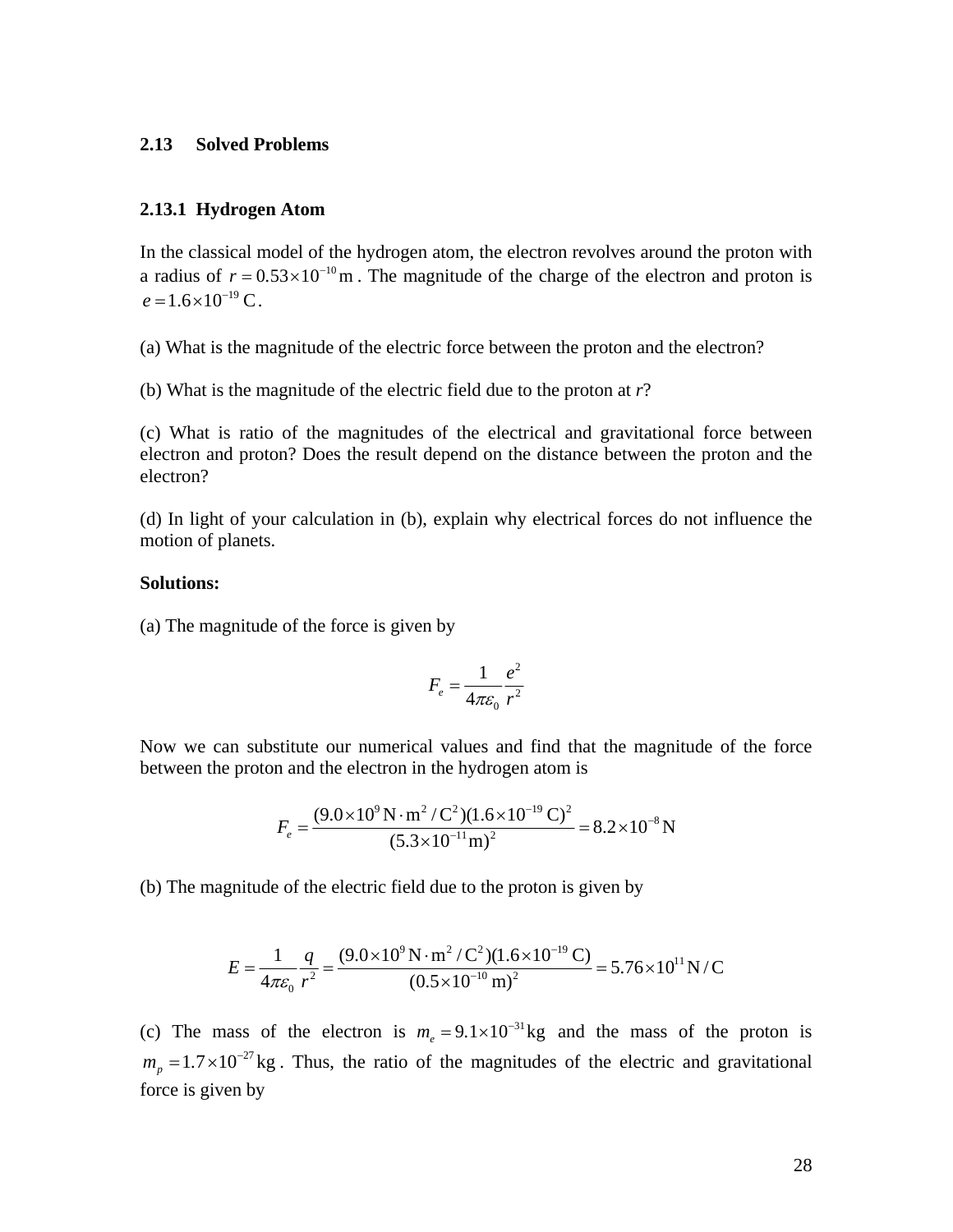<span id="page-29-0"></span>
$$
\gamma = \frac{\left(\frac{1}{4\pi\epsilon_0} \frac{e^2}{r^2}\right)}{\left(G\frac{m_p m_e}{r^2}\right)} = \frac{\frac{1}{4\pi\epsilon_0} e^2}{Gm_p m_e} = \frac{(9.0 \times 10^9 \,\mathrm{N \cdot m^2/C^2})(1.6 \times 10^{-19} \,\mathrm{C})^2}{(6.67 \times 10^{-11} \,\mathrm{N \cdot m^2/kg^2})(1.7 \times 10^{-27} \,\mathrm{kg})(9.1 \times 10^{-31} \,\mathrm{kg})} = 2.2 \times 10^{39}
$$

which is independent of  $r$ , the distance between the proton and the electron.

magnitudes of the charge of the electron and proton are equal. The best experiments show essentially electrically neutral. Therefore the force between planets is entirely determined by gravity. (d) The electric force is 39 orders of magnitude stronger than the gravitational force between the electron and the proton. Then why are the large scale motions of planets determined by the gravitational force and not the electrical force. The answer is that the that the difference between these magnitudes is a number on the order of  $10^{-24}$ . Since objects like planets have about the same number of protons as electrons, they are

#### **.13.2 Millikan Oil-Drop Experiment 2**

An oil drop of radius  $r = 1.64 \times 10^{-6}$  m and mass density  $\rho_{\text{oil}} = 8.51 \times 10^{2}$  kg/m<sup>3</sup> is allowed to fall from rest and then enters into a region of constant external field **E** applied in the downward direction. The oil drop has an unknown electric charge *q* (due to irradiation by bursts of X-rays). The magnitude of the electric field is adjusted until the gravitational force  $\vec{F}_g = m\vec{g} = -mg\hat{j}$  on the oil drop is exactly balanced by the electric G force,  $\vec{F}_e = q\vec{E}$ . Suppose this balancing occurs when the electric field is  $\vec{E} = -E_y \hat{j} = -(1.92 \times 10^5 \text{ N/C}) \hat{j}$ , with  $E_y = 1.92 \times 10^5 \text{ N/C}$ .

) What is the mass of the oil drop? (a

(b) What is the charge on the oil drop in units of electronic charge  $e = 1.6 \times 10^{-19} \text{ C}$ ?

### Solutions:

(a) The mass density  $\rho_{\text{oil}}$  times the volume of the oil drop will yield the total mass *M* of the oil drop,

$$
M = \rho_{\text{oil}} V = \rho_{\text{oil}} \left( \frac{4}{3} \pi r^3 \right)
$$

where the oil drop is assumed to be a sphere of radius r with volume  $V = 4\pi r^3/3$ .

Now we can substitute our numerical values into our symbolic expression for the mass,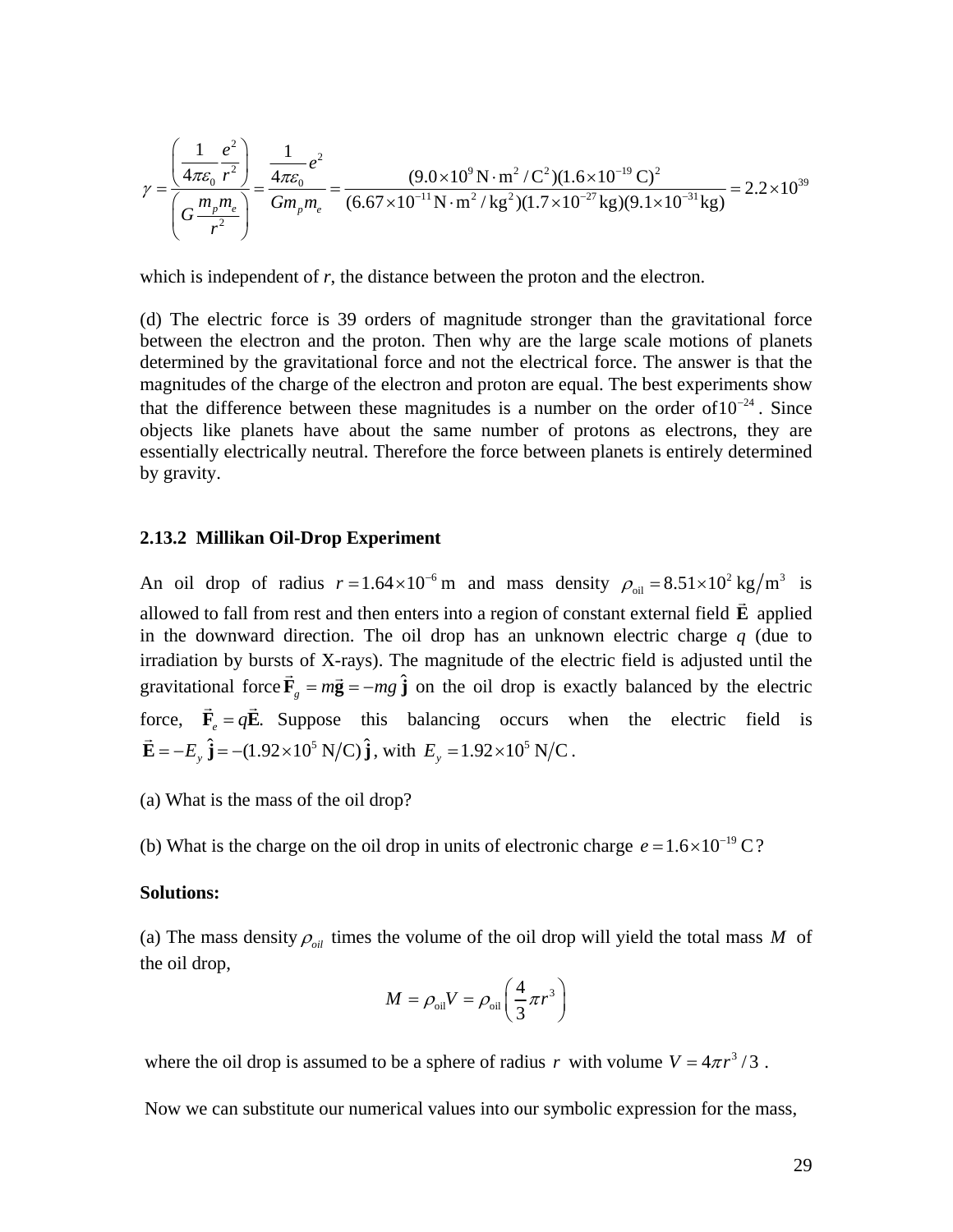<span id="page-30-0"></span>
$$
M = \rho_{\text{oil}} \left( \frac{4}{3} \pi r^3 \right) = (8.51 \times 10^2 \text{ kg/m}^3) \left( \frac{4 \pi}{3} \right) (1.64 \times 10^{-6} \text{ m})^3 = 1.57 \times 10^{-14} \text{ kg}
$$

the electrical force:  $\vec{F}_g + \vec{F}_e = \vec{0}$ . Since the gravitational force points downward, the electric force on the oil must be upward. Using our force laws, we have (b) The oil drop will be in static equilibrium when the gravitational force exactly balances

$$
0 = m\vec{g} + q\vec{E} \implies mg = -qE_y
$$

must be negative. Notice that we have chosen the unit vector  $\hat{j}$  to point upward. We can With the electrical field pointing downward, we conclude that the charge on the oil drop solve this equation for the charge on the oil drop:

$$
q = -\frac{mg}{E_y} = -\frac{(1.57 \times 10^{-14} \text{kg})(9.80 \text{m/s}^2)}{1.92 \times 10^5 \text{N/C}} = -8.03 \times 10^{-19} \text{C}
$$

Since the electron has charge  $e = 1.6 \times 10^{-19}$  C, the charge of the oil drop in units of *e* is

$$
N = \frac{q}{e} = \frac{8.02 \times 10^{-19} \,\mathrm{C}}{1.6 \times 10^{-19} \,\mathrm{C}} = 5
$$

experiment was the first direct experimental evidence that charge is quantized. Thus, from the given data we can assert that there are five electrons on the oil drop! You may at first be surprised that this number is an integer, but the Millikan oil drop

#### **.13.3 Charge Moving Perpendicularly to an Electric Field 2**

charged plates, as shown in Figure 2.13.1. The particle has an initial velocity  $\vec{v}_0 = v_0 \hat{i}$ perpendicular to  $\vec{E}$ . An electron is injected horizontally into a uniform field produced by two oppositely



**Figure 2.13.1** Charge moving perpendicular to an electric field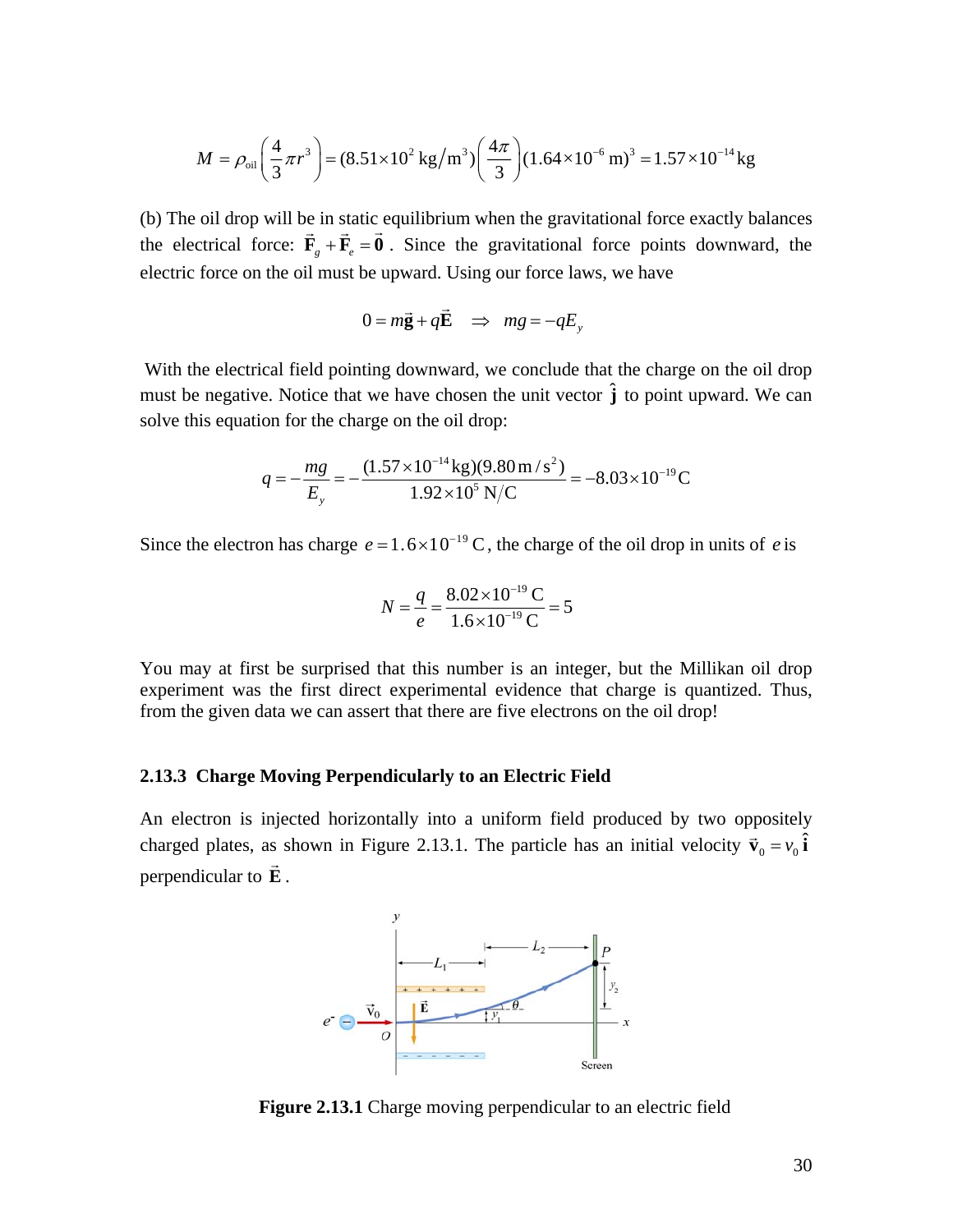(a) While between the plates, what is the force on the electron?

) What is the acceleration of the electron when it is between the plates? (b

(c) The plates have length  $L_1$  in the x-direction. At what time  $t_1$  will the electron leave the plate?

(d) Suppose the electron enters the electric field at time  $t = 0$ . What is the velocity of the electron at time  $t_1$  when it leaves the plates?

(e) What is the vertical displacement of the electron after time  $t_1$  when it leaves the plates?

(f) What angle  $\theta_1$  does the electron make  $\theta_1$  with the horizontal, when the electron leaves the plates at time  $t_1$ ?

(g) The electron hits the screen located a distance  $L<sub>2</sub>$  from the end of the plates at a time  $t_2$ . What is the total vertical displacement of the electron from time  $t = 0$  until it hits the screen at  $t_2$ ?

# Solutions:

(a) Since the electron has a negative charge,  $q = -e$ , the force on the electron is

$$
\vec{\mathbf{F}}_e = q\vec{\mathbf{E}} = -e\vec{\mathbf{E}} = (-e)(-E_y)\hat{\mathbf{j}} = eE_y\hat{\mathbf{j}}
$$

where the electric field is written as  $\vec{E} = -E_y \hat{j}$ , with  $E_y > 0$ . The force on the electron is upward. Note that the motion of the electron is analogous to the motion of a mass that is thrown horizontally in a constant gravitational field. The mass follows a parabolic trajectory downward. Since the electron is negatively charged, the constant force on the electron is upward and the electron will be deflected upwards on a parabolic path.

) The acceleration of the electron is (b

$$
\vec{\mathbf{a}} = \frac{q\vec{\mathbf{E}}}{m} = -\frac{qE_y}{m}\hat{\mathbf{j}} = \frac{eE_y}{m}\hat{\mathbf{j}}
$$

and its direction is upward.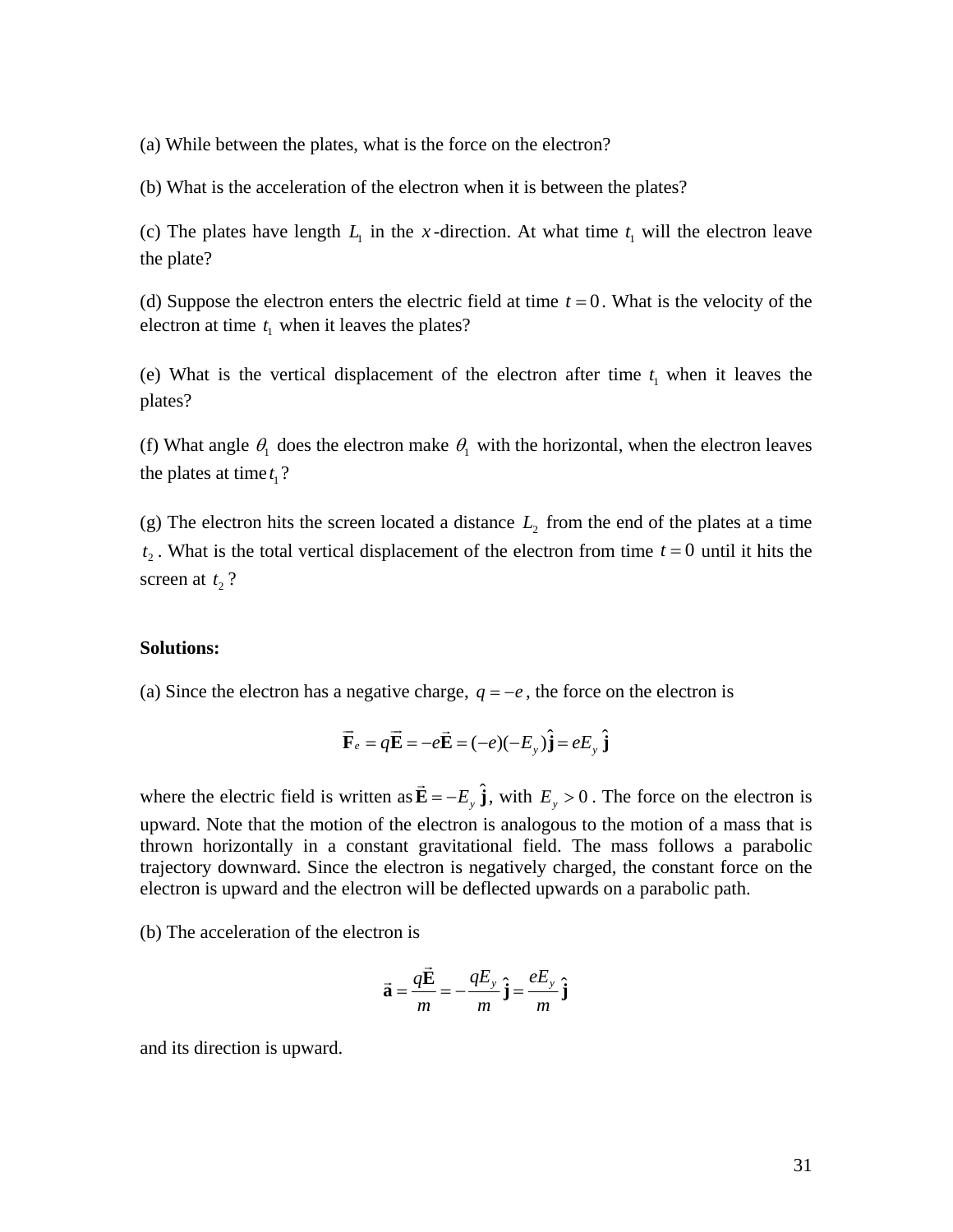<span id="page-32-0"></span>(c) The time of passage for the electron is given by  $t_1 = L_1 / v_0$ . The time  $t_1$  is not affected by the acceleration because  $v_0$ , the horizontal component of the velocity which determines the time, is not affected by the field.

(d) The electron has an initial horizontal velocity,  $\vec{v}_0 = v_0 \hat{i}$ . Since the acceleration of the electron is in the  $+y$ -direction, only the *y*-component of the velocity changes. The velocity at a later time  $t_1$  is given by

$$
\vec{\mathbf{v}} = v_x \hat{\mathbf{i}} + v_y \hat{\mathbf{j}} = v_0 \hat{\mathbf{i}} + a_y t_1 \hat{\mathbf{j}} = v_0 \hat{\mathbf{i}} + \left(\frac{eE_y}{m}\right) t_1 \hat{\mathbf{j}} = v_0 \hat{\mathbf{i}} + \left(\frac{eE_y L_1}{m v_0}\right) \hat{\mathbf{j}}
$$

(e) From the figure, we see that the electron travels a horizontal distance  $L<sub>1</sub>$  in the time  $t_1 = L_1/v_0$  and then emerges from the plates with a vertical displacement

$$
y_1 = \frac{1}{2} a_y t_1^2 = \frac{1}{2} \left( \frac{e E_y}{m} \right) \left( \frac{L_1}{v_0} \right)^2
$$

(f) When the electron leaves the plates at time  $t_1$ , the electron makes an angle  $\theta_1$  with the horizontal given by the ratio of the components of its velocity,

$$
\tan \theta = \frac{v_y}{v_x} = \frac{(eE_y/m)(L_1/v_0)}{v_0} = \frac{eE_y L_1}{mv_0^2}
$$

(g) After the electron leaves the plate, there is no longer any force on the electron so it travels in a straight path. The deflection  $y_2$  is

$$
y_2 = L_2 \tan \theta_1 = \frac{eE_y L_1 L_2}{mv_0^2}
$$

and the total deflection becomes

$$
y = y_1 + y_2 = \frac{1}{2} \frac{eE_y L_1^2}{mv_0^2} + \frac{eE_y L_1 L_2}{mv_0^2} = \frac{eE_y L_1}{mv_0^2} \left(\frac{1}{2}L_1 + L_2\right)
$$

#### **2.13.4 Electric Field of a Dipole**

Consider the electric dipole moment shown in Figure 2.7.1.

(a) Show that the electric field of the dipole in the limit where  $r \gg a$  is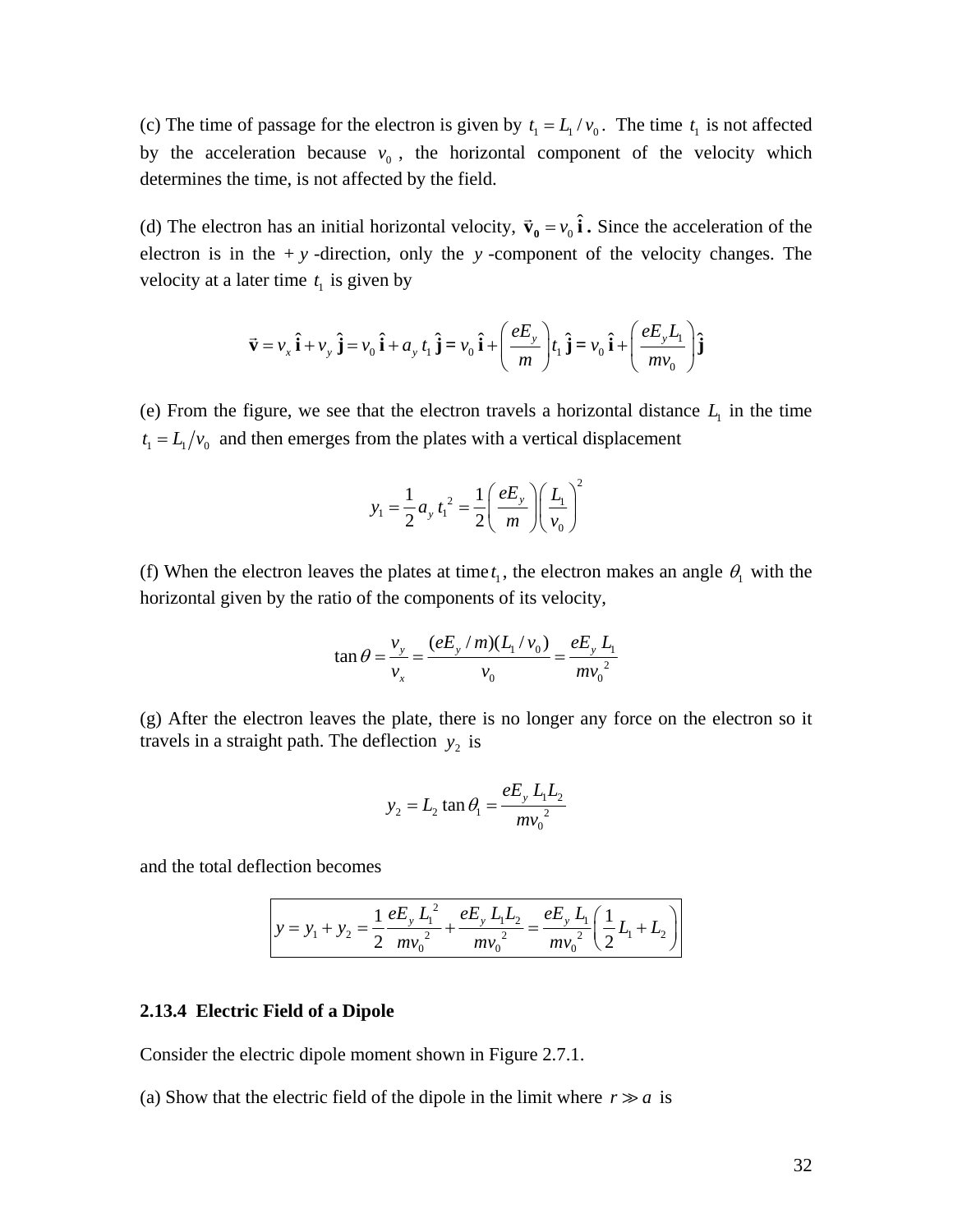$$
E_x = \frac{3p}{4\pi\epsilon_0 r^3} \sin\theta \cos\theta, \quad E_y = \frac{p}{4\pi\epsilon_0 r^3} \left(3\cos^2\theta - 1\right)
$$

where  $\sin \theta = x/r$  and  $\cos \theta = y/r$ .

(b) Show that the above expression for the electric field can also be written in terms of the polar coordinates as

$$
\vec{\mathbf{E}}(r,\theta) = E_r \,\hat{\mathbf{r}} + E_\theta \,\hat{\mathbf{\theta}}
$$

where

$$
E_r = \frac{2p\cos\theta}{4\pi\varepsilon_0 r^3}, \quad E_\theta = \frac{p\sin\theta}{4\pi\varepsilon_0 r^3}
$$

# **Solutions:**

(a) Let's compute the electric field strength at a distance  $r \gg a$  due to the dipole. The xcomponent of the electric field strength at the point  $P$  with Cartesian coordinates  $(x, y, 0)$ is given by

$$
E_x = \frac{q}{4\pi\varepsilon_0} \left( \frac{\cos\theta_+}{r_+^2} - \frac{\cos\theta_-}{r_-^2} \right) = \frac{q}{4\pi\varepsilon_0} \left( \frac{x}{\left[ x^2 + (y - a)^2 \right]^{3/2}} - \frac{x}{\left[ x^2 + (y + a)^2 \right]^{3/2}} \right)
$$

where

$$
r_{\pm}^{2} = r^{2} + a^{2} \mp 2ra\cos\theta = x^{2} + (y \mp a)^{2}
$$

Similarly, the *y* -component is given by

$$
E_y = \frac{q}{4\pi\varepsilon_0} \left( \frac{\sin \theta_+}{r_+^2} - \frac{\sin \theta_-}{r_-^2} \right) = \frac{q}{4\pi\varepsilon_0} \left( \frac{y-a}{\left[ x^2 + (y-a)^2 \right]^{3/2}} - \frac{y+a}{\left[ x^2 + (y+a)^2 \right]^{3/2}} \right)
$$

We shall make a polynomial expansion for the electric field using the Taylor-series expansion. We will then collect terms that are proportional to  $1/r<sup>3</sup>$  and ignore terms that are proportional to  $1/r^5$ , where  $r = +(x^2 + y^2)^{1/2}$ .

We begin with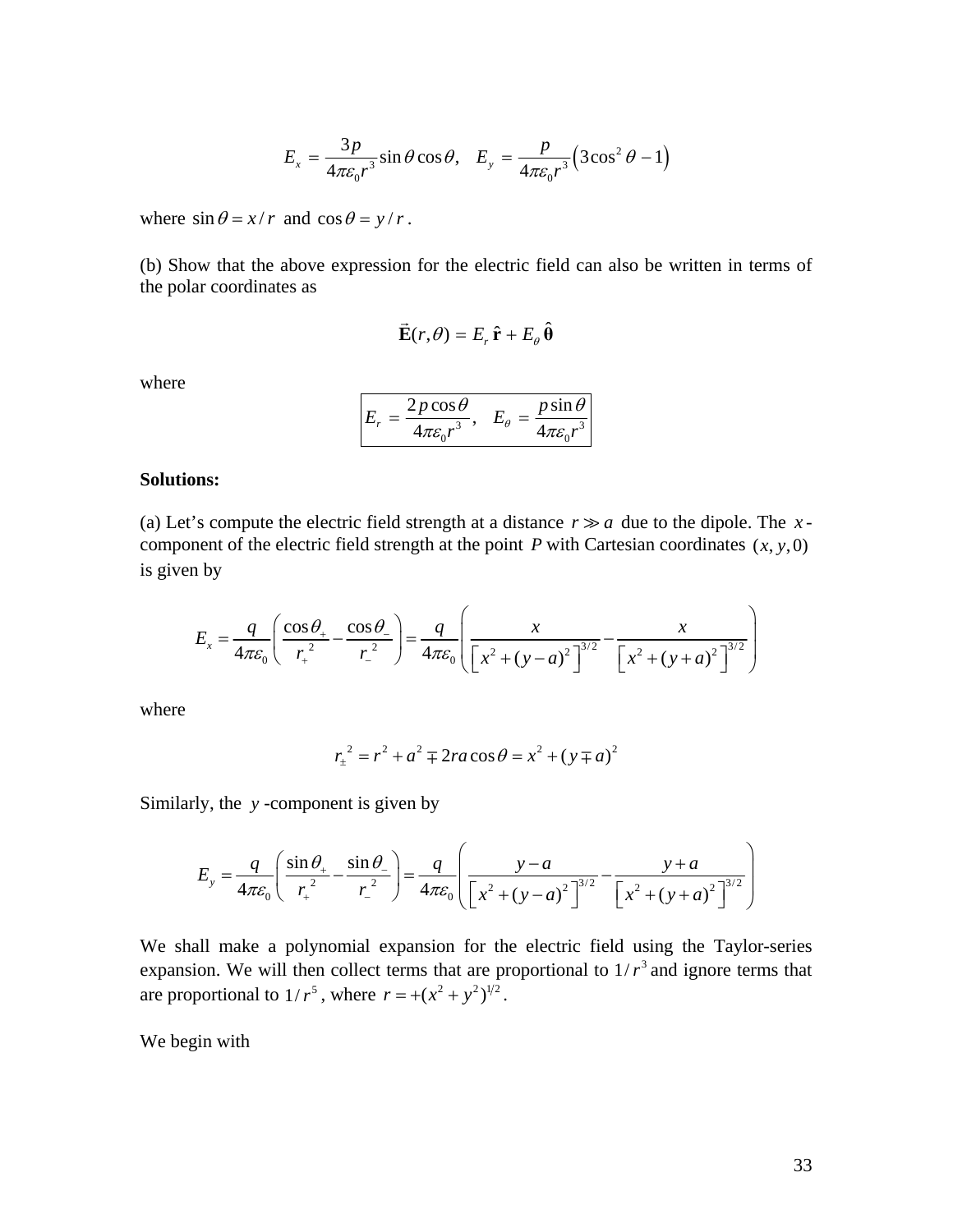$$
[x^{2} + (y \pm a)^{2}]^{-3/2} = [x^{2} + y^{2} + a^{2} \pm 2ay]^{-3/2} = r^{-3} \left[1 + \frac{a^{2} \pm 2ay}{r^{2}}\right]^{-3/2}
$$

In the limit where  $r \gg a$ , we use the Taylor-series expansion with  $s = (a^2 \pm 2ay)/r^2$ .

$$
(1+s)^{-3/2} = 1 - \frac{3}{2}s + \frac{15}{8}s^2 - \dots
$$

and the above equations for the components of the electric field becomes

$$
E_x = \frac{q}{4\pi\varepsilon_0} \frac{6xyz}{r^5} + \dots
$$

and

$$
E_y = \frac{q}{4\pi\varepsilon_0} \left( -\frac{2a}{r^3} + \frac{6y^2a}{r^5} \right) + \dots
$$

where we have neglected the  $O(s^2)$  terms. The electric field can then be written as

$$
\vec{\mathbf{E}} = E_x \hat{\mathbf{i}} + E_y \hat{\mathbf{j}} = \frac{q}{4\pi\varepsilon_0} \left[ -\frac{2a}{r^3} \hat{\mathbf{j}} + \frac{6ya}{r^5} (x \hat{\mathbf{i}} + y \hat{\mathbf{j}}) \right] = \frac{p}{4\pi\varepsilon_0 r^3} \left[ \frac{3yx}{r^2} \hat{\mathbf{i}} + \left( \frac{3y^2}{r^2} - 1 \right) \hat{\mathbf{j}} \right]
$$

moment  $p = 2aq$ . where we have made used of the definition of the magnitude of the electric dipole

In terms of the polar coordinates, with  $\sin \theta = x/r$  and  $\cos \theta = y/r$  (as seen from Figure 2.13.4), we obtain the desired results:

$$
E_x = \frac{3p}{4\pi\varepsilon_0 r^3} \sin\theta \cos\theta, \quad E_y = \frac{p}{4\pi\varepsilon_0 r^3} \left(3\cos^2\theta - 1\right)
$$

(b) We begin with the expression obtained in (a) for the electric dipole in Cartesian coordinates:

$$
\vec{\mathbf{E}}(r,\theta) = \frac{p}{4\pi\varepsilon_0 r^3} \Big[ 3\sin\theta\cos\theta \,\hat{\mathbf{i}} + (3\cos^2\theta - 1)\hat{\mathbf{j}} \Big]
$$

With a little algebra, the above expression may be rewritten as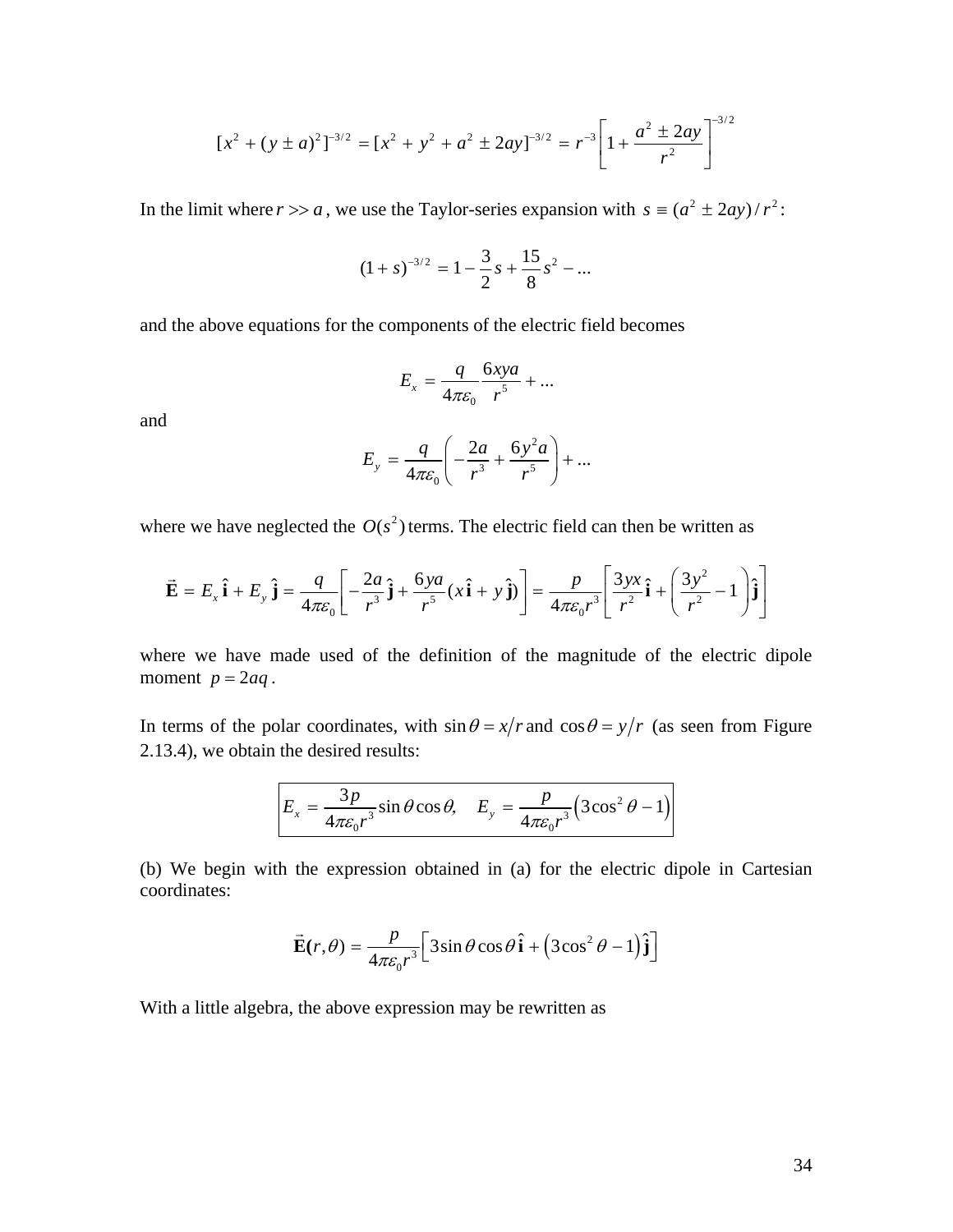<span id="page-35-0"></span>
$$
\vec{\mathbf{E}}(r,\theta) = \frac{p}{4\pi\varepsilon_0 r^3} \Big[ 2\cos\theta \Big(\sin\theta \,\hat{\mathbf{i}} + \cos\theta \,\hat{\mathbf{j}}\Big) + \sin\theta\cos\theta \,\hat{\mathbf{i}} + \Big(\cos^2\theta - 1\Big)\,\hat{\mathbf{j}}\Big]
$$

$$
= \frac{p}{4\pi\varepsilon_0 r^3} \Big[ 2\cos\theta \Big(\sin\theta \,\hat{\mathbf{i}} + \cos\theta \,\hat{\mathbf{j}}\Big) + \sin\theta \Big(\cos\theta \,\hat{\mathbf{i}} - \sin\theta \,\hat{\mathbf{j}}\Big) \Big]
$$

where the trigonometric identity  $(\cos^2 \theta - 1) = -\sin^2 \theta$  has been used. Since the unit vectors  $\hat{\mathbf{r}}$  and  $\hat{\mathbf{\theta}}$  in polar coordinates can be decomposed as

$$
\hat{\mathbf{r}} = \sin \theta \, \hat{\mathbf{i}} + \cos \theta \, \hat{\mathbf{j}}
$$

$$
\hat{\mathbf{\theta}} = \cos \theta \, \hat{\mathbf{i}} - \sin \theta \, \hat{\mathbf{j}},
$$

the electric field in polar coordinates is given by

$$
\vec{\mathbf{E}}(r,\theta) = \frac{p}{4\pi\varepsilon_0 r^3} \left[2\cos\theta \,\hat{\mathbf{r}} + \sin\theta \,\hat{\mathbf{\theta}}\right]
$$

and the magnitude of **E** is  $\rightarrow$ 

$$
E = (E_r^2 + E_\theta^2)^{1/2} = \frac{p}{4\pi\varepsilon_0 r^3} (3\cos^2\theta + 1)^{1/2}
$$

# **2.13.5 Electric Field of an Arc**

A thin rod with a uniform charge per unit length  $\lambda$  is bent into the shape of an arc of a circle of radius *R*. The arc subtends a total angle  $2\theta_0$ , symmetric about the *x*-axis, as shown in Figure 2.13.2. What is the electric field **E** at the origin *O*?

#### **Solution:**

Consider a differential element of length  $d\ell = R d\theta$ , which makes an angle  $\theta$  with the  $x - x$  axis, as shown in Figure 2.13.2(b). The amount of charge it carries is  $dq = \lambda d\ell = \lambda R d\theta$ .

The contribution to the electric field at *O* is

$$
d\vec{\mathbf{E}} = \frac{1}{4\pi\varepsilon_0} \frac{dq}{r^2} \hat{\mathbf{r}} = \frac{1}{4\pi\varepsilon_0} \frac{dq}{R^2} \left( -\cos\theta \hat{\mathbf{i}} - \sin\theta \hat{\mathbf{j}} \right) = \frac{1}{4\pi\varepsilon_0} \frac{\lambda \, d\theta}{R} \left( -\cos\theta \hat{\mathbf{i}} - \sin\theta \hat{\mathbf{j}} \right)
$$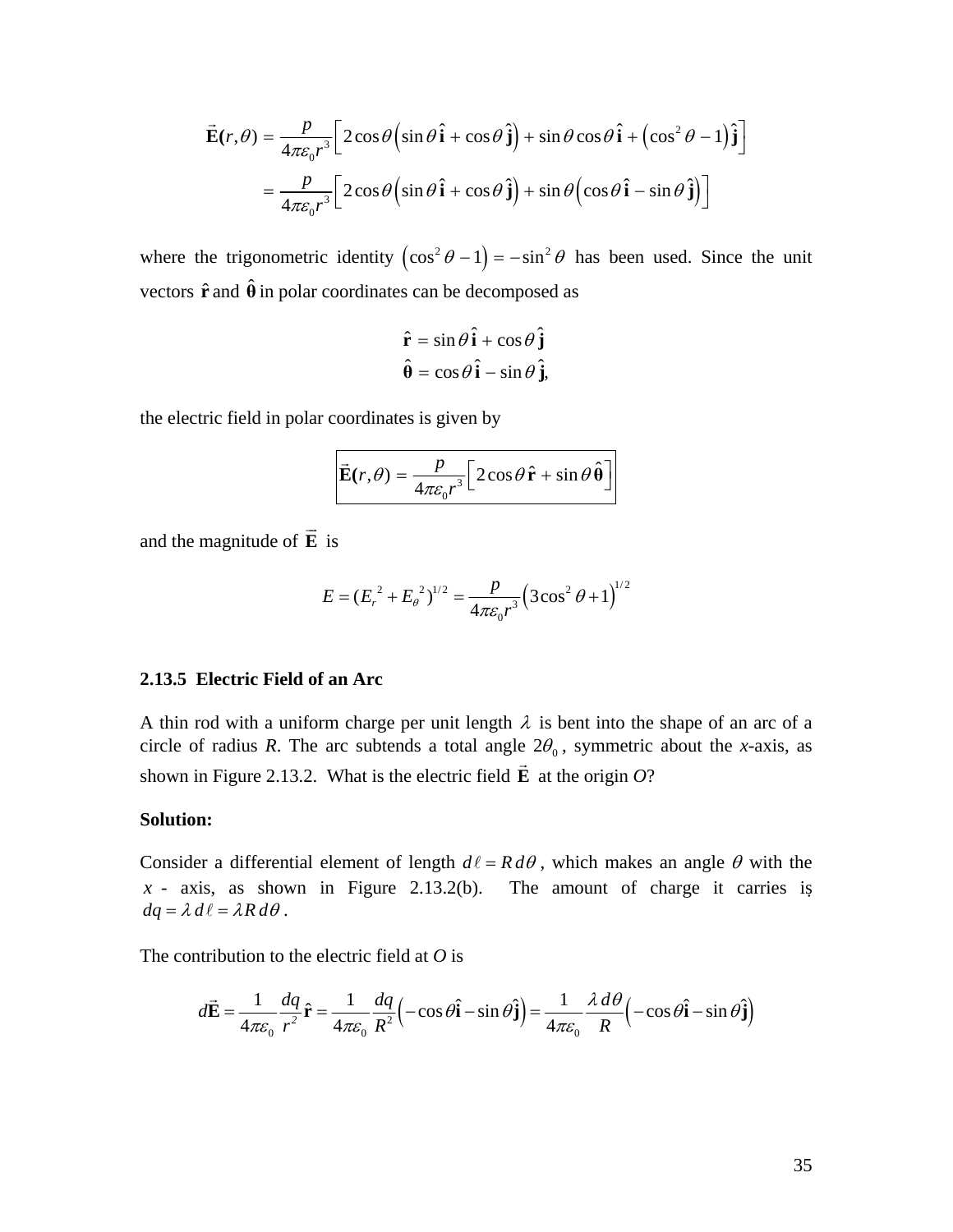<span id="page-36-0"></span>

**Figure 2.13.2** (a) Geometry of charged source. (b) Charge element *dq*

Integrating over the angle from  $-\theta_0$  to  $+\theta_0$ , we have

$$
\vec{\mathbf{E}} = \frac{1}{4\pi\varepsilon_0} \frac{\lambda}{R} \int_{-\theta_0}^{\theta_0} d\theta \left( -\cos\theta \hat{\mathbf{i}} - \sin\theta \hat{\mathbf{j}} \right) = \frac{1}{4\pi\varepsilon_0} \frac{\lambda}{R} \left( -\sin\theta \hat{\mathbf{i}} + \cos\theta \hat{\mathbf{j}} \right) \Big|_{-\theta_0}^{\theta_0} = -\frac{1}{4\pi\varepsilon_0} \frac{2\lambda \sin\theta_0}{R} \hat{\mathbf{i}}
$$

We see that the electric field only has the *x*-component, as required by a symmetry argument. If we take the limit  $\theta_0 \to \pi$ , the arc becomes a circular ring. Since  $\sin \pi = 0$ , the equation above implies that the electric field at the center of a non-conducting ring is zero. This is to be expected from symmetry arguments. On the other hand, for very small  $\theta_0$ , sin  $\theta_0 \approx \theta_0$  and we recover the point-charge limit:

$$
\vec{\mathbf{E}} \approx -\frac{1}{4\pi\varepsilon_0} \frac{2\lambda \theta_0}{R} \hat{\mathbf{i}} = -\frac{1}{4\pi\varepsilon_0} \frac{2\lambda \theta_0 R}{R^2} \hat{\mathbf{i}} = -\frac{1}{4\pi\varepsilon_0} \frac{Q}{R^2} \hat{\mathbf{i}}
$$

where the total charge on the arc is  $Q = \lambda \ell = \lambda (2R\theta_0)$ .

# **2.13.6 Electric Field Off the Axis of a Finite Rod**

A non-conducting rod of length  $\ell$  with a uniform charge density  $\lambda$  and a total charge  $Q$ is lying along the *x* -axis, as illustrated in Figure 2.13.3. Compute the electric field at a point *P*, located at a distance *y* off the axis of the rod.

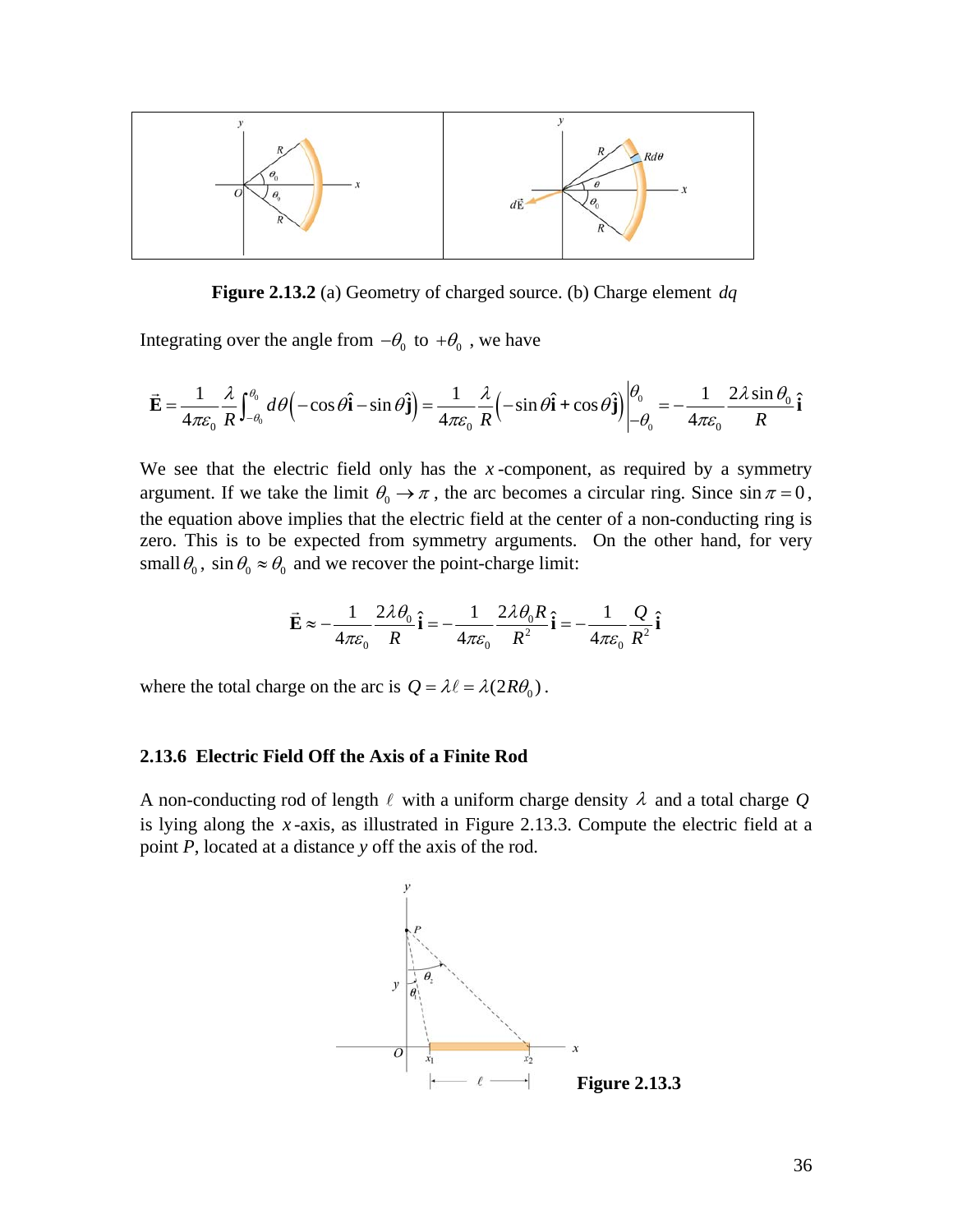#### **Solution:**

The problem can be solved by following the procedure used in Example 2.3. Consider a length element  $dx'$  on the rod, as shown in Figure 2.13.4. The charge carried by the element is  $dq = \lambda dx'$ .



The electric field at *P* produced by this element is

$$
d\vec{\mathbf{E}} = \frac{1}{4\pi\varepsilon_0} \frac{dq}{r'^2} \hat{\mathbf{r}} = \frac{1}{4\pi\varepsilon_0} \frac{\lambda \, dx'}{x'^2 + y^2} \left( -\sin\theta' \hat{\mathbf{i}} + \cos\theta' \hat{\mathbf{j}} \right)
$$

where the unit vector  $\hat{\mathbf{r}}$  has been written in Cartesian coordinates:  $\hat{\mathbf{r}} = -\sin \theta' \hat{\mathbf{i}} + \cos \theta' \hat{\mathbf{j}}$ . In the absence of symmetry, the field at *P* has both the *x*- and *y*-components. The xcomponent of the electric field is

$$
dE_x = -\frac{1}{4\pi\varepsilon_0} \frac{\lambda \, dx'}{x'^2 + y^2} \sin \theta' = -\frac{1}{4\pi\varepsilon_0} \frac{\lambda \, dx'}{x'^2 + y^2} \frac{x'}{\sqrt{x'^2 + y^2}} = -\frac{1}{4\pi\varepsilon_0} \frac{\lambda x' \, dx'}{(x'^2 + y^2)^{3/2}}
$$

Integrating from  $x' = x_1$  to  $x' = x_2$ , we have

$$
E_x = -\frac{\lambda}{4\pi\epsilon_0} \int_{x_1}^{x_2} \frac{x' dx'}{(x'^2 + y^2)^{3/2}} = -\frac{\lambda}{4\pi\epsilon_0} \frac{1}{2} \int_{x_1^2 + y^2}^{x_2^2 + y^2} \frac{du}{u^{3/2}} = \frac{\lambda}{4\pi\epsilon_0} u^{-1/2} \Big|_{x_1^2 + y^2}^{x_2^2 + y^2}
$$
  
=  $\frac{\lambda}{4\pi\epsilon_0} \Bigg[ \frac{1}{\sqrt{x_2^2 + y^2}} - \frac{1}{\sqrt{x_1^2 + y^2}} \Bigg] = \frac{\lambda}{4\pi\epsilon_0 y} \Bigg[ \frac{y}{\sqrt{x_2^2 + y^2}} - \frac{y}{\sqrt{x_1^2 + y^2}} \Bigg]$   
=  $\frac{\lambda}{4\pi\epsilon_0 y} (\cos \theta_2 - \cos \theta_1)$ 

Similarly, the *y*-component of the electric field due to the charge element is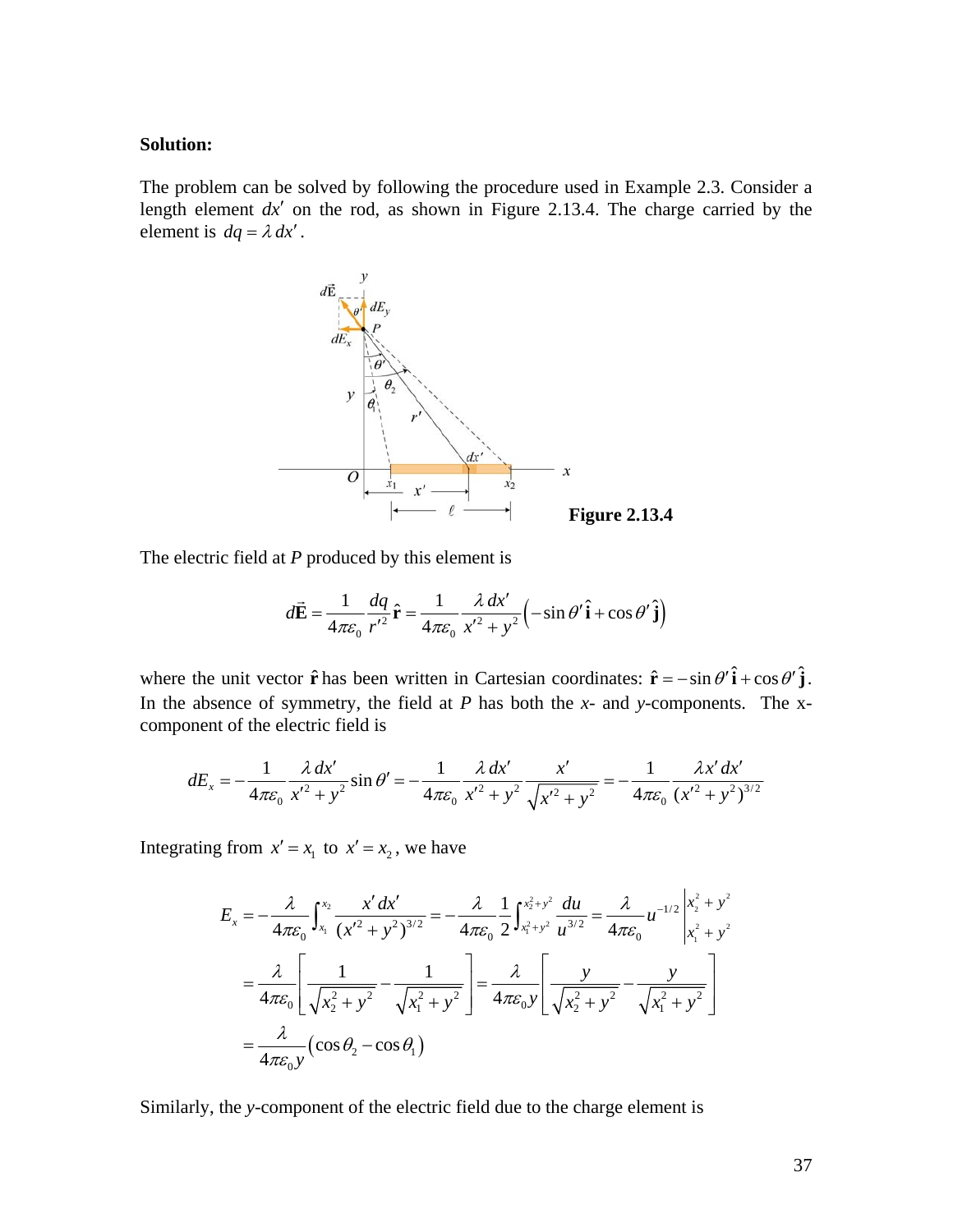<span id="page-38-0"></span>
$$
dE_y = \frac{1}{4\pi\varepsilon_0} \frac{\lambda \, dx'}{x'^2 + y^2} \cos \theta' = \frac{1}{4\pi\varepsilon_0} \frac{\lambda \, dx'}{x'^2 + y^2} \frac{y}{\sqrt{x'^2 + y^2}} = \frac{1}{4\pi\varepsilon_0} \frac{\lambda \, y \, dx'}{(x'^2 + y^2)^{3/2}}
$$

Integrating over the entire length of the rod, we obtain

$$
E_y = \frac{\lambda y}{4\pi\varepsilon_0} \int_{x_1}^{x_2} \frac{dx'}{(x'^2 + y^2)^{3/2}} = \frac{\lambda y}{4\pi\varepsilon_0} \frac{1}{y^2} \int_{\theta_1}^{\theta_2} \cos\theta' d\theta' = \frac{\lambda}{4\pi\varepsilon_0 y} \left(\sin\theta_2 - \sin\theta_1\right)
$$

where we have used the result obtained in Eq.  $(2.10.8)$  in completing the integration.

In the infinite length limit where  $x_1 \rightarrow -\infty$  and  $x_2 \rightarrow +\infty$ , with  $x_i = y \tan \theta_i$ , the corresponding angles are  $\theta_1 = -\pi/2$  and  $\theta_2 = +\pi/2$ . Substituting the values into the expressions above, we have

$$
E_x = 0, \qquad E_y = \frac{1}{4\pi\varepsilon_0} \frac{2\lambda}{y}
$$

in complete agreement with the result shown in Eq. (2.10.11).

# **2.14 Conceptual Questions**

- 1. Compare and contrast Newton's law of gravitation,  $F_g = Gm_1m_2/r^2$ , and Coulomb's law,  $F_e = kq_1q_2 / r^2$ .
- 2. Can electric field lines cross each other? Explain.
- 3. Two opposite charges are placed on a line as shown in the figure below.



The charge on the right is three times the magnitude of the charge on the left. Besides infinity, where else can electric field possibly be zero?

4. A test charge is placed at the point *P* near a positively-charged insulating rod.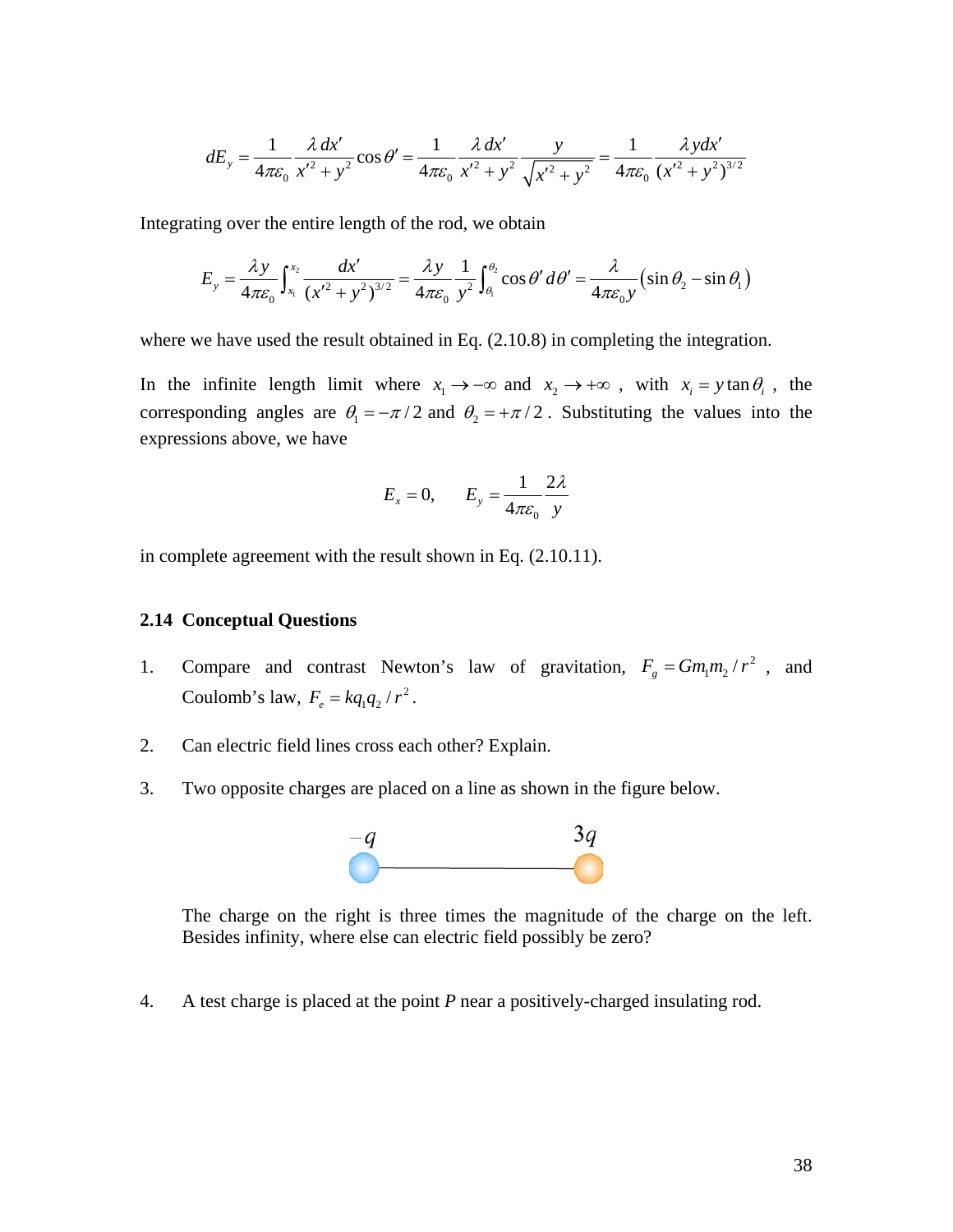<span id="page-39-0"></span>How would the magnitude and direction of the electric field change if the magnitude of the test charge were decreased and its sign changed with everything else remaining the same?

5. An electric dipole, consisting of two equal and opposite point charges at the ends of an insulating rod, is free to rotate about a pivot point in the center. The rod is then placed in a non-uniform electric field. Does it experience a force and/or a torque?

# **2.15 Additional Problems**

# **2.15.1 Three Point Charges**

Three point charges are placed at the corners of an equilateral triangle, as shown in Figure 2.15.1.



**Figure 2.15.1** Three point charges

Calculate the net electric force experienced by (a) the 9.00  $\mu$ C charge, and (b) the  $-6.00 \mu C$  charge.

# **2.15.2 Three Point Charges**

A right isosceles triangle of side *a* has charges *q*, *+*2*q* and −*q* arranged on its vertices, as shown in Figure 2.15.2.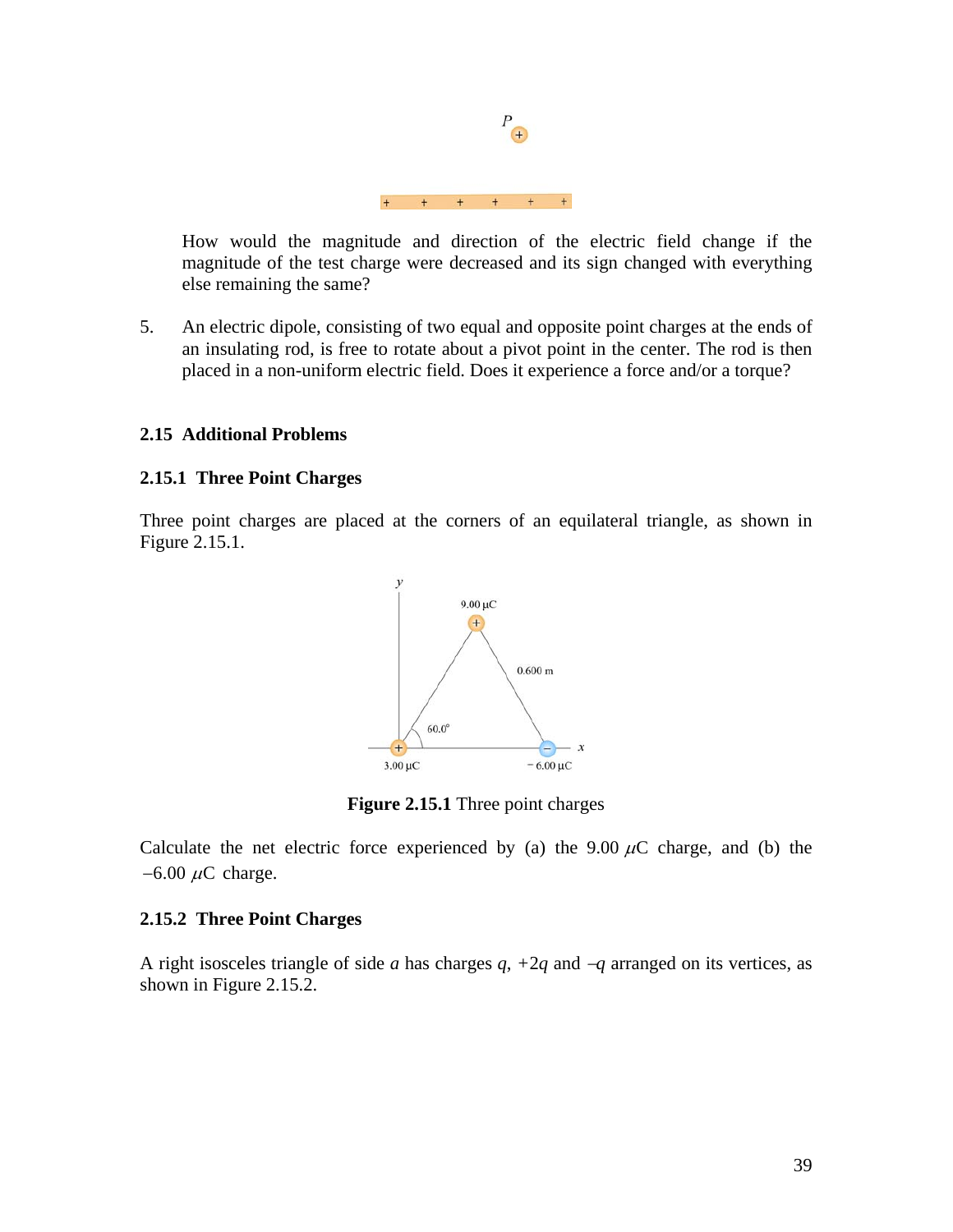<span id="page-40-0"></span>

What is the electric field at point *P*, midway between the line connecting the  $+q$  and  $-q$ charges? Give the magnitude and direction of the electric field.

# **2.15.3 Four Point Charges**

Four point charges are placed at the corners of a square of side *a*, as shown in Figure  $2.15.\overline{3}$ .



**Figure 2.15.3** Four point charges

- (a) What is the electric field at the location of charge *q* ?
- (b) What is the net force on 2*q*?

# **2.15.4 Semicircular Wire**

A positively charged wire is bent into a semicircle of radius *R*, as shown in Figure 2.15.4.

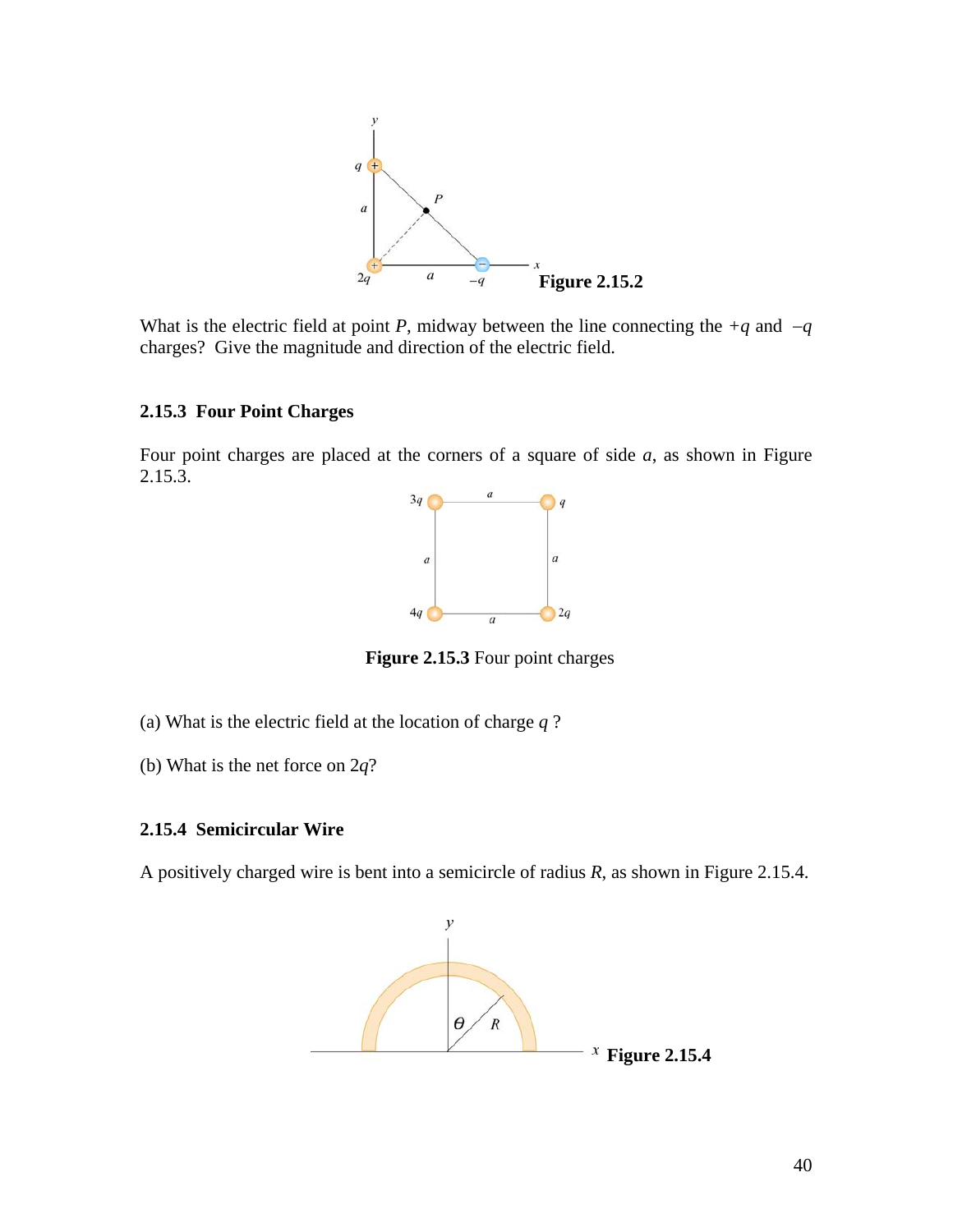<span id="page-41-0"></span>The total charge on the semicircle is *Q*. However, the charge per unit length along the semicircle is non-uniform and given by  $\lambda = \lambda_0 \cos \theta$ .

(a) What is the relationship between  $\lambda_0$ , *R* and *Q*?

(b) If a charge *q* is placed at the origin, what is the total force on the charge?

# **2.15.5 Electric Dipole**

An electric dipole lying in the *xy*-plane with a uniform electric field applied in the  $+x$ direction is displaced by a small angle  $\theta$  from its equilibrium position, as shown in Figure 2.15.5.



The charges are separated by a distance 2*a*, and the moment of inertia of the dipole is *I*. If the dipole is released from this position, show that its angular orientation exhibits simple harmonic motion. What is the frequency of oscillation?

# **2.15.6 Charged Cylindrical Shell and Cylinder**

(a) A uniformly charged circular *cylindrical shell* of radius *R* and height *h* has a total charge *Q*. What is the electric field at a point *P* a distance *z* from the bottom side of the cylinder as shown in Figure 2.15.6? (*Hint:* Treat the cylinder as a set of ring charges.)



**Figure 2.15.6** A uniformly charged cylinder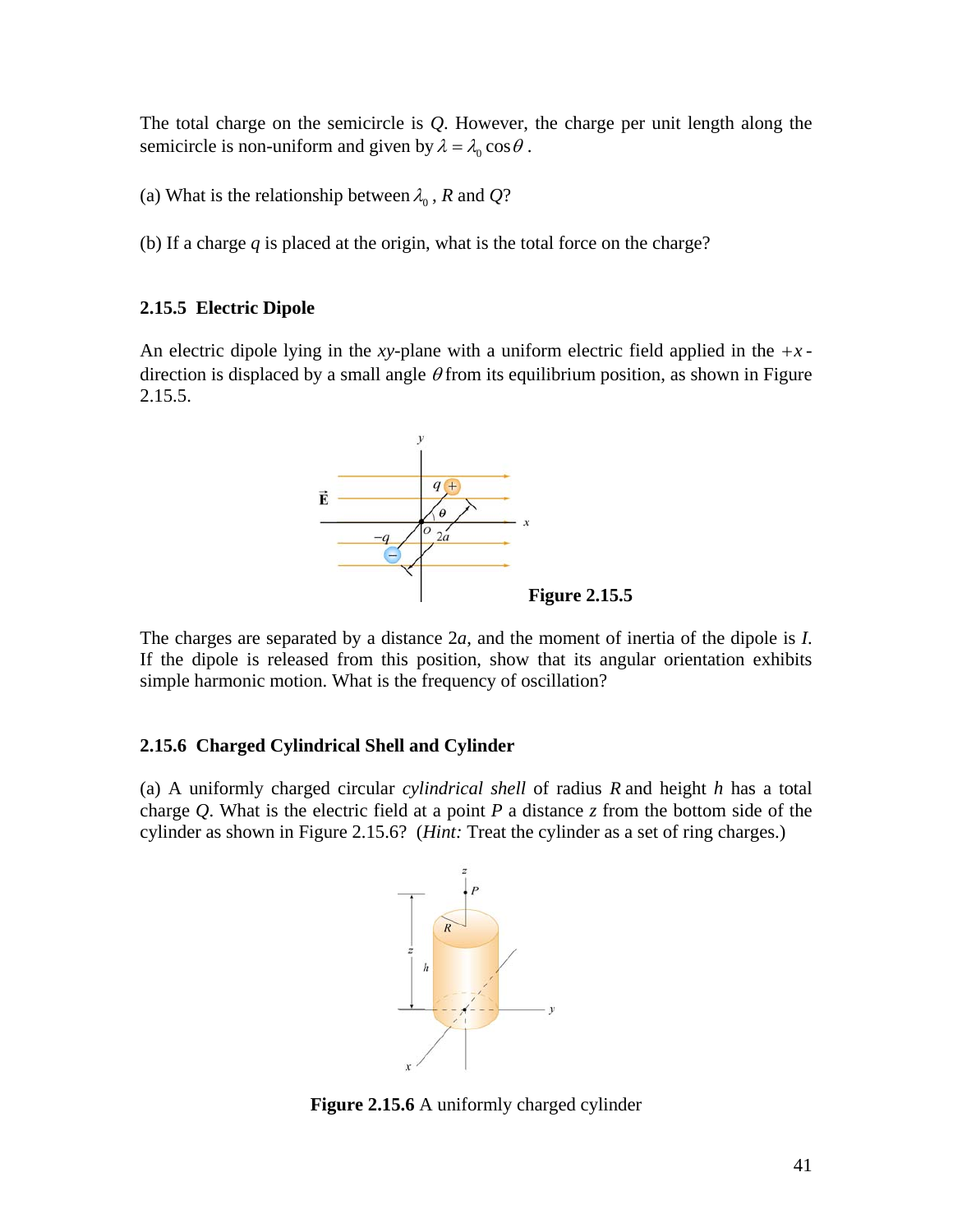<span id="page-42-0"></span>(b) If the configuration is instead a *solid cylinder* of radius *R* , height *h* and has a uniform volume charge density. What is the electric field at *P*? (*Hint:* Treat the solid cylinder as a set of disk charges.)

#### **2.15.7 Two Conducting Balls**

Two tiny conducting balls of identical mass  $m$  and identical charge  $q$  hang from nonconducting threads of length *l*. Each ball forms an angle  $\theta$  with the vertical axis, as shown in Figure 2.15.9. Assume that  $\theta$  is so small that  $\tan \theta \approx \sin \theta$ .



(a) Show that, at equilibrium, the separation between the balls is

$$
r = \left(\frac{q^2\ell}{2\pi\varepsilon_0 mg}\right)^{1/3}
$$

(b) If  $l = 1.2 \times 10^2$  cm,  $m = 1.0 \times 10^1$  g, and  $x = 5.0$  cm, what is q?

#### **2.15.8 Torque on an Electric Dipole**

An electric dipole consists of two charges  $q_1 = +2e$  and  $q_2 = -2e$  ( $e = 1.6 \times 10^{-19}$  C), separated by a distance  $d = 10^{-9}$  m. The electric charges are placed along the *y*-axis as shown in Figure 2.15.10.



**Figure 2.15.10**